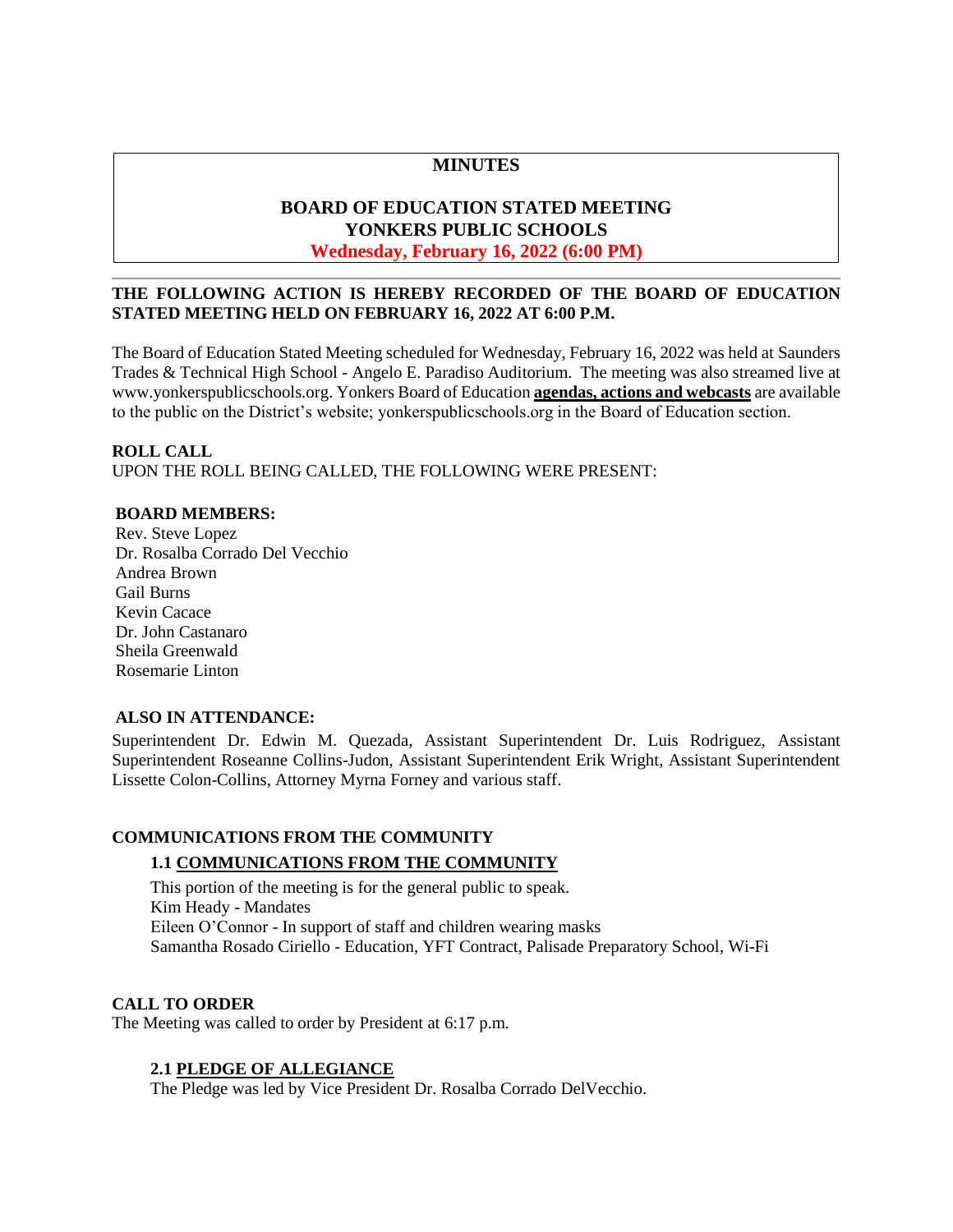#### **2.2 PRAYER**

"Almighty God, we acknowledge our dependence upon Thee and ask Thy blessing upon us and Thy guidance in our deliberations. May Thy blessing rest upon all those who serve in our schools, upon our students, and upon our city and our country."

The Prayer was led by Vice President Dr. Rosalba Corrado DelVecchio.

### **2.3 MOMENT OF SILENCE**

Moment of Silence

### **ROLL CALL AND QUORUM CHECK**

### **3.1 ROLL CALL AND QUORUM CHECK**

ROLL CALL REVEREND STEVE LOPEZ – Yes DR. ROSALBA CORRADO DEL VECCHIO - Yes ANDREA BROWN - Yes GAIL BURNS - Yes KEVIN CACACE - Yes DR. JOHN CASTANARO - Yes SHEILA GREENWALD - Yes AMJED KURI - Absent ROSEMARIE LINTON - Yes

#### **APPROVAL OF MINUTES OF PREVIOUS MEETING**

# **4.1 APPROVAL OF THE JANUARY 19, 2022 BOARD OF EDUCATION STATED MEETING MINUTES**

**Resolution:** TO APPROVE THE JANUARY 19, 2022 BOE STATED MEETING MINUTES

#### **ORIGINAL - Motion**

Member **(Dr. Rosalba Corrado Del Vecchio)** Moved, Member **(Andrea Brown)** Seconded to approve the **ORIGINAL** motion 'TO APPROVE THE JANUARY 19, 2022 BOE STATED MEETING MINUTES'. Upon a roll call vote being taken, the vote was: Aye: **8** Nay: **0**. The motion **Carried. 8 - 0** 

| Andrea Brown                        | Yes |
|-------------------------------------|-----|
| Dr. John Castanaro                  | Yes |
| Dr. Rosalba Corrado Del Vecchio Yes |     |
| <b>Gail Burns</b>                   | Yes |
| Kevin Cacace                        | Yes |
| Rev. Steve Lopez                    | Yes |
| Sheila Greenwald                    | Yes |
| Rosemarie Linton                    | Yes |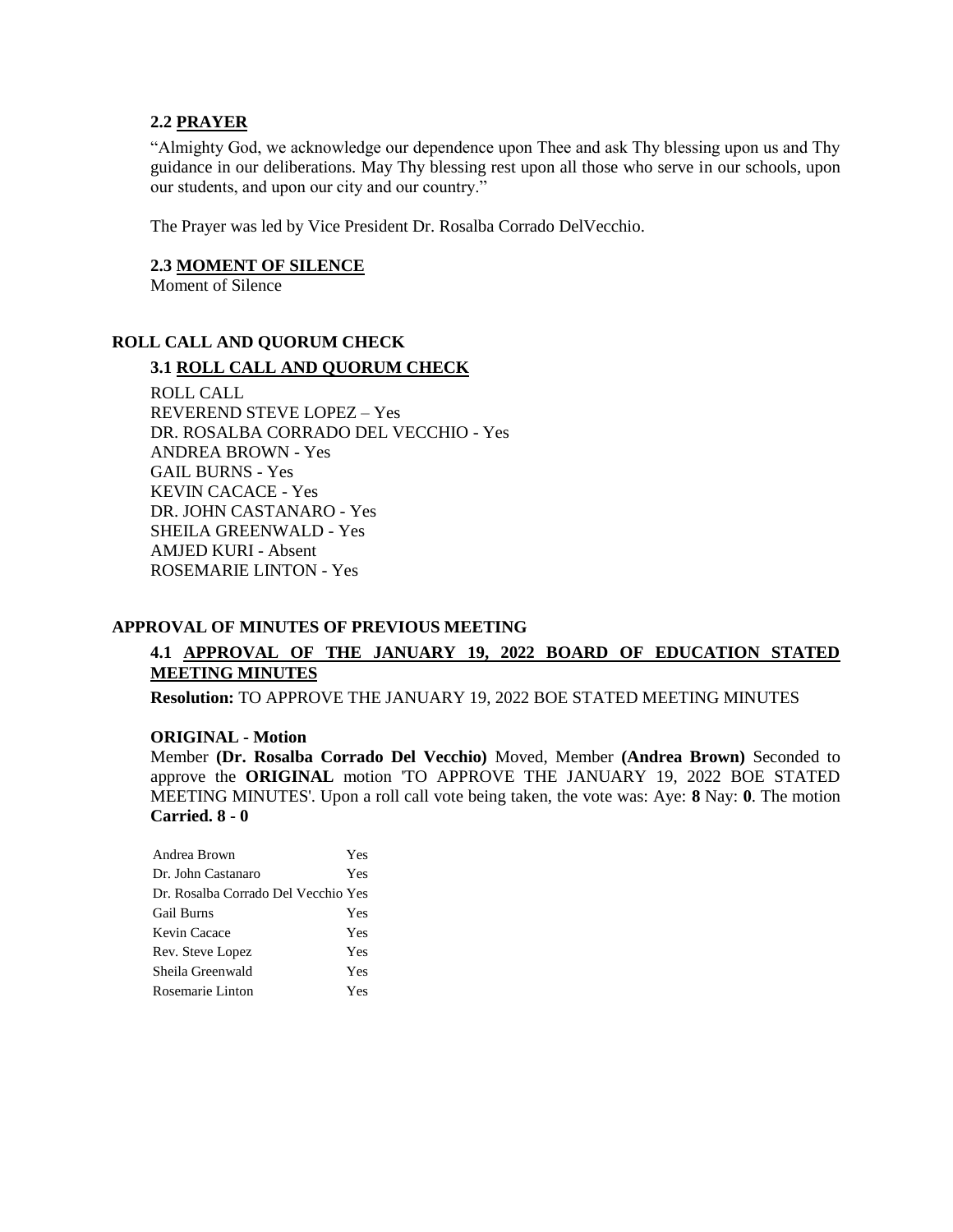#### **PRESENTATIONS 5.1 PRESENTATIONS**

Prior to the stated meeting Superintendent Dr. Edwin Quezada and the Board of Education Trustees recognized one-hundred and eighty eight outstanding student athletes and their coaches.

### **Fall Outstanding Athlete Recognition**

Maichina Gennerelli - Sophomore Yonkers Middle High School - Swimming

### **Fall All-Section Athletes:**

From Gorton High School - Francisco Pena for Boys Soccer From Lincoln High School - Jordy Guzman for Boys Soccer From Roosevelt High School-Early College Studies - Quadir Holmes for Yonkers Force Football From Riverside High School - Ermin Mackic and Munem Alhassen for Boys Soccer From Saunders Trades and Technical High School - Alex Aguilar, Emerson Guevara, and Yahir Hernandez for Boys Soccer From Yonkers Middle High School - Leah Dourmashkin for Girls Soccer From Yonkers Montessori Academy - Zaheira Hegazi for Girls Soccer and Nikola Ljuljic & Calvin Quinn for Boys Soccer

# **The New York State Public High School Athletic Association Scholar Athlete Team Award for Fall Teams**

We are extremely proud of the one-hundred and twenty-two students on seven teams who earned this distinction. Gorton High School Volleyball, Lincoln High School Volleyball, Yonkers Middle High School Boys Soccer, Yonkers Middle High School Girls Soccer, Yonkers Middle High School Volleyball, Yonkers Montessori Academy Girls Soccer, and Yonkers Montessori Academy Volleyball.

### **Coaching Recognition (Fall Coach)**

Marc Aliberti, Girls Soccer coach at Yonkers Montessori Academy

# **Winter Athlete Recognitions**

Ajdin Cirkovic - Gorton High School Louis Martinez - Palisade Preparatory School Kanijah Jacobs KJ - Riverside High School Kiam Coleman - Riverside High School Sean Kirkland - Roosevelt High School-Early College Studies Alyssa Febres - Saunders Trades and Technical High School Ana Ndoci **-** Yonkers Montessori Academy

# **Basketball Intramural Grade 7 & 8 Basketball Championships**

The Patricia A. DiChiaro School Girls Intramural Basketball team and the PEARLS Hawthorne School Boys Intramural Basketball team were also honored prior to the stated meeting.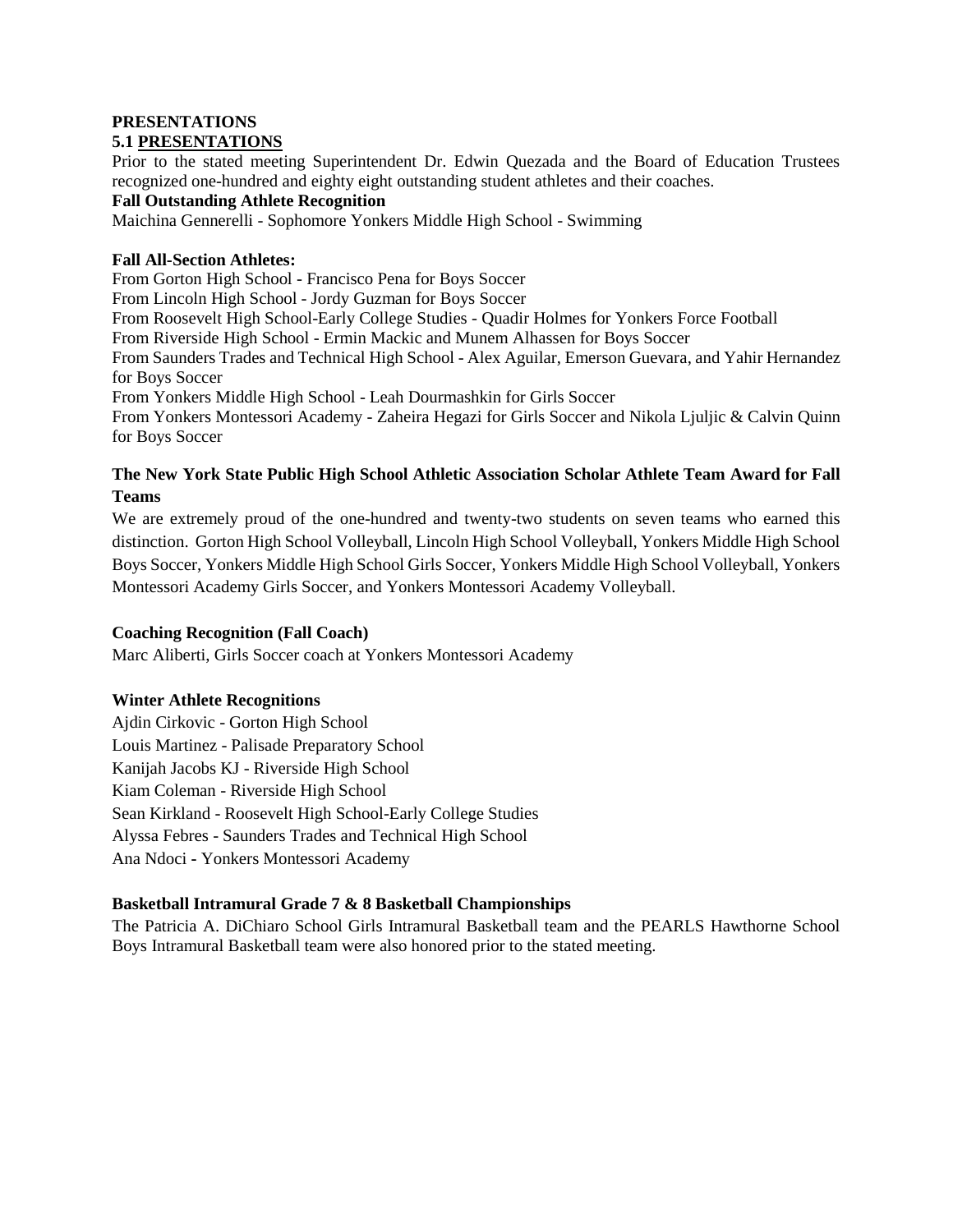### **COMMUNICATIONS**

### **- COMMITTEE REPORTS**

# **6.1 REPORT OF THE FACILITIES COMMITTEE MEETING OF FEBRUARY 8, 2022** REPORT OF THE FACILITIES COMMITTEE MEETING OF FEBRUARY 8, 2022

Trustee Kevin Cacace presented highlights of the Facilities Committee Meeting of February 8, 2022. The committee reviewed all items on the February agenda for School Facilities. John Carr, Executive Director of Facilities provided rationales for each resolution.

The Next Facilities Meeting will be held on Tuesday, March 8, 2022. To see the full details of this meeting, please watch WDMC-TV, which is the school district's television station and is broadcast on Cablevision Channel 75 and Verizon FiOS Channel 38 or on demand at [www.yonkerspublicschools.org.](http://www.yonkerspublicschools.org/)

### **6.2 REPORT OF THE AUDIT, BUDGET AND FINANCE COMMITTEE MEETING OF FEBRUARY 8, 2022**

REPORT OF THE AUDIT, BUDGET AND FINANCE COMMITTEE MEETING OF FEBRUARY 8, 2022

Trustee Dr. John Castanaro presented highlights of the Audit, Budget and Finance Committee Meeting of February 8, 2022.

Elizabeth Janocha presented a brief financial update and an overview on the corrective action plan in regards to the management letter for the Independent Final Financial Report for the Fiscal Year Ending June 30, 2021 as submitted by O'Connor Davies. All proposed budget transfers for the month of February were reviewed and recommended for approval. The Yonkers Public Schools Claims Auditor Report for the period of August 1, 2021 - December 31, 2021 was presented by Mr. John Tobin and Mr. Bryan Wiener, Claims Auditors Tobin & Company. The Yonkers Public Schools 2022-2023 Proposed Budget (Sustainable Solutions for Students' Success Post-Pandemic and Beyond) was presented by Superintendent of Schools, Dr. Edwin Quezada

At 5:40 p.m., the Board unanimously agreed to go into Executive Session to discuss a disciplinary proceeding of a particular employee.

The next Audit Budget & Finance committee meeting will be held on Tuesday, March 8, 2022. To see the full details of this meeting, please watch WDMC-TV, which is the school district's television station and is broadcast on Cablevision Channel 75 and Verizon FiOS Channel 38 or on demand [www.yonkerspublicschools.org.](http://www.yonkerspublicschools.org/)

# **6.3 REPORT OF THE WORKSHOP COMMITTEE MEETING OF FEBRUARY 8, 2022** REPORT OF THE WORKSHOP COMMITTEE MEETING OF FEBRUARY 8, 2022

Board President Rev. Steve Lopez presented highlights of the Workshop Committee Meeting of February 8, 2022.

Rationales were provided by administrative staff for all Board Resolutions on the February 16, 2022 stated meeting agenda. Dr. Quezada provided the Superintendent Updates. The Audit Budget and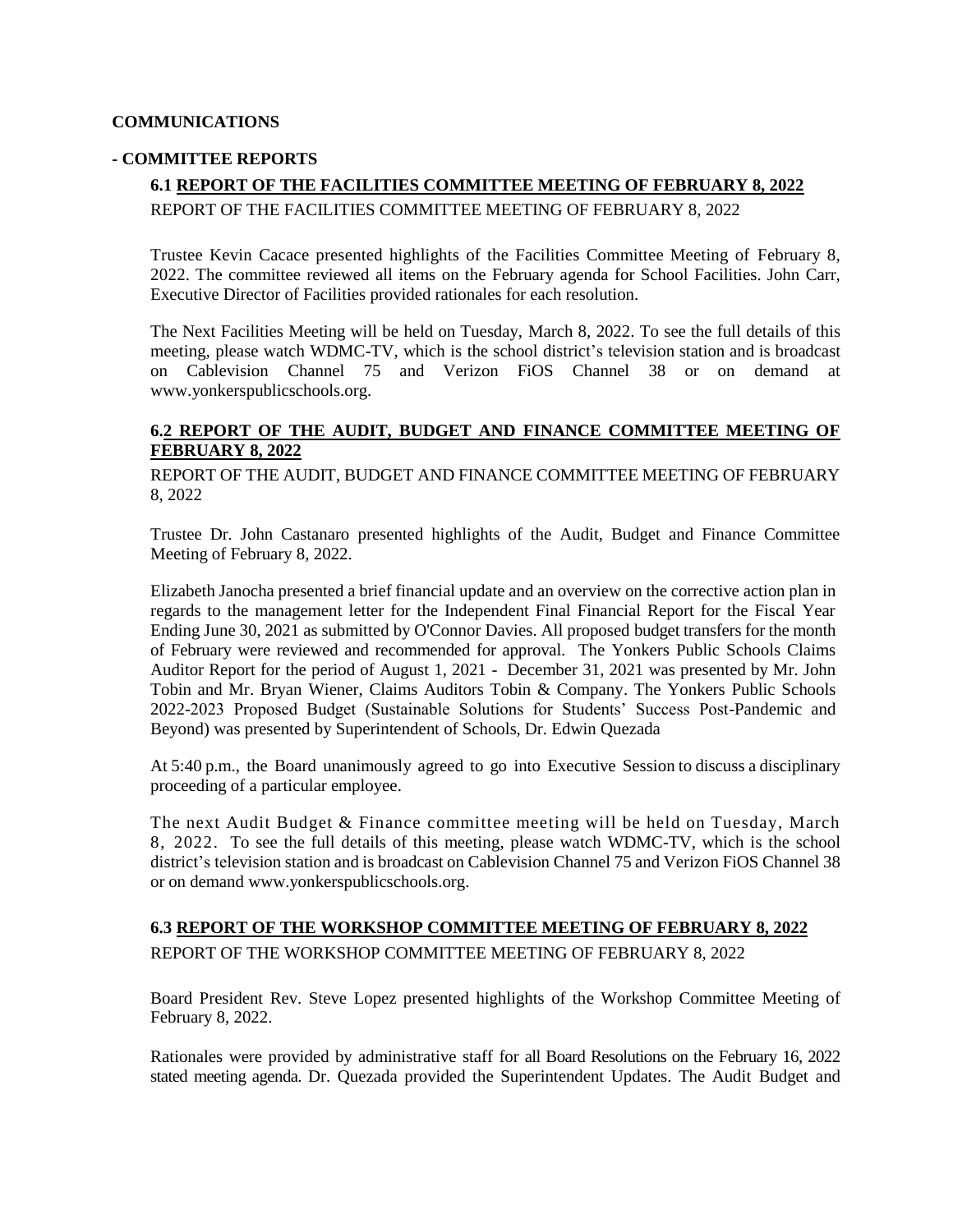Finance Committee Meeting was held earlier in the day to discuss all Finance Resolutions and the Facilities Committee Meeting was held earlier in the day to discuss all School Facility Resolutions.

The next BOE Workshop meeting will be held on Tuesday, March 8, 2022. To see the full details of this meeting, please watch WDMC-TV, which is the school district's television station and is broadcast on Cablevision Channel 75 and Verizon FiOS Channel 38 or on demand at [www.yonkerspublicschools.org.](http://www.yonkerspublicschools.org/)

# **6.4 REPORT OF THE INSTRUCTIONAL AFFAIRS COMMITTEE MEETING OF FEBRUARY 10, 2022**

REPORT OF THE INSTRUCTIONAL AFFAIRS COMMITTEE MEETING OF FEBRUARY 10, 2022

Vice President Dr. Rosalba Corrado DelVecchio presented highlights of the Instructional Affairs Committee Meeting of February 10, 2022.

Secondary Schools organized an extraordinary Career &Technical Education presentation entitled, "Creating a Pipeline to College, Career, and Civic Readiness". The presentation began with an introductory overview of CTE and how it is integrated within the Yonkers Public Schools, followed by detailed presentations, highlighting CTE programs and the many benefits for both the community and the students at Saunders Trades & Technical High School, Palisade Preparatory, Roosevelt High School - Early College Studies, Yonkers Middle High School, Gorton High School, Yonkers Montessori Academy, Lincoln High School and Riverside High School.

The next Instructional Affairs Committee Meeting will be held on Thursday, March 10, 2022. To see the full details of this meeting, please watch WDMC-TV, which is the school district's television station and is broadcast on Cablevision Channel 75 and Verizon FiOS Channel 38 or on demand at [www.yonkerspublicschools.org.](http://www.yonkerspublicschools.org/)

# **6.5 REPORT OF POLICY COMMITTEE MEETING OF FEBRUARY 10, 2022**

REPORT OF POLICY COMMITTEE MEETING OF FEBRUARY 10, 2022

Trustee Gail Burns presented highlights of the Policy Committee Meeting of February 10, 2022.

The committee recommended the following final draft policies for adoption at the February stated meeting: Section 9000 Personnel Goals, Section 9260.2 Tenure Appointment, Section 9650.1 Suspension Civil Service Employees, Section 9650.2 Suspension Certificated Employees, and Section 9660 Publications. The following draft policies will be reviewed at the March 14, 2022 Policy Committee Meeting: 9500 - Compensation and Benefits, 9510 - Longevity, 9140.1 - Staff Complaints & Grievances, 9140.1R - Staff Complaints & Grievances – Regulation, 9150 - Staff-Student Relations, 9240 - Recruiting and Hiring, 9240.2 - Salary Adjustment for Certified Staff.

The next Policy Committee Meeting will be held on Monday, March 14, 2022. To see the full details of this meeting, please watch WDMC-TV, which is the school district's television station and is broadcast on Cablevision Channel 75 and Verizon FiOS Channel 38 or on demand at [www.yonkerspublicschools.org](http://www.yonkerspublicschools.org/)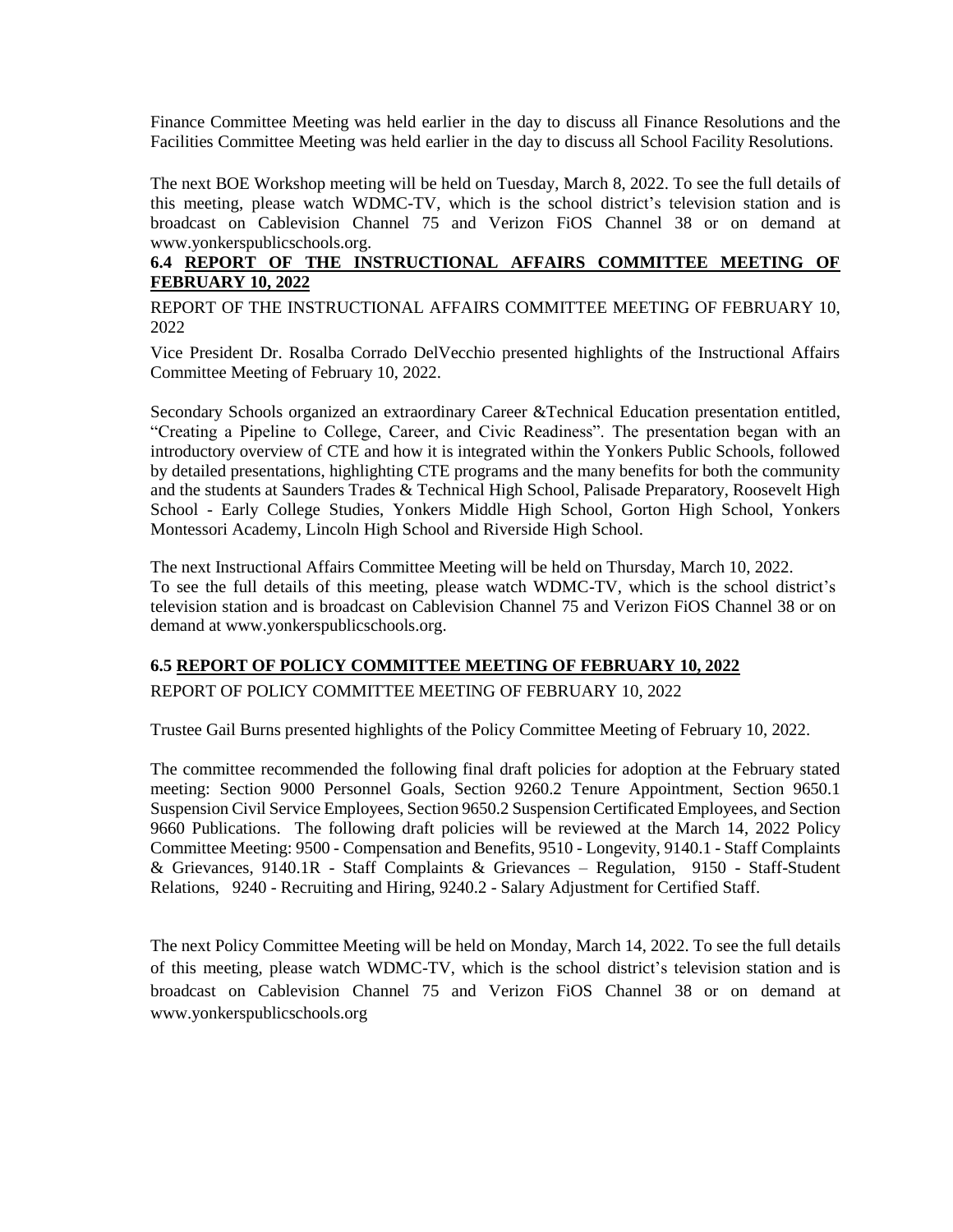#### **- FROM BOARD MEMBERS**

### **7.1 COMMUNICATIONS FROM THE BOARD**

#### COMMUNICATIONS FROM THE BOARD

Board President Rev. Steve Lopez announced a Black History Month Message from Trustee Rosemary Linton is available to view on the Yonkers Public Schools website in the Board of Education section.

### **- FROM THE SUPERINTENDENT**

### **8.1 SUPERINTENDENT UPDATES**

Communication from the Superintendent

A phenomenal virtual Black History Celebration was held on Tuesday, February 15, 2022. Thank you to everyone who participated in this incredible event.

Superintendent Dr. Edwin M. Quezada expressed gratitude to the Yonkers Council of PTA for the recent YCPTA Legislative Breakfast held on Friday, February 11, 2022.

Superintendent Dr. Edwin M. Quezada expressed gratitude to Mr. Robert Halmi, President and CEO of Great Point Studios, who spoke about creating real opportunities for our young people.

Superintendent Dr. Edwin M. Quezada thanked Vice President Dr. Rosalba Corrado DelVecchio and Trustee Sheila Greenwald for serving on the Diversity, Equity and Inclusion (DEI) Districtwide **Committee** 

The district has already distributed over 60,000 COVID-19 rapid antigen tests to our schools. Every student and staff member has access to these tests. Instructions were also distributed to use one test on Sunday, February 27, 2022, and another test on Wednesday, March 2, 2022 to ensure we are returning to our schools safely from vacation.

#### **Calendar Reminders**:

Schools will be closed for Winter Recess Monday, February 21 through Friday, February 25, 2022.

Central Office will be closed on Monday, February 21, 2022 and Tuesday, February 22, 2022. Schools will reopen Monday, February 28, 2022.

### **- OTHER ITEMS**

### **9.1 DONATIONS RECEIVED UNDER \$10,000**

REPORT ATTACHED FOR DONATIONS RECEIVED UNDER \$10,000

#### **BOARD MEMBER REPORTS**

### **10.1 ADOPTION OF BOARD MEMBERS REPORTS - 10.2 - 10.6**

May I have a motion to vote on the Adoption of Board Members Reports -10.2 - 10.6? **Resolution:** ADOPTION OF BOARD MEMBERS REPORTS - 10.2 - 10.6.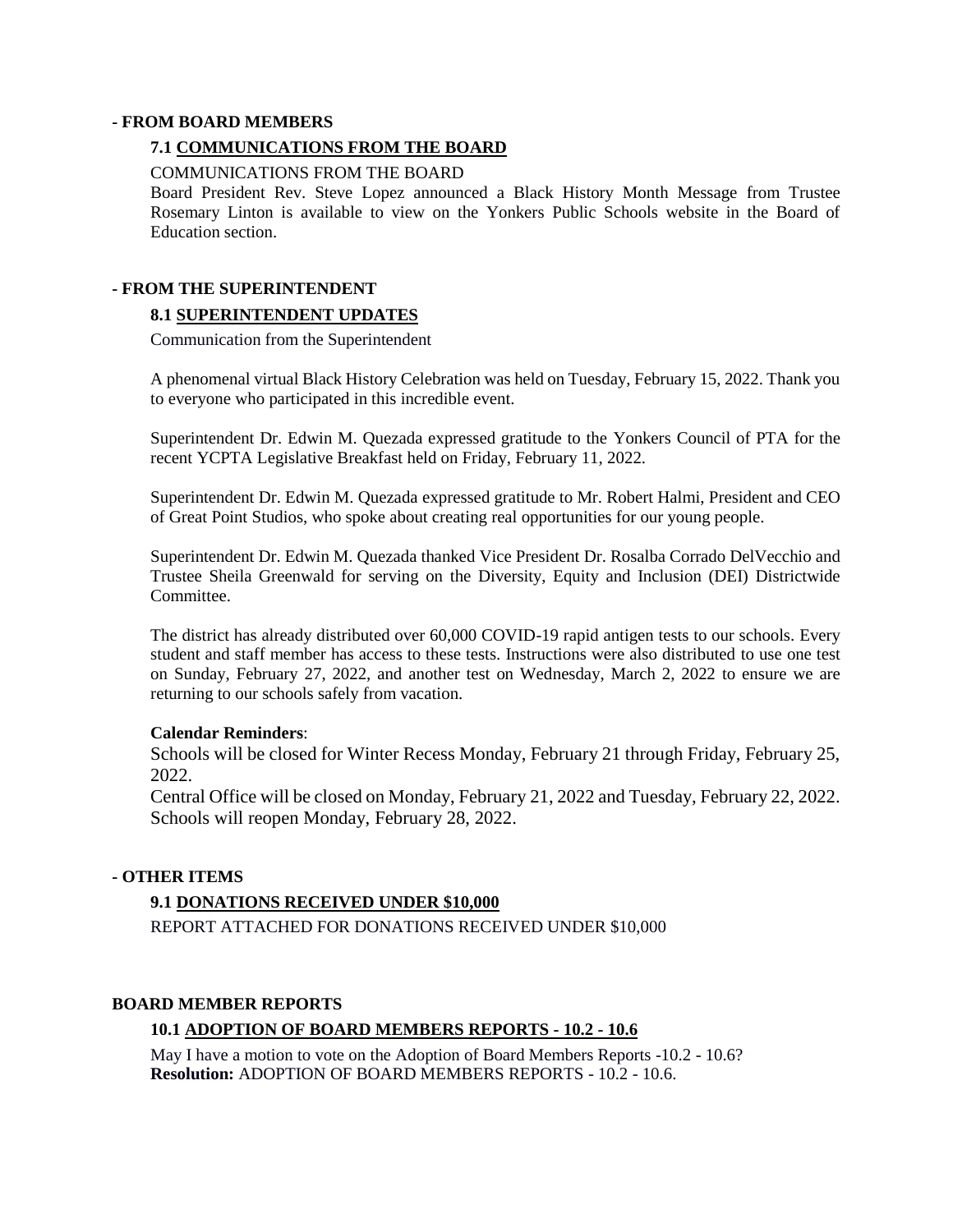#### **ORIGINAL - Motion**

Member **(Dr. John Castanaro)** Moved, Member **(Kevin Cacace)** Seconded to approve the **ORIGINAL** motion 'ADOPTION OF BOARD MEMBERS REPORTS - 10.2 - 10.6'. Upon a roll call vote being taken, the vote was: Aye: **8** Nay: **0**. The motion **Carried. 8 - 0** 

| Andrea Brown                        | Yes |
|-------------------------------------|-----|
| Dr. John Castanaro                  | Yes |
| Dr. Rosalba Corrado Del Vecchio Yes |     |
| <b>Gail Burns</b>                   | Yes |
| Kevin Cacace                        | Yes |
| Rev. Steve Lopez                    | Yes |
| Sheila Greenwald                    | Yes |
| Rosemarie Linton                    | Yes |

### **10.2 Adoption of Personnel Goals - Policy #9000**

Policy #9000 Personnel Goals Adoption of Personnel Goals - Policy #9000

**Resolution:** Ladies and Gentlemen: Whereas, the Board of Education wishes to adopt Personnel Goals - Policy #9000. Now, therefore, be it resolved that the Board of Education hereby adopts Personnel Goals - Policy #9000; and Be it further resolved that Policy#9000 Personnel Goals shall be incorporated into the Policy Manual.

#### **ORIGINAL - Motion**

Member **(Dr. John Castanaro)** Moved, Member **(Kevin Cacace)** Seconded to approve the **ORIGINAL** motion 'Ladies and Gentlemen: Whereas, the Board of Education wishes to adopt Personnel Goals - Policy #9000. Now, therefore, be it resolved that the Board of Education hereby adopts Personnel Goals - Policy #9000; and Be it further resolved that Policy#9000 Personnel Goals shall be incorporated into the Policy Manual'. Upon a roll call vote being taken, the vote was: Aye: **8** Nay: **0**. The motion **Carried. 8 - 0** 

| Andrea Brown                        | Yes |
|-------------------------------------|-----|
| Dr. John Castanaro                  | Yes |
| Dr. Rosalba Corrado Del Vecchio Yes |     |
| <b>Gail Burns</b>                   | Yes |
| Kevin Cacace                        | Yes |
| Rev. Steve Lopez                    | Yes |
| Sheila Greenwald                    | Yes |
| Rosemarie Linton                    | Yes |

### **10.3 Adoption of Tenure Appointment - Policy #9260.2**

Policy #9260.2 Tenure Appointment Adoption of Tenure Appointment - Policy #9260.2

**Resolution:** Ladies and Gentlemen: Whereas, the Board of Education wishes to adopt Tenure Appointment Policy #9260.2. Now, therefore, be it resolved that the Board of Education hereby adopts Tenure Appointment - Policy #9260.2; and Be it further resolved that Policy#9260.2 Tenure Appointment shall be incorporated into the Policy Manual.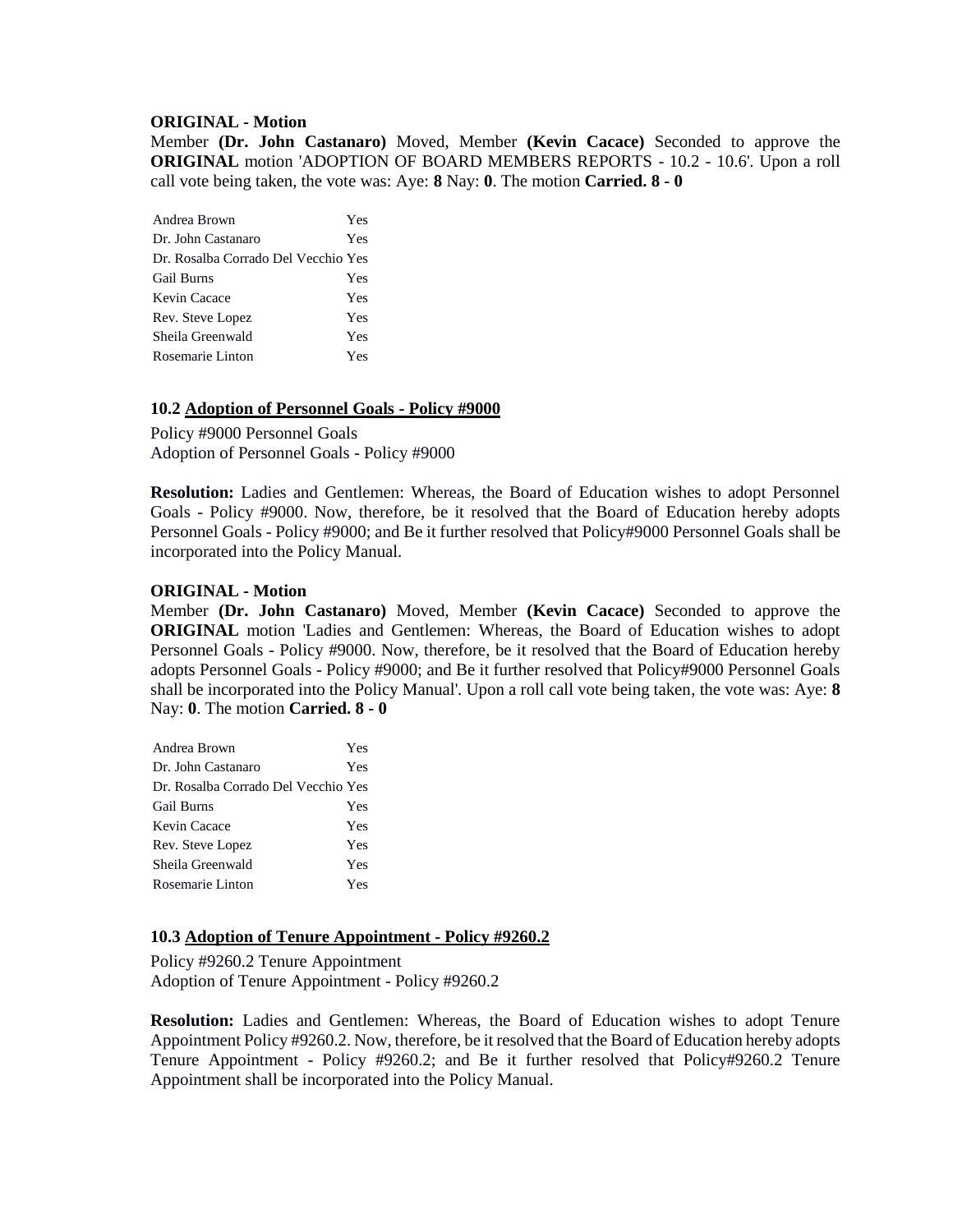#### **ORIGINAL - Motion**

Member **(Dr. John Castanaro)** Moved, Member **(Kevin Cacace)** Seconded to approve the **ORIGINAL** motion 'Ladies and Gentlemen: Whereas, the Board of Education wishes to adopt Tenure Appointment Policy #9260.2. Now, therefore, be it resolved that the Board of Education hereby adopts Tenure Appointment - Policy #9260.2; and Be it further resolved that Policy#9260.2 Tenure Appointment shall be incorporated into the Policy Manual'. Upon a roll call vote being taken, the vote was: Aye: **8** Nay: **0**. The motion **Carried. 8 - 0** 

| Andrea Brown                        | Yes |
|-------------------------------------|-----|
| Dr. John Castanaro                  | Yes |
| Dr. Rosalba Corrado Del Vecchio Yes |     |
| <b>Gail Burns</b>                   | Yes |
| Kevin Cacace                        | Yes |
| Rev. Steve Lopez                    | Yes |
| Sheila Greenwald                    | Yes |
| Rosemarie Linton                    | Yes |

### **10.4 Adoption of Suspension Civil Service Employees - Policy #9650.1**

Policy #9650.1 Suspension Civil Service Employees - Policy #9650.1

**Resolution:** Ladies and Gentlemen: Whereas, the Board of Education wishes to adopt Suspension Civil Service Employees - Policy #9650.1. Now, therefore, be it resolved that the Board of Education hereby adopts Suspension Civil Service Employees - Policy #9650.1; and Be it further resolved that Policy#9650.1 Suspension Civil Service Employees shall be incorporated into the Policy Manual.

### **ORIGINAL - Motion**

Member **(Dr. John Castanaro)** Moved, Member **(Kevin Cacace)** Seconded to approve the **ORIGINAL** motion 'Ladies and Gentlemen: Whereas, the Board of Education wishes to adopt Suspension Civil Service Employees - Policy #9650.1. Now, therefore, be it resolved that the Board of Education hereby adopts Suspension Civil Service Employees - Policy #9650.1; and Be it further resolved that Policy#9650.1 Suspension Civil Service Employees shall be incorporated into the Policy Manual'. Upon a roll call vote being taken, the vote was: Aye: **8** Nay: **0**. The motion **Carried. 8 - 0** 

| Andrea Brown                        | Yes |
|-------------------------------------|-----|
| Dr. John Castanaro                  | Yes |
| Dr. Rosalba Corrado Del Vecchio Yes |     |
| <b>Gail Burns</b>                   | Yes |
| Kevin Cacace                        | Yes |
| Rev. Steve Lopez                    | Yes |
| Sheila Greenwald                    | Yes |
| Rosemarie Linton                    | Yes |

#### **10.5 Adoption of Suspension Certificated Employees - Policy #9650.2**

Policy #9650.2 Suspension Suspension Certificated Employees - Policy #9650.2

**Resolution:** Ladies and Gentlemen: Whereas, the Board of Education wishes to adopt Suspension Certificated Employees - Policy #9650.2. Now, therefore, be it resolved that the Board of Education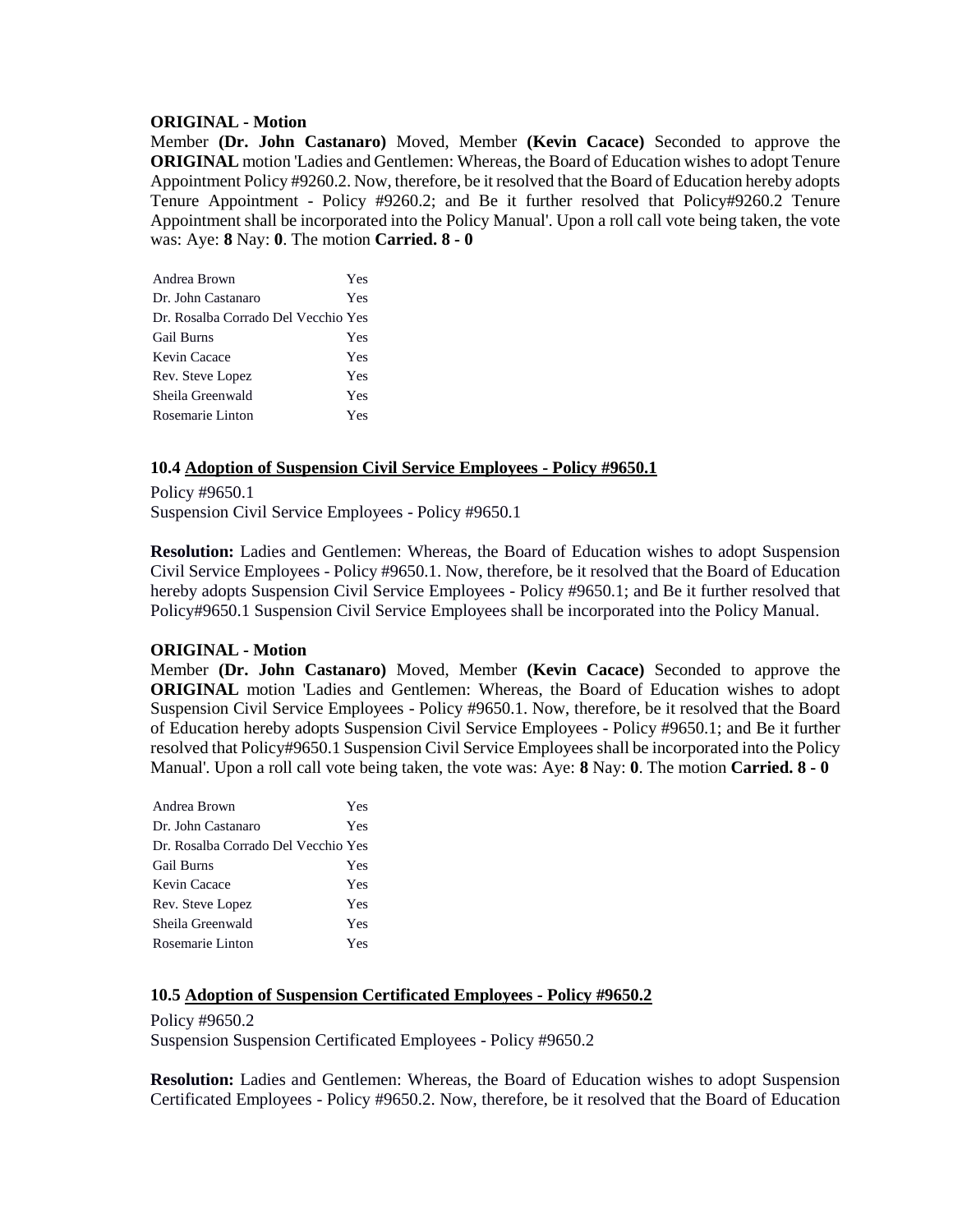hereby adopts Suspension Certificated Employees; and Be it further resolved that Policy#9650.2 Suspension Certificated Employees shall be incorporated into the Policy Manual.

#### **ORIGINAL - Motion**

Member **(Dr. John Castanaro)** Moved, Member **(Kevin Cacace)** Seconded to approve the **ORIGINAL** motion 'Ladies and Gentlemen: Whereas, the Board of Education wishes to adopt Suspension Certificated Employees - Policy #9650.2. Now, therefore, be it resolved that the Board of Education hereby adopts Suspension Certificated Employees; and Be it further resolved that Policy#9650.2 Suspension Certificated Employees shall be incorporated into the Policy Manual'. Upon a roll call vote being taken, the vote was: Aye: **8** Nay: **0**. The motion **Carried. 8 - 0** 

| Andrea Brown                        | Yes |
|-------------------------------------|-----|
| Dr. John Castanaro                  | Yes |
| Dr. Rosalba Corrado Del Vecchio Yes |     |
| <b>Gail Burns</b>                   | Yes |
| Kevin Cacace                        | Yes |
| Rev. Steve Lopez                    | Yes |
| Sheila Greenwald                    | Yes |
| Rosemarie Linton                    | Yes |

### **10.6 Adoption of Publications - Policy #9660**

Policy #9660 Publications Adoption of Publications - Policy #9660

**Resolution:** Ladies and Gentlemen: Whereas, the Board of Education wishes to adopt Publications - Policy #9660. Now, therefore, be it resolved that the Board of Education hereby adopts Publications - Policy #9660; and Be it further resolved that Policy#9660 Publications shall be incorporated into the Policy Manual.

#### **ORIGINAL - Motion**

Member **(Dr. John Castanaro)** Moved, Member **(Kevin Cacace)** Seconded to approve the **ORIGINAL** motion 'Ladies and Gentlemen: Whereas, the Board of Education wishes to adopt Publications - Policy #9660. Now, therefore, be it resolved that the Board of Education hereby adopts Publications - Policy #9660; and Be it further resolved that Policy#9660 Publications shall be incorporated into the Policy Manual'. Upon a roll call vote being taken, the vote was: Aye: **8** Nay: **0**. The motion **Carried. 8 - 0** 

| Andrea Brown                        | Yes |
|-------------------------------------|-----|
| Dr. John Castanaro                  | Yes |
| Dr. Rosalba Corrado Del Vecchio Yes |     |
| <b>Gail Burns</b>                   | Yes |
| Kevin Cacace                        | Yes |
| Rev. Steve Lopez                    | Yes |
| Sheila Greenwald                    | Yes |
| Rosemarie Linton                    | Yes |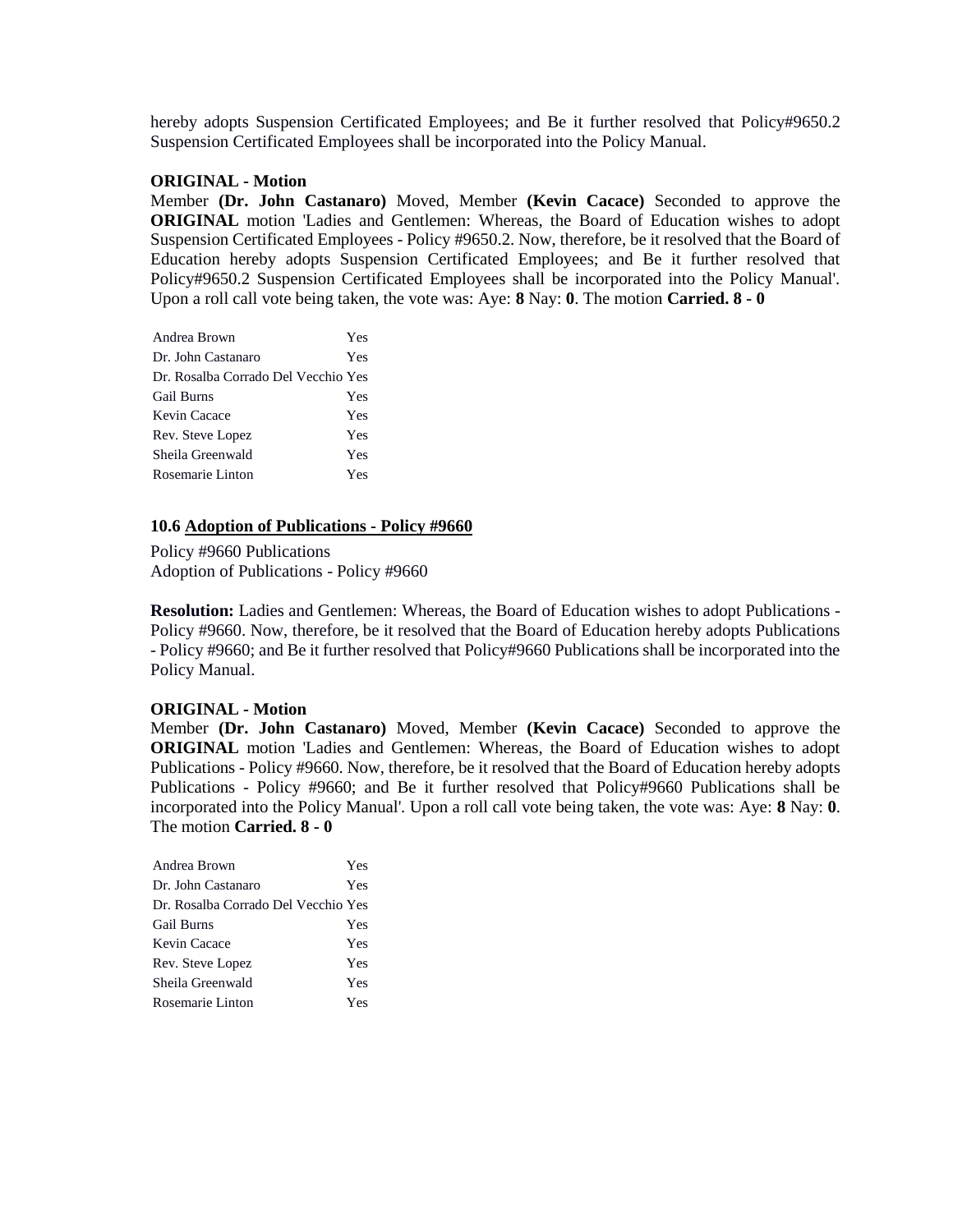#### **PERSONNEL**

### **11.1 ADOPTION OF PERSONNEL REPORTS - 11.2 - 11.5**

May I have a motion to vote on the Adoption of the Personnel Reports - 11.2 - 11.5? **Resolution:** ADOPTION OF PERSONNEL REPORTS - 11.2 - 11.5

### **ORIGINAL - Motion**

Member **(Gail Burns)** Moved, Member **(Sheila Greenwald)** Seconded to approve the **ORIGINAL**  motion 'ADOPTION OF PERSONNEL REPORTS - 11.2 - 11.5'. Upon a roll call vote being taken, the vote was: Aye: **8** Nay: **0**. The motion **Carried. 8 - 0** 

| Andrea Brown                        | Yes |
|-------------------------------------|-----|
| Dr. John Castanaro                  | Yes |
| Dr. Rosalba Corrado Del Vecchio Yes |     |
| <b>Gail Burns</b>                   | Yes |
| Kevin Cacace                        | Yes |
| Rev. Steve Lopez                    | Yes |
| Sheila Greenwald                    | Yes |
| Rosemarie Linton                    | Yes |

### **11.2 Certified Personnel Resolution**

Certified Personnel Resolutions for Approval

**Resolution:** WHEREAS the Superintendent of Schools recommends approval of those items as listed on the attached sheets covering certificated personnel. NOW THEREFORE BE IT RESOLVED: That all personnel action as listed on the attached sheets is hereby confirmed.

#### **ORIGINAL - Motion**

Member **(Gail Burns)** Moved, Member **(Sheila Greenwald)** Seconded to approve the **ORIGINAL** motion 'WHEREAS the Superintendent of Schools recommends approval of those items as listed on the attached sheets covering certificated personnel. NOW THEREFORE BE IT RESOLVED: That all personnel action as listed on the attached sheets is hereby confirmed'. Upon a roll call vote being taken, the vote was: Aye: **8** Nay: **0**. The motion **Carried. 8 - 0** 

| Andrea Brown                        | Yes |
|-------------------------------------|-----|
| Dr. John Castanaro                  | Yes |
| Dr. Rosalba Corrado Del Vecchio Yes |     |
| <b>Gail Burns</b>                   | Yes |
| Kevin Cacace                        | Yes |
| Rev. Steve Lopez                    | Yes |
| Sheila Greenwald                    | Yes |
| Rosemarie Linton                    | Yes |

### **11.3 Non-Certified Personnel**

To Approve Non-Certified Personnel

**Resolution:** Ladies and Gentlemen: WHEREAS the Superintendent of Schools recommends approval of those items as listed on the attached sheets covering non-certificated personnel. NOW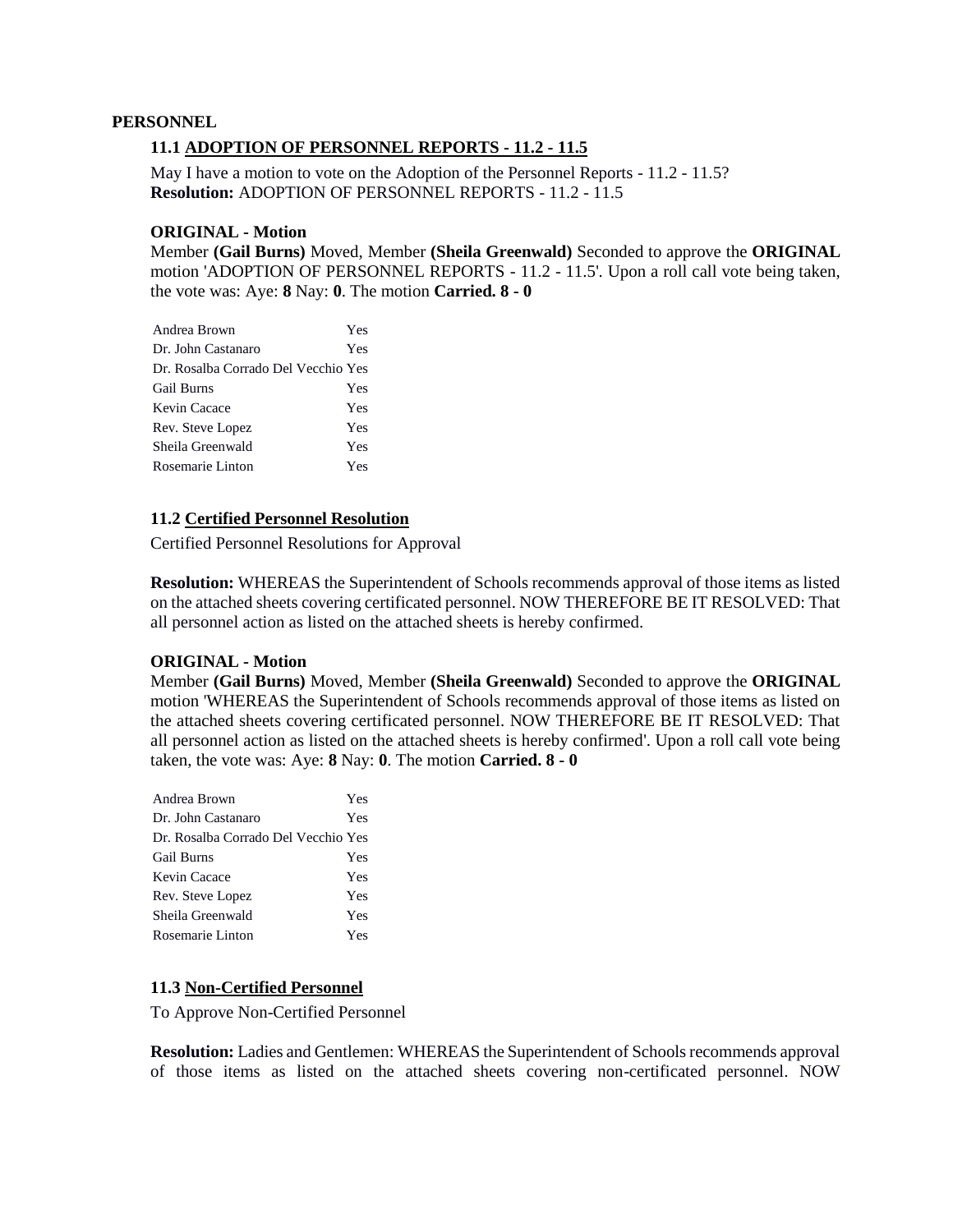THEREFORE BE IT RESOLVED: That all personnel action as listed on the attached sheets is hereby confirmed.

### **ORIGINAL - Motion**

Member **(Gail Burns)** Moved, Member **(Sheila Greenwald)** Seconded to approve the **ORIGINAL**  motion 'Ladies and Gentlemen: WHEREAS the Superintendent of Schools recommends approval of those items as listed on the attached sheets covering non-certificated personnel. NOW THEREFORE BE IT RESOLVED: That all personnel action as listed on the attached sheets is hereby confirmed'. Upon a roll call vote being taken, the vote was: Aye: **8** Nay: **0**. The motion **Carried. 8 - 0** 

| Andrea Brown                        | Yes |
|-------------------------------------|-----|
| Dr. John Castanaro                  | Yes |
| Dr. Rosalba Corrado Del Vecchio Yes |     |
| <b>Gail Burns</b>                   | Yes |
| Kevin Cacace                        | Yes |
| Rev. Steve Lopez                    | Yes |
| Sheila Greenwald                    | Yes |
| Rosemarie Linton                    | Yes |

### **11.4 Tenure**

Recommendation for Tenure Upon Completion of Probationary Period

**Resolution:** WHEREAS the following teacher(s) are presently completing a probationary period in the Yonkers Public Schools as indicated, and WHEREAS the services to date of these teacher(s) individual have been deemed satisfactory during the probationary period, and WHEREAS the Superintendent of Schools recommends that these teacher(s) be granted tenure in accordance with the provisions of the New York State Education Law. NOW THEREFORE BE IT RESOLVED: That the following teacher(s) shall be granted tenure upon the completion of their probationary period as set forth:

#### **ORIGINAL - Motion**

Member **(Gail Burns)** Moved, Member **(Sheila Greenwald)** Seconded to approve the **ORIGINAL**  motion 'WHEREAS the following teacher(s) are presently completing a probationary period in the Yonkers Public Schools as indicated, and WHEREAS the services to date of these teacher(s) individual have been deemed satisfactory during the probationary period, and WHEREAS the Superintendent of Schools recommends that these teacher(s) be granted tenure in accordance with the provisions of the New York State Education Law. NOW THEREFORE BE IT RESOLVED: That the following teacher(s) shall be granted tenure upon the completion of their probationary period as set forth:'. Upon a roll call vote being taken, the vote was: Aye: **8** Nay: **0**. The motion **Carried. 8 - 0** 

| Andrea Brown                        | Yes |
|-------------------------------------|-----|
| Dr. John Castanaro                  | Yes |
| Dr. Rosalba Corrado Del Vecchio Yes |     |
| <b>Gail Burns</b>                   | Yes |
| Kevin Cacace                        | Yes |
| Rev. Steve Lopez                    | Yes |
| Sheila Greenwald                    | Yes |
| Rosemarie Linton                    | Yes |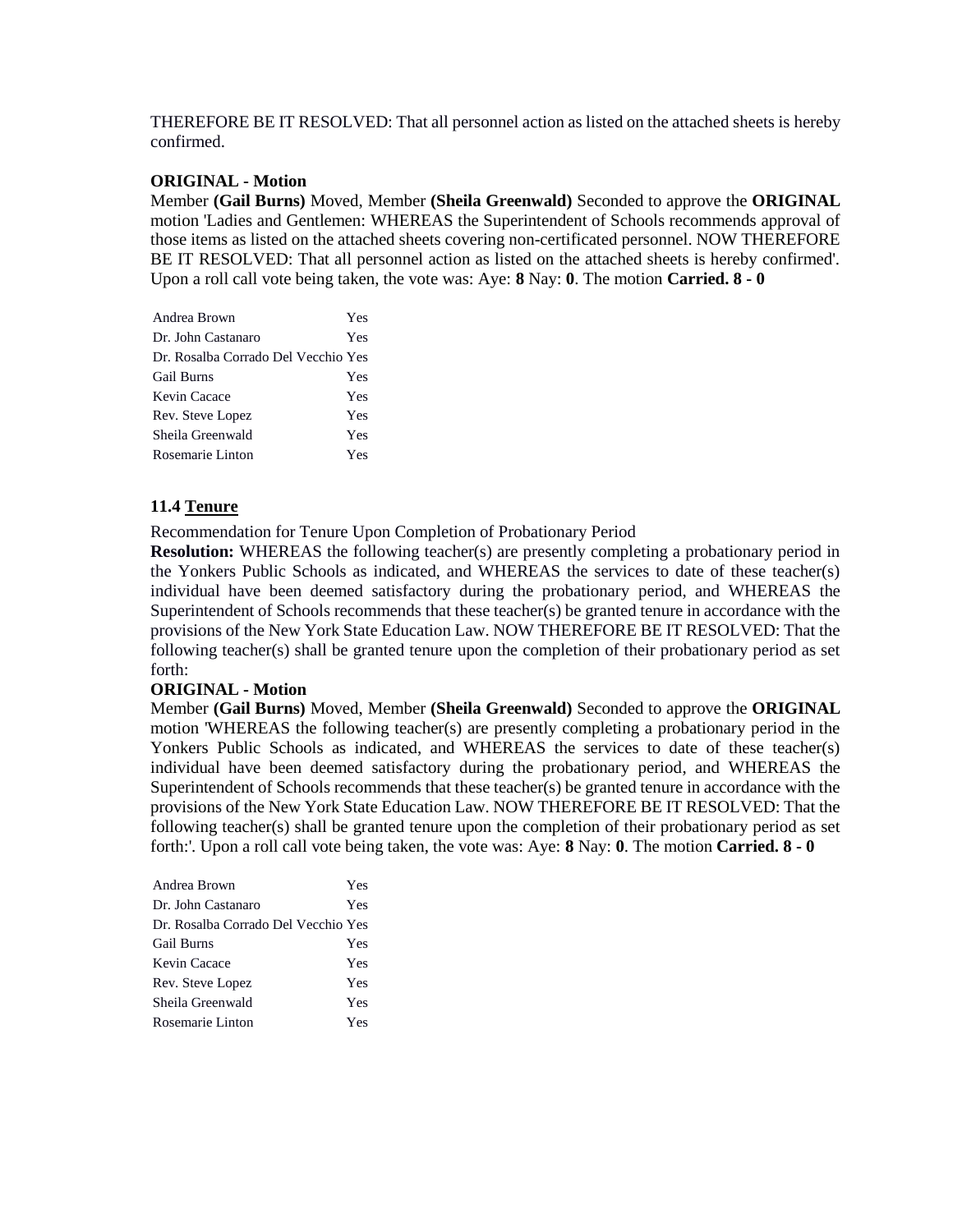### **11.5 Approval of Stipulation of Settlement regarding Employee #350601**

To approve a Stipulation of Settlement resolving the Notice of Charges brought under Civil Service Law § 75 against Employee #350601

**Resolution:** WHEREAS, a disciplinary proceeding commenced against Employee #350601, upon Notice of Charges dated November 17, 2021 preferred by Dr. Edwin M. Quezada, Superintendent of Schools, pursuant to New York Civil Service Law Section 75; and, WHEREAS, Employee #350601 was represented by counsel who submitted a response denying the specifications in the Notice of Charges; and, WHEREAS, a Stipulation of Settlement has been negotiated between the Superintendent of Schools and Employee #350601, subject to approval by the Board of Education, which Stipulation of Settlement sets forth the terms of settlement of the Notice of Charges; and, WHEREAS, the Board of Education has had an opportunity to review the terms of the Stipulation of Settlement, and finds that the terms are fair, reasonable and appropriate under the circumstances; and, NOW, THEREFORE, BE IT RESOLVED, that the Board of Education hereby approves the Stipulation of Settlement, as negotiated and made between the Superintendent of Schools and Employee #350601; and, BE IT FURTHER RESOLVED, that the Superintendent of Schools and those under his direction take all steps necessary to effectuate and implement the Stipulation of Settlement, made between the Superintendent of Schools and Employee #350601.

### **ORIGINAL - Motion**

Member **(Gail Burns)** Moved, Member **(Sheila Greenwald)** Seconded to approve the **ORIGINAL**  motion 'WHEREAS, a disciplinary proceeding commenced against Employee #350601, upon Notice of Charges dated November 17, 2021 preferred by Dr. Edwin M. Quezada, Superintendent of Schools, pursuant to New York Civil Service Law Section 75; and, WHEREAS, Employee #350601 was represented by counsel who submitted a response denying the specifications in the Notice of Charges; and, WHEREAS, a Stipulation of Settlement has been negotiated between the Superintendent of Schools and Employee #350601, subject to approval by the Board of Education, which Stipulation of Settlement sets forth the terms of settlement of the Notice of Charges; and, WHEREAS, the Board of Education has had an opportunity to review the terms of the Stipulation of Settlement, and finds that the terms are fair, reasonable and appropriate under the circumstances; and, NOW, THEREFORE, BE IT RESOLVED, that the Board of Education hereby approves the Stipulation of Settlement, as negotiated and made between the Superintendent of Schools and Employee #350601; and, BE IT FURTHER RESOLVED, that the Superintendent of Schools and those under his direction take all steps necessary to effectuate and implement the Stipulation of Settlement, made between the Superintendent of Schools and Employee #350601'. Upon a roll call vote being taken, the vote was: Aye: **8** Nay: **0**. The motion **Carried. 8 - 0** 

| Andrea Brown                        | Yes |
|-------------------------------------|-----|
| Dr. John Castanaro                  | Yes |
| Dr. Rosalba Corrado Del Vecchio Yes |     |
| <b>Gail Burns</b>                   | Yes |
| Kevin Cacace                        | Yes |
| Rev. Steve Lopez                    | Yes |
| Sheila Greenwald                    | Yes |
| Rosemarie Linton                    | Yes |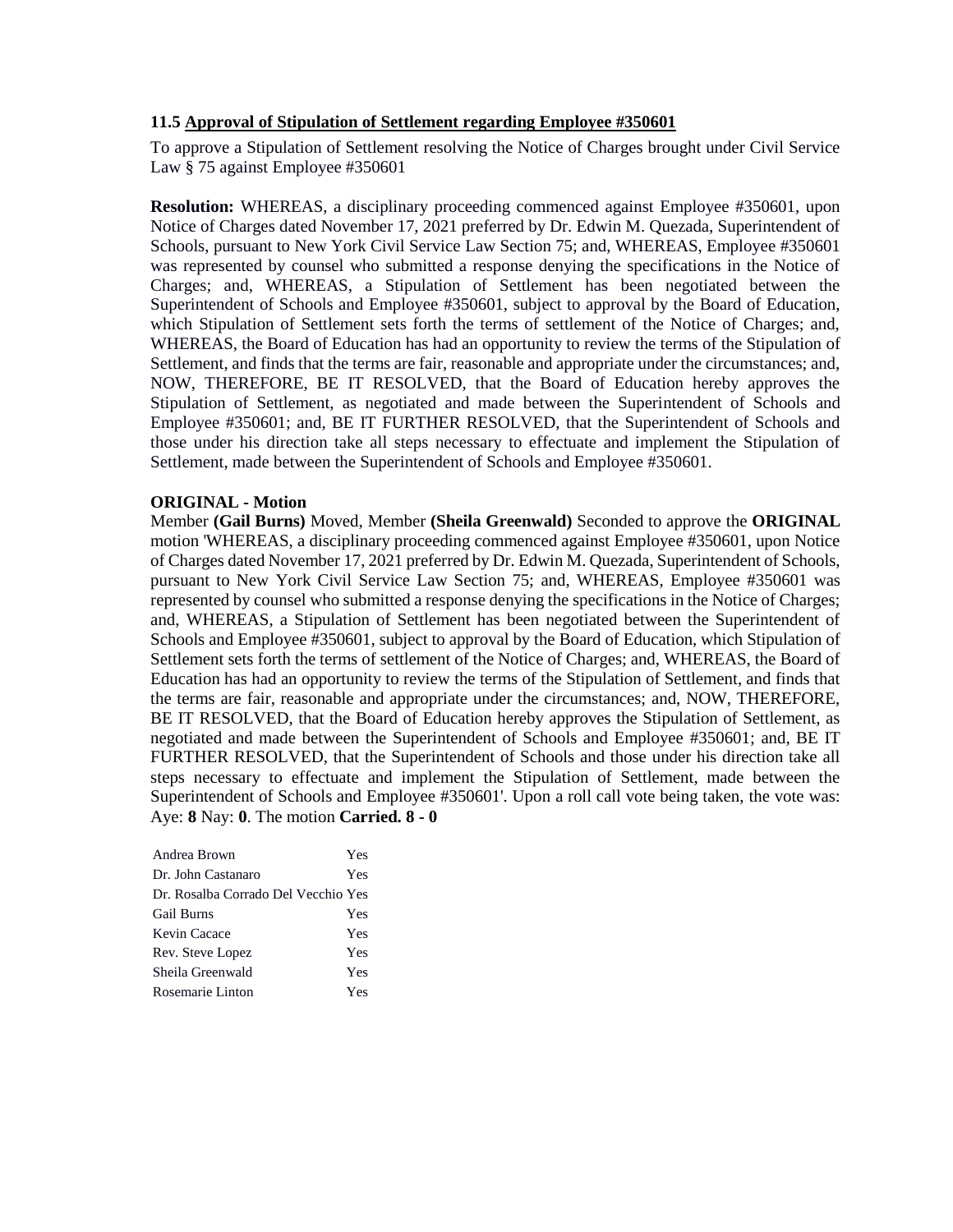### **DIVISION OF SPECIAL EDUCATION AND PUPIL SUPPORT SERVICES**

# **12.1 ADOPTION OF DIVISION OF SPECIAL EDUCATION AND PUPIL SUPPORT SERVICES REPORTS - 12.2 - 12.8**

ADOPTION OF DIVISION OF SPECIAL EDUCATION AND PUPIL SUPPORT SERVICES REPORTS 12.2 - 12.8

May I have a motion to vote on the Adoption of Division of Special Education and Pupil Support Services Reports - 12.2 - 12.8?

**Resolution:** ADOPTION OF DIVISION OF SPECIAL EDUCATION AND PUPIL SUPPORT SERVICES REPORTS - 12.2 - 12.8.

### **ORIGINAL - Motion**

Member **(Rosemarie Linton)** Moved, Member **(Sheila Greenwald)** Seconded to approve the **ORIGINAL** motion 'ADOPTION OF DIVISION OF SPECIAL EDUCATION AND PUPIL SUPPORT SERVICES REPORTS - 12.2 - 12.8'. Upon a roll call vote being taken, the vote was: Aye: **8** Nay: **0**. The motion **Carried. 8 - 0** 

| Andrea Brown                        | Yes |
|-------------------------------------|-----|
| Dr. John Castanaro                  | Yes |
| Dr. Rosalba Corrado Del Vecchio Yes |     |
| <b>Gail Burns</b>                   | Yes |
| Kevin Cacace                        | Yes |
| Rev. Steve Lopez                    | Yes |
| Sheila Greenwald                    | Yes |
| Rosemarie Linton                    | Yes |

#### **12.2 Agreement with School Health Corporation January 2022 - June 2022**

Special Education - GML-104B 1. Agreement with School Health Corporation January 2022 - June 2022 Term: January 2022 - June 2022 Amount: \$37,582.00 Account: 450-5270-1000000-2830- B2520 (Items are on a Sourcewell Contract) Scope- School Health Corporation will supply medical and health supplies for the Yonkers Public Schools including Private and Parochial Schools within our borders. School Health Corporation 5600 Apollo Drive Rolling Meadows, Il 60008

**Resolution:** Ladies and Gentlemen; WHEREAS the Board of Education will purchase medical and health supplies from School Health Corporation NOW THEREFORE BE IT RESOLVED: That the Board of Education hereby authorizes the Superintendent of Schools to purchase medical and health supplies from School Health Corporation for Yonkers Public Schools including Private and Parochial Schools within our borders.

#### **ORIGINAL - Motion**

Member **(Rosemarie Linton)** Moved, Member **(Sheila Greenwald)** Seconded to approve the **ORIGINAL** motion 'Ladies and Gentlemen; WHEREAS the Board of Education will purchase medical and health supplies from School Health Corporation NOW THEREFORE BE IT RESOLVED: That the Board of Education hereby authorizes the Superintendent of Schools to purchase medical and health supplies from School Health Corporation for Yonkers Public Schools including Private and Parochial Schools within our borders'. Upon a roll call vote being taken, the vote was: Aye: **8** Nay: **0**. The motion **Carried. 8 - 0** 

Andrea Brown Yes Dr. John Castanaro Yes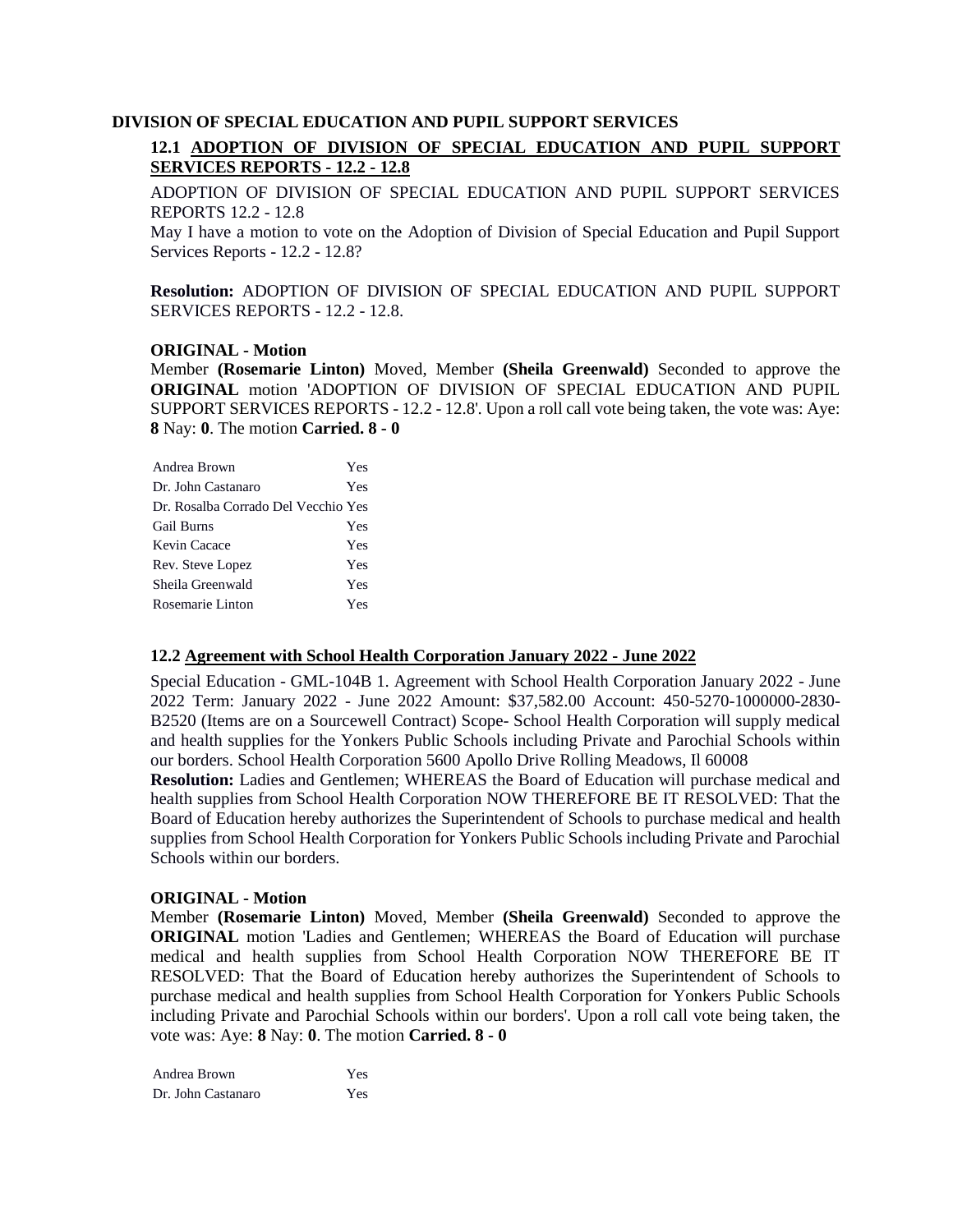| Dr. Rosalba Corrado Del Vecchio Yes |     |
|-------------------------------------|-----|
| <b>Gail Burns</b>                   | Yes |
| Kevin Cacace                        | Yes |
| Rev. Steve Lopez                    | Yes |
| Sheila Greenwald                    | Yes |
| Rosemarie Linton                    | Yes |

### **12.3 Initial Program Recommendations for Preschool Disabled Children- 2021-2022 School Year**

Special Education 1.Program Recommendations for Preschool Disabled Children Term: 2021-2022 Scope: This is a resolution as required by Part 200 Regulations from the Special Education Department requesting the Board of Trustees' approval of all program recommendations presented by the Committee on Pre-school Special Education (CPSE) during the month. BOE Recommendation: Stated Meeting 2 /16/22

**Resolution:** Ladies and Gentlemen: WHEREAS a Committee on Preschool Special Education has been organized and approved by the Board of Education and said Committee has reviewed cases referred to it in accordance with the requirements of the State of New York and has recommended placement in the State approved out-of-district and private schools in accordance with the Regulations of the State of New York, and WHEREAS the State Regulations require the county to be fiscally responsible, and to contract with individual schools after the local Board of Education reviews the CPSE recommendation. NOW THEREFORE BE IT RESOLVED: That the Board of Education of the City of Yonkers approve the recommended placement of students into the schools recommended by the Committee on Preschool Special Education and that the listing of such placements be maintained in the office of the Executive Assistant to the Board of Trustees.

#### **ORIGINAL - Motion**

Member **(Rosemarie Linton)** Moved, Member **(Sheila Greenwald)** Seconded to approve the **ORIGINAL** motion 'Ladies and Gentlemen: WHEREAS a Committee on Preschool Special Education has been organized and approved by the Board of Education and said Committee has reviewed cases referred to it in accordance with the requirements of the State of New York and has recommended placement in the State approved out-of-district and private schools in accordance with the Regulations of the State of New York, and WHEREAS the State Regulations require the county to be fiscally responsible, and to contract with individual schools after the local Board of Education reviews the CPSE recommendation. NOW THEREFORE BE IT RESOLVED: That the Board of Education of the City of Yonkers approve the recommended placement of students into the schools recommended by the Committee on Preschool Special Education and that the listing of such placements be maintained in the office of the Executive Assistant to the Board of Trustees'. Upon a roll call vote being taken, the vote was: Aye: **8** Nay: **0**. The motion **Carried. 8 - 0** 

| Andrea Brown                        | Yes |
|-------------------------------------|-----|
| Dr. John Castanaro                  | Yes |
| Dr. Rosalba Corrado Del Vecchio Yes |     |
| <b>Gail Burns</b>                   | Yes |
| Kevin Cacace                        | Yes |
| Rev. Steve Lopez                    | Yes |
| Sheila Greenwald                    | Yes |
| Rosemarie Linton                    | Yes |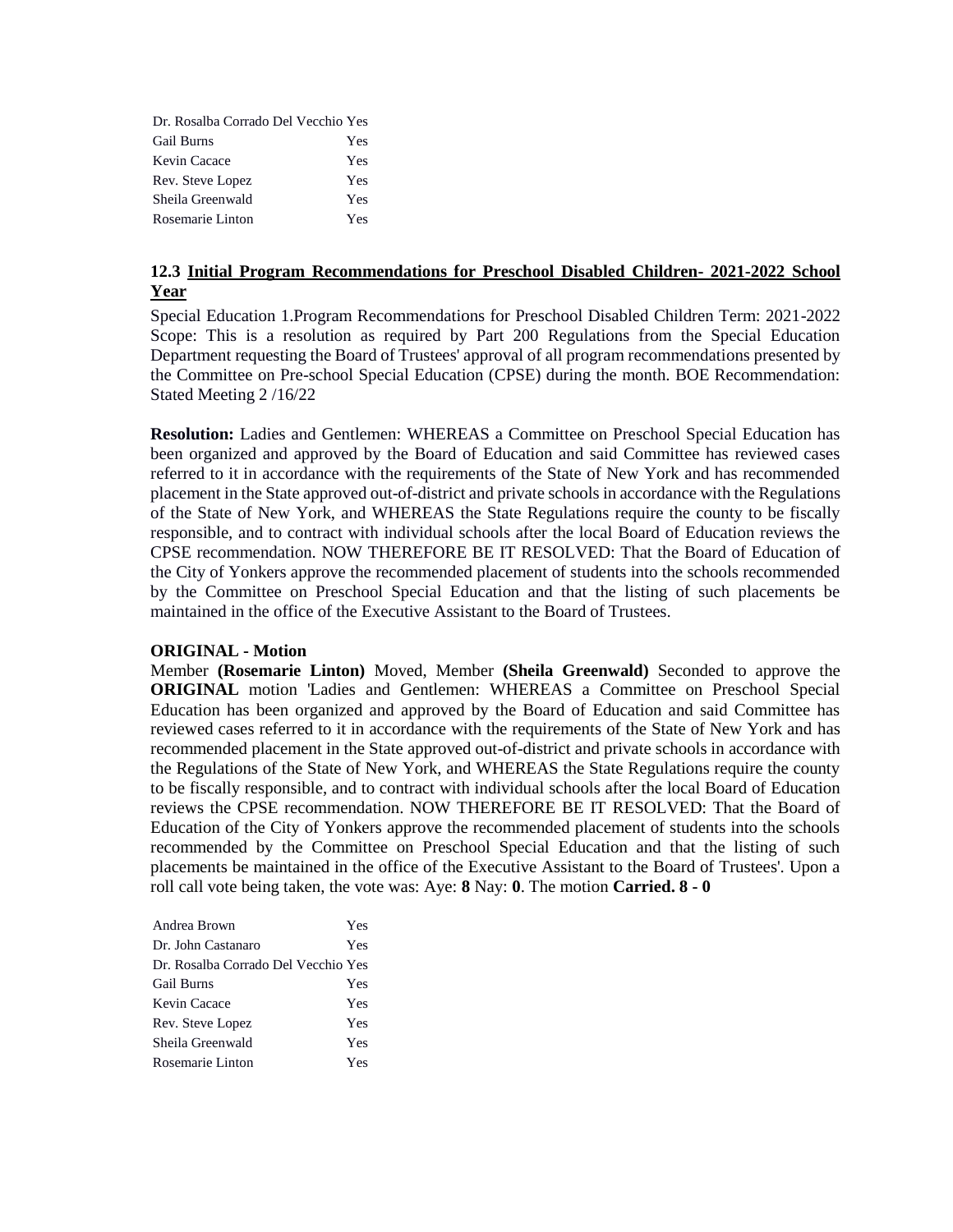### **12.4 CSE Initial Program Recommendations for Disabled Children 2021-2022**

Special Education 1. CSE Program Recommendations for Disabled Children Term: 2021-2022 Scope:This is a monthly resolution as required by Part 200 Regulations from the Special Education Department requesting the Board of Trustees' approval of all program recommendations presented by the Committee On Special Education (CSE) during the month. BOE Recommendation: Stated Meeting 2/16/22 FOCUS POPULATION: Students grades K-12 who have been deemed Disabled ASSESSMENT PROCESS: Monitoring IEP Goals for each individual

**Resolution:** Ladies and Gentlemen: WHEREAS a Committee on Special Education has been organized and approved by the Board of Education and said Committee has reviewed cases referred to it in accordance with the requirements of the State of New York and has recommended programs in the Yonkers Public Schools or in approved out-of-district schools in accordance with the Regulations of the State of New York. NOW THEREFORE BE IT RESOLVED: That the Board of Education of the Yonkers Public Schools approves the programs recommended by the Committee on Special Education and directs that the listing of such recommendations be maintained in the office of the Executive Assistant to the Board of Trustees.

### **ORIGINAL - Motion**

Member **(Rosemarie Linton)** Moved, Member **(Sheila Greenwald)** Seconded to approve the **ORIGINAL** motion 'Ladies and Gentlemen: WHEREAS a Committee on Special Education has been organized and approved by the Board of Education and said Committee has reviewed cases referred to it in accordance with the requirements of the State of New York and has recommended programs in the Yonkers Public Schools or in approved out-of-district schools in accordance with the Regulations of the State of New York. NOW THEREFORE BE IT RESOLVED: That the Board of Education of the Yonkers Public Schools approves the programs recommended by the Committee on Special Education and directs that the listing of such recommendations be maintained in the office of the Executive Assistant to the Board of Trustees'. Upon a roll call vote being taken, the vote was: Aye: **8** Nay: **0**. The motion **Carried. 8 - 0** 

| Andrea Brown                        | Yes |
|-------------------------------------|-----|
| Dr. John Castanaro                  | Yes |
| Dr. Rosalba Corrado Del Vecchio Yes |     |
| <b>Gail Burns</b>                   | Yes |
| Kevin Cacace                        | Yes |
| Rev. Steve Lopez                    | Yes |
| Sheila Greenwald                    | Yes |
| Rosemarie Linton                    | Yes |

### **12.5 Annual Review of Disabled Children**

Special Education 1. Annual Review of Disabled Children Term: 2022-2023 School Year Scope:This is a resolution as required by Part 200 Regulations from the Special Education Department requesting the Board of Trustees' approval of the Annual Review recommendations for school age  $(K - 12)$ students receiving special education services, as determined by the Committee On Special Education (CSE) during the month. Focus Population: Students grades K - 12 who are classified as students with a disability. ASSESSMENT PROCESS: Review IEP Goals for each student receiving special education services to determine if they are still eligible for services for the 2022-2023 school year.

**Resolution:** WHEREAS a Committee on Special Education has been organized and approved by the Board of Education and said Committee has conducted Annual Review meetings in accordance with the requirements of the State of New York and has made recommendations for the disabled students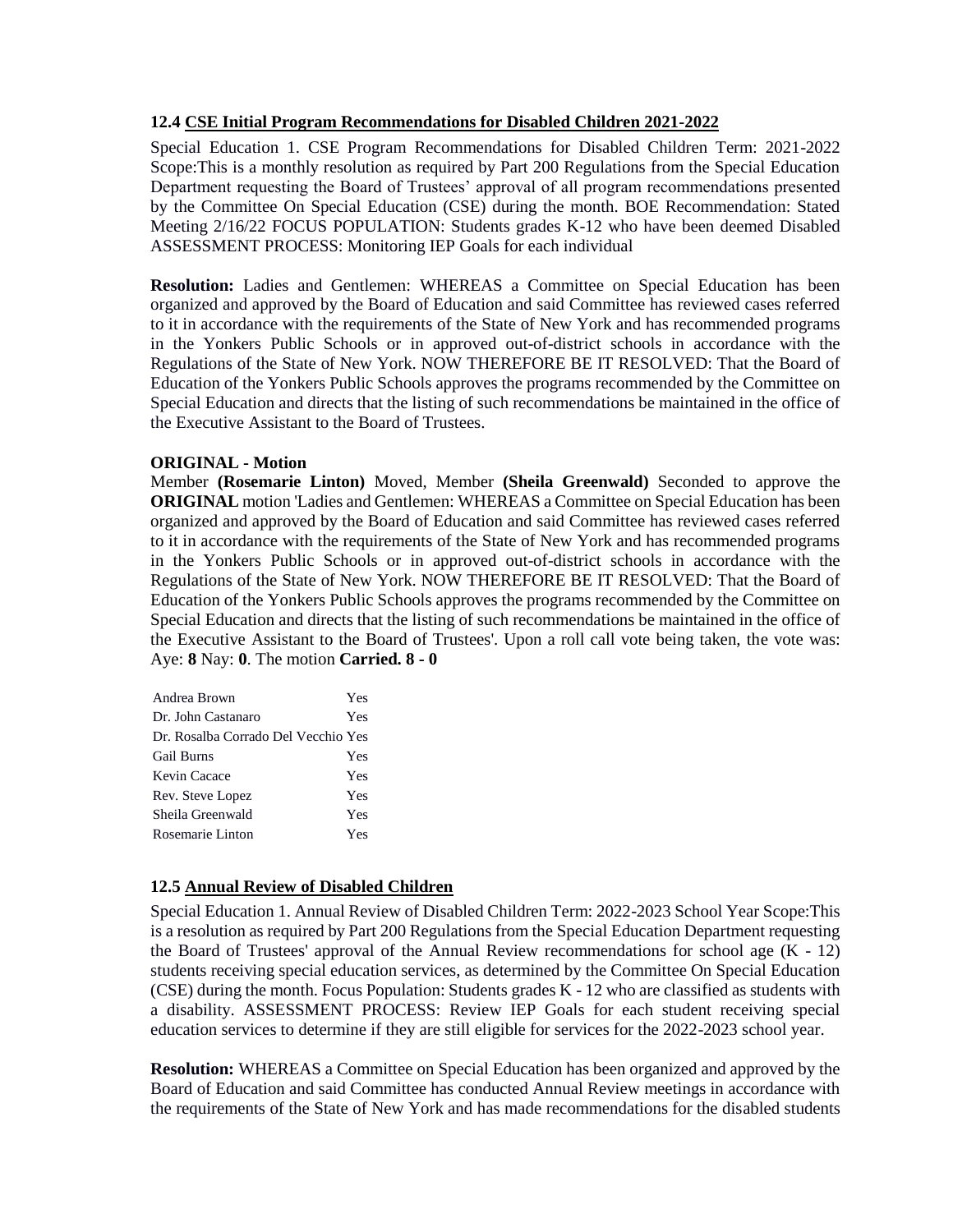in the Yonkers Public Schools or in the approved out-of-district public and private schools in accordance with the Regulations of the State of New York. NOW THEREFORE BE IT RESOLVED: that the Board of Education of the City of Yonkers accepts the Annual Review recommendations made by the Committee on Special Education and that the listing of such recommendations be maintained in the office of the Executive Assistant to the Trustees.

### **ORIGINAL - Motion**

Member **(Rosemarie Linton)** Moved, Member **(Sheila Greenwald)** Seconded to approve the **ORIGINAL** motion 'WHEREAS a Committee on Special Education has been organized and approved by the Board of Education and said Committee has conducted Annual Review meetings in accordance with the requirements of the State of New York and has made recommendations for the disabled students in the Yonkers Public Schools or in the approved out-of-district public and private schools in accordance with the Regulations of the State of New York. NOW THEREFORE BE IT RESOLVED: that the Board of Education of the City of Yonkers accepts the Annual Review recommendations made by the Committee on Special Education and that the listing of such recommendations be maintained in the office of the Executive Assistant to the Trustees'. Upon a roll call vote being taken, the vote was: Aye: **8** Nay: **0**. The motion **Carried. 8 - 0** 

| Andrea Brown                        | Yes |
|-------------------------------------|-----|
| Dr. John Castanaro                  | Yes |
| Dr. Rosalba Corrado Del Vecchio Yes |     |
| <b>Gail Burns</b>                   | Yes |
| Kevin Cacace                        | Yes |
| Rev. Steve Lopez                    | Yes |
| Sheila Greenwald                    | Yes |
| Rosemarie Linton                    | Yes |

### **12.6 Annual Review of Preschool Disabled Children**

Special Education 1. Annual Review of Preschool Disabled Children Term: 2022-2023 School Year Scope:This is a resolution as required by Part 200 Regulations from the Special Education Department requesting the Board of Trustees' approval of all Annual Review recommendations for preschool students receiving special education services, as determined by the Committee On Preschool Special Education (CPSE) during the month. FOCUS POPULATION: Students ages 3 to 5 who are classified as preschool students with a disability. ASSESSMENT PROCESS: Review IEP Goals for each preschool student receiving special education services to determine if they are still eligible for services for the 2022-2023 school year.

#### **Resolution:** Ladies and Gentlemen: WHEREAS: A Committee on Preschool Special

Education has been organized and approved by the Board of Education and said Committee has conducted Annual Review meetings in accordance with the requirements of the State of New York and has made recommendations for disabled students in State approved out-of-district public and private schools in accordance with the Regulations of the State of New York. NOW THEREFORE BE IT RESOLVED: that the Board of Education of the City of Yonkers accepts the Annual Review recommendations made by the Committee on Preschool Special Education and that the listing of such recommendations be maintained in the office of the Executive Assistant to the Board of Trustees.

#### **ORIGINAL - Motion**

Member **(Rosemarie Linton)** Moved, Member **(Sheila Greenwald)** Seconded to approve the **ORIGINAL** motion 'Ladies and Gentlemen: WHEREAS: A Committee on Preschool Special Education has been organized and approved by the Board of Education and said Committee has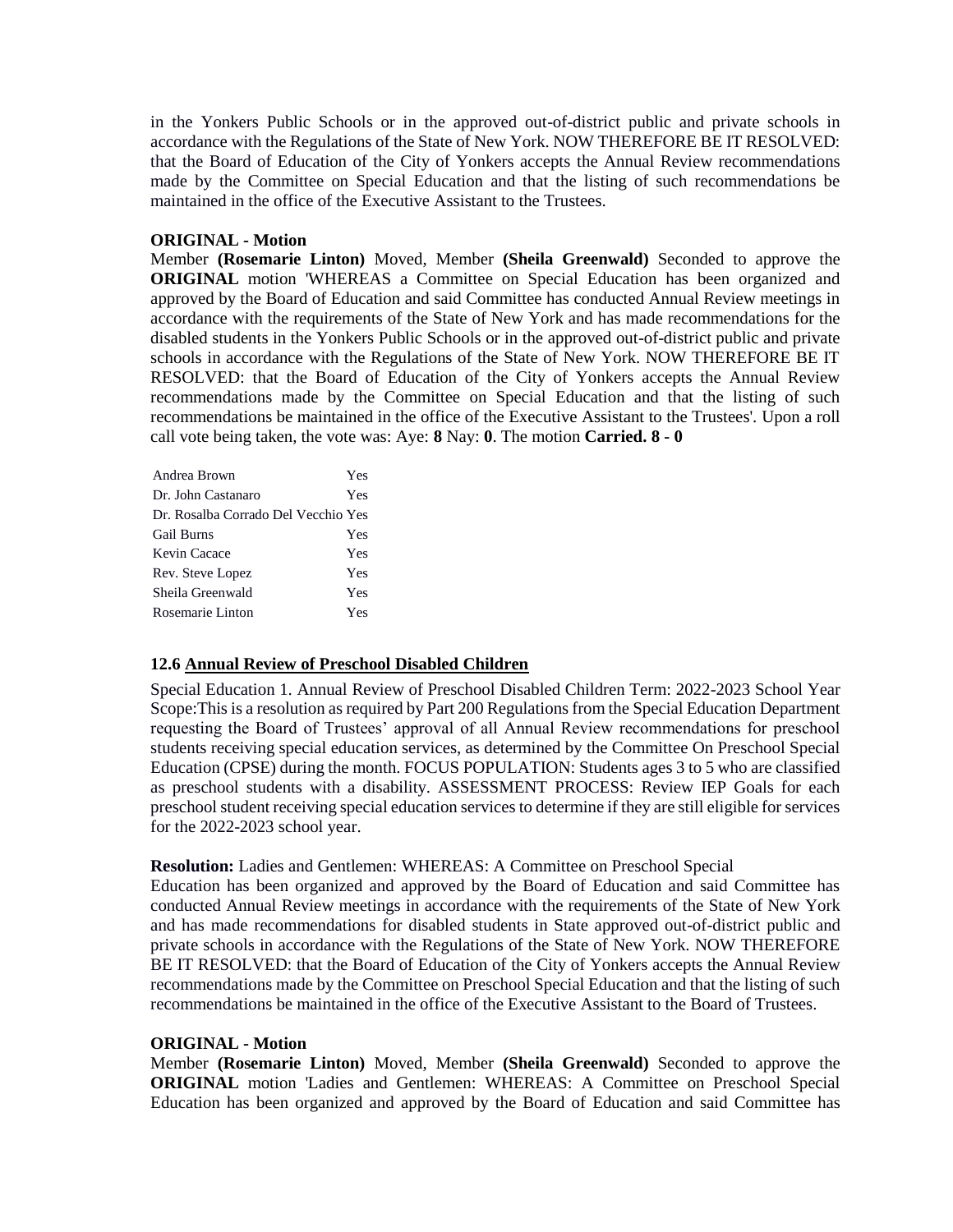conducted Annual Review meetings in accordance with the requirements of the State of New York and has made recommendations for disabled students in State approved out-of-district public and private schools in accordance with the Regulations of the State of New York. NOW THEREFORE BE IT RESOLVED: that the Board of Education of the City of Yonkers accepts the Annual Review recommendations made by the Committee on Preschool Special Education and that the listing of such recommendations be maintained in the office of the Executive Assistant to the Board of Trustees'. Upon a roll call vote being taken, the vote was: Aye: **8** Nay: **0**. The motion **Carried. 8 - 0** 

| Andrea Brown                        | Yes |
|-------------------------------------|-----|
| Dr. John Castanaro                  | Yes |
| Dr. Rosalba Corrado Del Vecchio Yes |     |
| <b>Gail Burns</b>                   | Yes |
| Kevin Cacace                        | Yes |
| Rev. Steve Lopez                    | Yes |
| Sheila Greenwald                    | Yes |
| Rosemarie Linton                    | Yes |

### **12.7 Amendment to Resolution #11.4 2021-2022 IDEA Flow Through Fund(Through IDEA Grant 611 and 619 approved January 19, 2022**

Special Education: -GML-104B 1. Amendment to Resolution #11.4 2021-2022 IDEA Flow Through Fund(Through IDEA Grant 611 and 619 approved January 19, 2022 Term: 2021-2022 Original Total Amount: \$952,018.00 Amendment Amount :\$287,809.00 (Additional Funding for 2021- 2022 American Rescue Plan (IDEA Flow Through Funds) Total Amended Amount: \$ 1,239,827.00 Original Account #'s: 490-5271-22F114-2250-B2301 IDEA 611 SEDCAR I 490-5271-22F115-2250- B2301 IDEA 619 SEDCAR I 490-5271-22F114-2250-B2302 IDEA 611 SEDCAR II Amended Account #'s : To be determined Scope: The purpose of this Resolution is to approve the receipt of additional funding through the 2021-2022 American Rescue Plan for IDEA Flow Through Funds.

**Resolution:** WHEREAS The Yonkers Public School Special Education Department is a Local Education Agency receiving fund from the State of New York Education Department WHEREAS the District will be receiving additional funding through the 2021-2022 American Rescue Plan (IDEA Flow Through Funds) in the amount not to exceed \$287,809.00 (IDEA 611 SEDCAR I - \$171,740.00) (IDEA 611 SEDCAR II - \$11,369.00) (IDEA 619 SEDCAR I - \$104,700.00) NOW THEREFORE BE IT RESOLVED: That the Board of Education hereby authorizes the Superintendent of School to receive additional funding through the 2021-2022 American Rescue Plan (IDEA Flow Through Funds). Total amended amount is \$287,809.00

#### **ORIGINAL - Motion**

Member **(Rosemarie Linton)** Moved, Member **(Sheila Greenwald)** Seconded to approve the **ORIGINAL** motion 'WHEREAS The Yonkers Public School Special Education Department is a Local Education Agency receiving fund from the State of New York Education Department WHEREAS the District will be receiving additional funding through the 2021-2022 American Rescue Plan (IDEA Flow Through Funds) in the amount not to exceed \$287,809.00 (IDEA 611 SEDCAR I - \$171,740.00) (IDEA 611 SEDCAR II - \$11,369.00) (IDEA 619 SEDCAR I - \$104,700.00) NOW THEREFORE BE IT RESOLVED: That the Board of Education hereby authorizes the Superintendent of School to receive additional funding through the 2021-2022 American Rescue Plan (IDEA Flow Through Funds). Total amended amount is \$287,809.00'. Upon a roll call vote being taken, the vote was: Aye: **8** Nay: **0**. The motion **Carried. 8 - 0**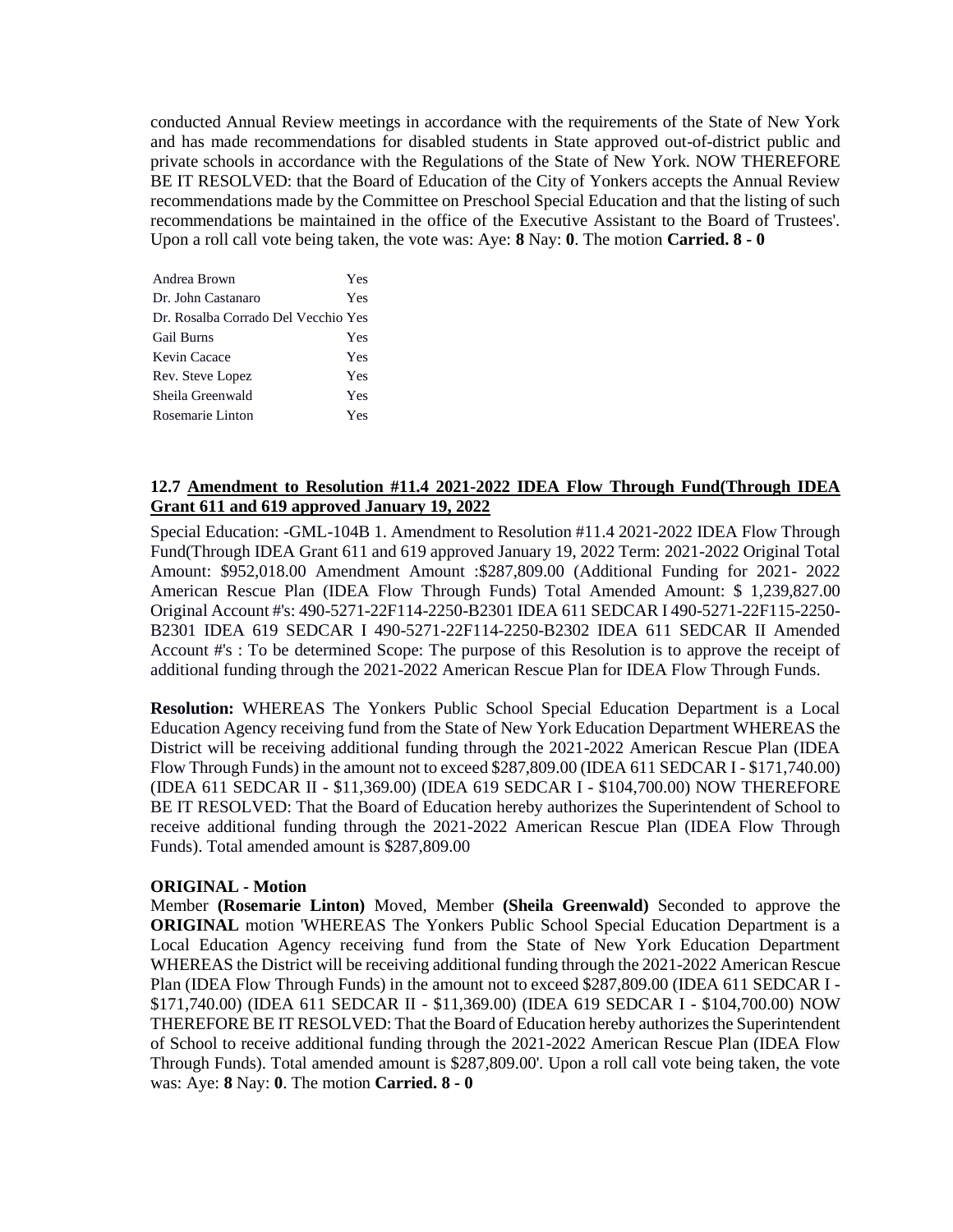| Andrea Brown                        | Yes |
|-------------------------------------|-----|
| Dr. John Castanaro                  | Yes |
| Dr. Rosalba Corrado Del Vecchio Yes |     |
| <b>Gail Burns</b>                   | Yes |
| Kevin Cacace                        | Yes |
| Rev. Steve Lopez                    | Yes |
| Sheila Greenwald                    | Yes |
| Rosemarie Linton                    | Yes |

### **12.8 Resolution for funding of Independent Evaluations**

Special Education 1.Resolution for funding of Independent Evaluations Account: 450-5270-100000- 2870-B2300 450.5271.100000.2252-B2300 Amount:- \$5,000.00 \$6,000.00 Scope-Resolution for Request for Independent Educational Evaluations Vendors are not listed because regulations do not require Parents to identify providers beforehand but only require compliance with the District's Board approved fee schedule.

**Resolution:** NOW, THEREFORE BE IT RESOLVED that the Trustees of the Board of Education hereby approves funding for Independent Evaluations in the areas of neuropsychology, speech/language, occupational therapy and, physical therapy. NOW, BE IT FURTHER RESOLVED that the Superintendent and/or his designee is hereby authorized to execute any documents in furtherance of this resolution.

### **ORIGINAL - Motion**

Member **(Rosemarie Linton)** Moved, Member **(Sheila Greenwald)** Seconded to approve the **ORIGINAL** motion 'NOW, THEREFORE BE IT RESOLVED that the Trustees of the Board of Education hereby approves funding for Independent Evaluations in the areas of neuropsychology, speech/language, occupational therapy and, physical therapy. NOW, BE IT FURTHER RESOLVED that the Superintendent and/or his designee is hereby authorized to execute any documents in furtherance of this resolution'. Upon a roll call vote being taken, the vote was: Aye: **8** Nay: **0**. The motion **Carried. 8 - 0** 

| Andrea Brown                        | Yes |
|-------------------------------------|-----|
| Dr. John Castanaro                  | Yes |
| Dr. Rosalba Corrado Del Vecchio Yes |     |
| Gail Burns                          | Yes |
| Kevin Cacace                        | Yes |
| Rev. Steve Lopez                    | Yes |
| Sheila Greenwald                    | Yes |
| Rosemarie Linton                    | Yes |

# **STUDENT INFORMATION SYSTEMS**

# **13.1 ADOPTION OF STUDENT INFORMATION SYSTEMS REPORTS - 13.2 - 13.3**

May I have a motion to vote on the Adoption of Student Information Systems Reports - 13.2 - 13.3?

**Resolution:** ADOPTION OF STUDENT INFORMATION SYSTEMS REPORTS - 13.2 - 13.3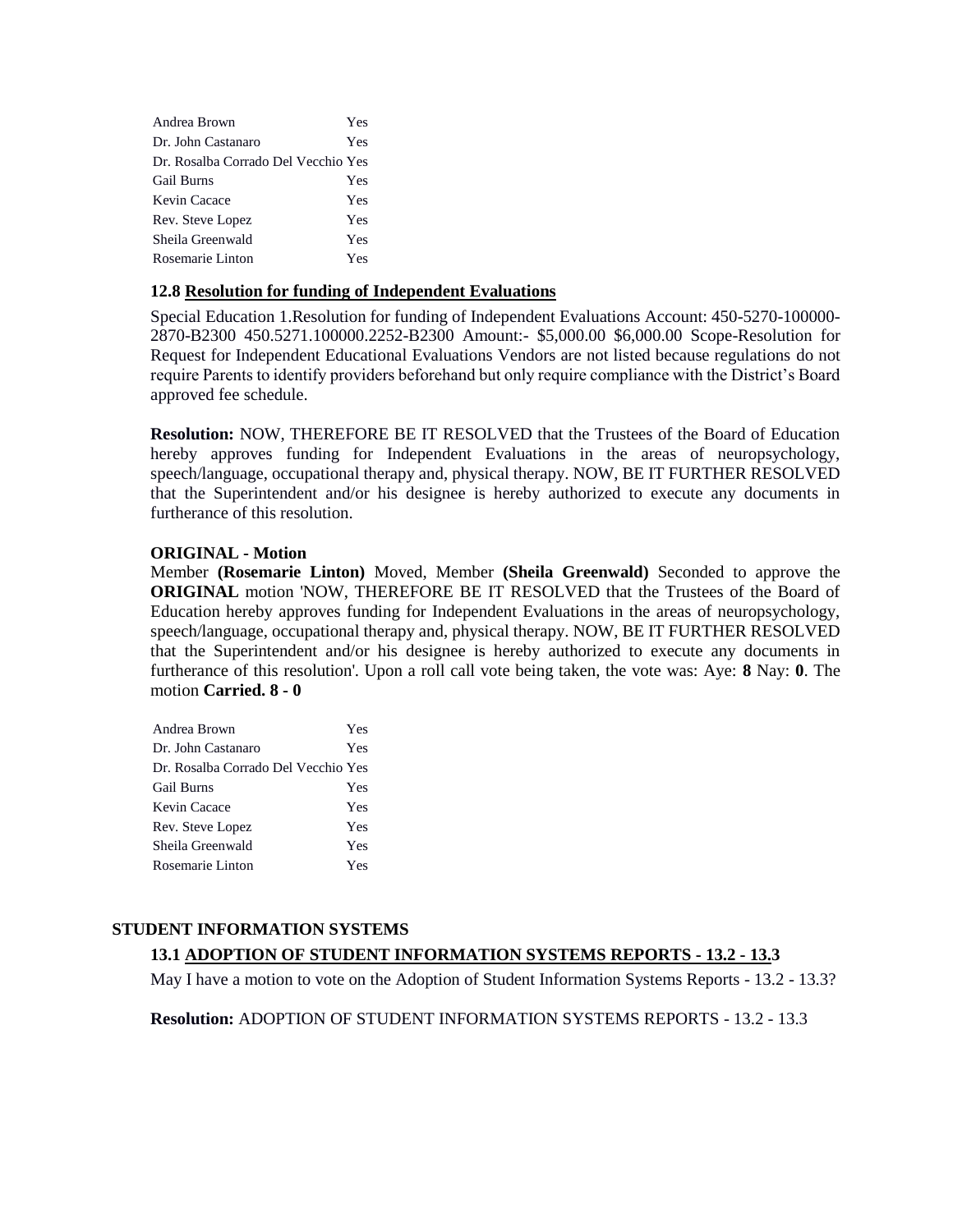#### **ORIGINAL - Motion**

Member **(Kevin Cacace)** Moved, Member **(Andrea Brown)** Seconded to approve the **ORIGINAL**  motion 'ADOPTION OF STUDENT INFORMATION SYSTEMS REPORTS - 13.2 - 13.3'. Upon a roll call vote being taken, the vote was: Aye: **8** Nay: **0**. The motion **Carried. 8 - 0** 

| Andrea Brown                        | Yes |
|-------------------------------------|-----|
| Dr. John Castanaro                  | Yes |
| Dr. Rosalba Corrado Del Vecchio Yes |     |
| <b>Gail Burns</b>                   | Yes |
| Kevin Cacace                        | Yes |
| Rev. Steve Lopez                    | Yes |
| Sheila Greenwald                    | Yes |
| Rosemarie Linton                    | Yes |

### **13.2 Amendment to Marcia Brenner Associates Resolution 13.2 dated 12/15/2021**

This is an Amendment to Resolution 13.2 BOE Approved 12/15/2021 (BOCS Approved 12/23/2021). This amendment will Purchase Attendance Monitor Software for PowerSchool logic. This software will streamline attendance processes, support schools attendance tracking with correspondence home to parents and create attendance dashboards viewable by Administrators and Parents. This represents an increase of \$27,637.50. The total Contract amount will be \$34,002.50.

**Resolution:** WHEREAS the Board of Education wishes to amend its existing contract, 2022- 00000292, with Marcia Brenner Associates for the 2021-2022 school year in the amount of \$6,365.00,and WHEREAS this amends a resolution for Marcia Brenner Associates and will purchase Attendance Monitor Software. This software will streamline attendance processes, support schools in attendance tracking with correspondence home to parents and create attendance dashboards viewable by Administrators and Parents. This represents an increase of \$27,637.50, and, WHEREAS the Board of Education authorizes the Superintendent of Schools to enter into an agreement with Marcia Brenner Associates to provide these services, and NOW THEREFORE BE IT RESOLVED: That the Superintendent of Schools is hereby authorized to enter into an amended agreement with Marcia Brenner Associates to provide services and support at a total cost of \$34,002.50 for the 2021-2022 school year. It is acknowledged and agreed that pursuant to the terms of that certain intermunicipal agreement by and between the City of Yonkers Board of Education ("BOE") and the City of Yonkers (the "City") as filed in the Office of the City Clerk on June 16, 2014, the terms of this agreement are subject to review and revision by the Corporation Counsel, as well as approval by the City's Board of Contract and Supply. Furthermore, this Agreement shall not be enforceable until signed by both parties and approved by the Corporation Counsel's Office.

#### **ORIGINAL - Motion**

Member **(Kevin Cacace)** Moved, Member **(Andrea Brown)** Seconded to approve the **ORIGINAL**  motion 'WHEREAS the Board of Education wishes to amend its existing contract, 2022-00000292, with Marcia Brenner Associates for the 2021-2022 school year in the amount of \$6,365.00,and WHEREAS this amends a resolution for Marcia Brenner Associates and will purchase Attendance Monitor Software. This software will streamline attendance processes, support schools in attendance tracking with correspondence home to parents and create attendance dashboards viewable by Administrators and Parents. This represents an increase of \$27,637.50, and, WHEREAS the Board of Education authorizes the Superintendent of Schools to enter into an agreement with Marcia Brenner Associates to provide these services, and NOW THEREFORE BE IT RESOLVED: That the Superintendent of Schools is hereby authorized to enter into an amended agreement with Marcia Brenner Associates to provide services and support at a total cost of \$34,002.50 for the 2021-2022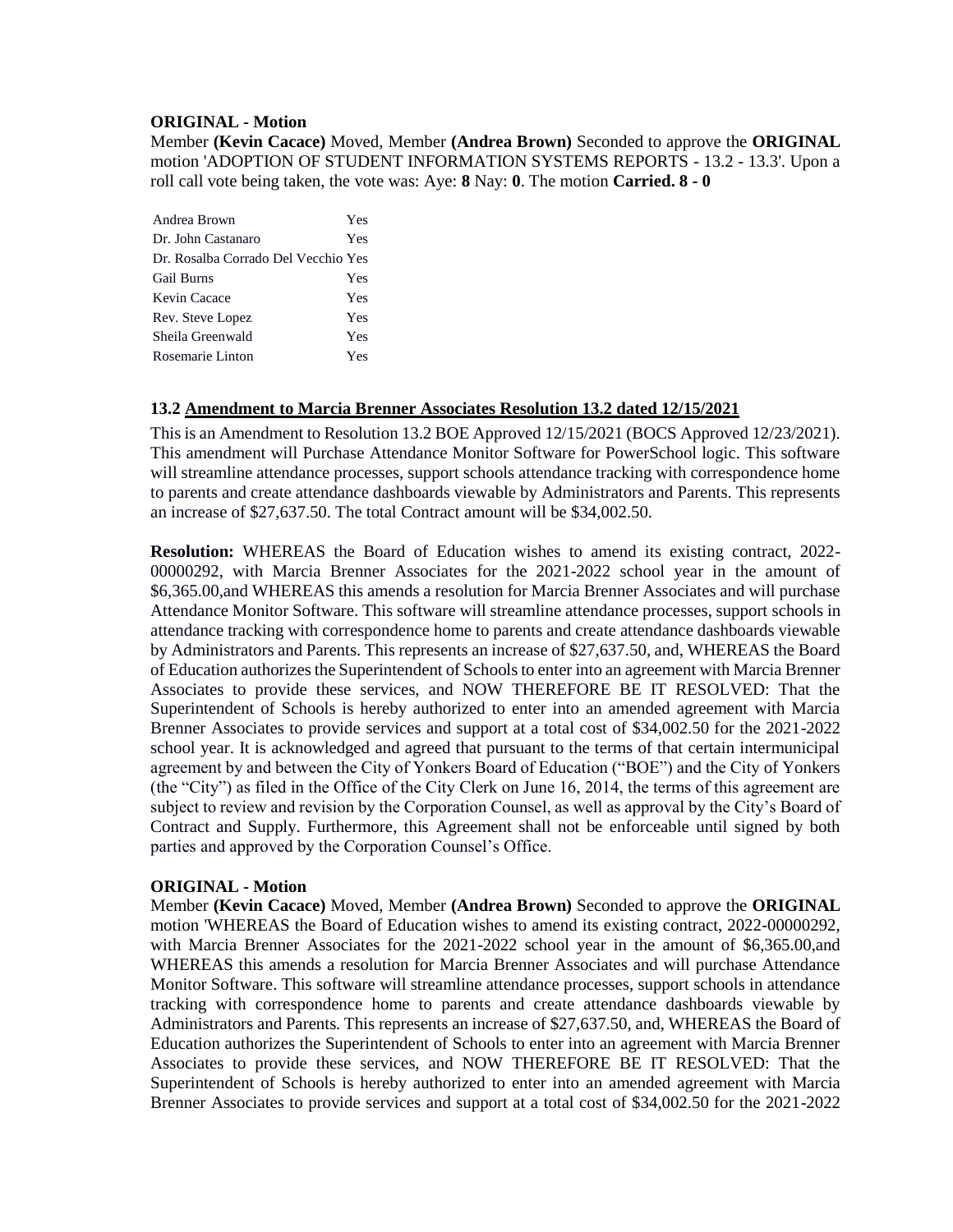school year. It is acknowledged and agreed that pursuant to the terms of that certain intermunicipal agreement by and between the City of Yonkers Board of Education ("BOE") and the City of Yonkers (the "City") as filed in the Office of the City Clerk on June 16, 2014, the terms of this agreement are subject to review and revision by the Corporation Counsel, as well as approval by the City's Board of Contract and Supply. Furthermore, this Agreement shall not be enforceable until signed by both parties and approved by the Corporation Counsel's Office'. Upon a roll call vote being taken, the vote was: Aye: **8** Nay: **0**. The motion **Carried. 8 - 0** 

| Andrea Brown                        | Yes |
|-------------------------------------|-----|
| Dr. John Castanaro                  | Yes |
| Dr. Rosalba Corrado Del Vecchio Yes |     |
| <b>Gail Burns</b>                   | Yes |
| Kevin Cacace                        | Yes |
| Rev. Steve Lopez                    | Yes |
| Sheila Greenwald                    | Yes |
| Rosemarie Linton                    | Yes |

### **13.3 PowerSchool Group, LLC - Amendment to January 2022 Resolution #17.5, Contract # 2022-163**

This amendment to an existing contract with Power School Group, LLC to provide Unified Talent to Hire, Support, and Develop Talent while increasing Teacher Effectiveness and Raising Student Achievement. This amendment represents an increase of \$23,200 due an increase of services being provided. The total contract amount will be \$473,631.19

**Resolution:** WHEREAS the Board of Education wishes to amend its existing contract 2022-163 with PowerSchool Group LLC, for the 2021-2022 school year and, WHEREAS this amends a resolution for Power School in order to purchase Unified Talent to Hire, Support, and Develop Talent while increasing Teacher Effectiveness and Raising Student Achievement. This represents an increase of \$23,200.00, and, WHEREAS the Board of Education authorizes the Superintendent of Schools to enter into an agreement with PowerSchool Group LLC to provide these services, and NOW THEREFORE BE IT RESOLVED: That the Board of Education hereby authorizes the Superintendent of Schools to enter into an amended agreement with PowerSchool Group LLC to purchase Unified Talent for \$23,200.00 and a total contract cost not to exceed \$473,631.19 It is acknowledged and agreed that pursuant to the terms of that certain intermunicipal agreement by and between the City of Yonkers Board of Education ("BOE") and the City of Yonkers (the "City") as filed in the Office of the City Clerk on June 16, 2014, the terms of this agreement are subject to review and revision by the Corporation Counsel, as well as approval by the City's Board of Contract and Supply. Furthermore, this Agreement shall not be enforceable until signed by both parties and approved by the Corporation Counsel's Office.

### **ORIGINAL - Motion**

Member **(Kevin Cacace)** Moved, Member **(Andrea Brown)** Seconded to approve the **ORIGINAL**  motion 'WHEREAS the Board of Education wishes to amend its existing contract 2022-163 with PowerSchool Group LLC, for the 2021-2022 school year and, WHEREAS this amends a resolution for Power School in order to purchase Unified Talent to Hire, Support, and Develop Talent while increasing Teacher Effectiveness and Raising Student Achievement. This represents an increase of \$23,200.00, and, WHEREAS the Board of Education authorizes the Superintendent of Schools to enter into an agreement with PowerSchool Group LLC to provide these services, and NOW THEREFORE BE IT RESOLVED: That the Board of Education hereby authorizes the Superintendent of Schools to enter into an amended agreement with PowerSchool Group LLC to purchase Unified Talent for \$23,200.00 and a total contract cost not to exceed \$473,631.19 It is acknowledged and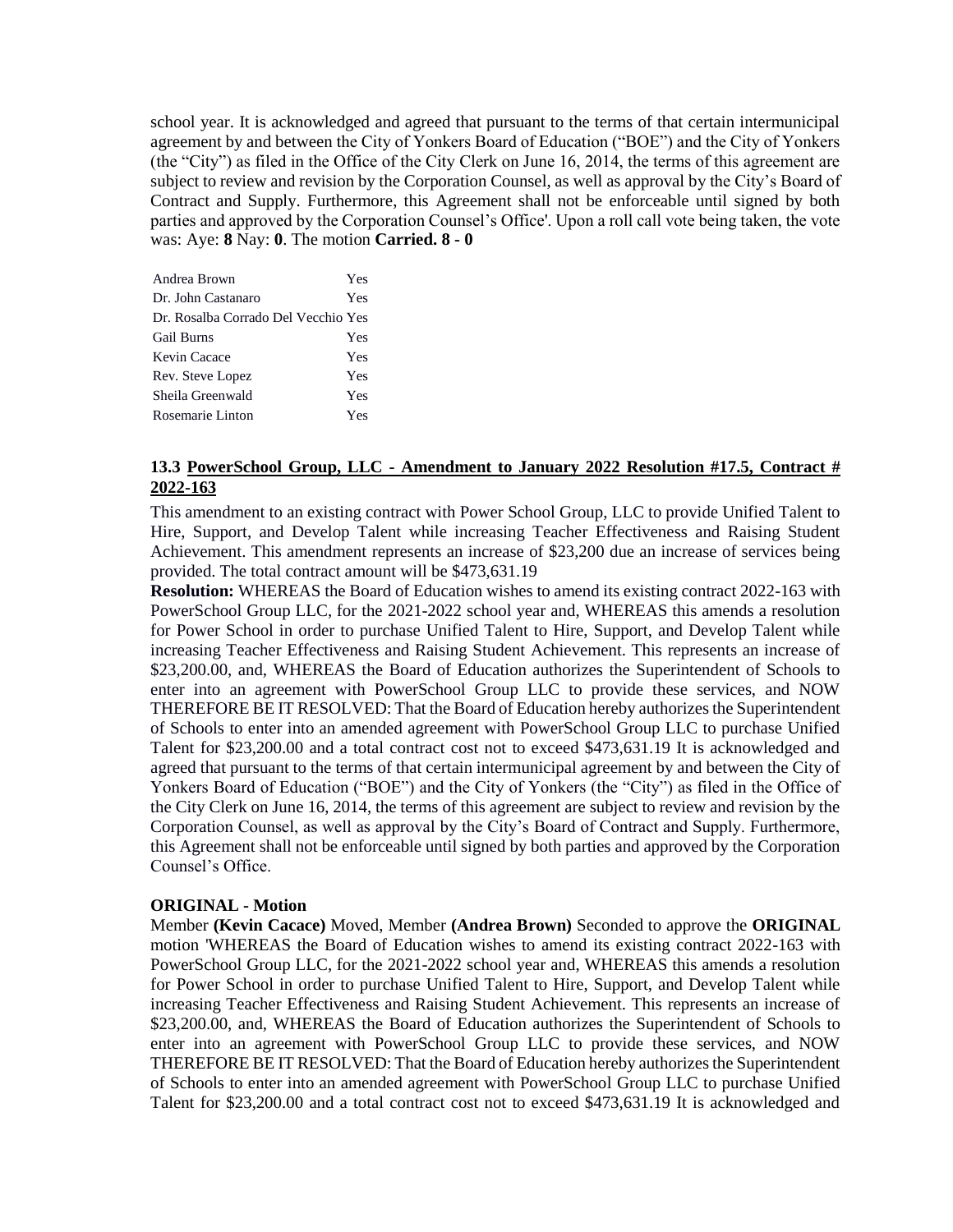agreed that pursuant to the terms of that certain intermunicipal agreement by and between the City of Yonkers Board of Education ("BOE") and the City of Yonkers (the "City") as filed in the Office of the City Clerk on June 16, 2014, the terms of this agreement are subject to review and revision by the Corporation Counsel, as well as approval by the City's Board of Contract and Supply. Furthermore, this Agreement shall not be enforceable until signed by both parties and approved by the Corporation Counsel's Office'. Upon a roll call vote being taken, the vote was: Aye: **8** Nay: **0**. The motion **Carried. 8 - 0** 

| Andrea Brown                        | Yes |
|-------------------------------------|-----|
| Dr. John Castanaro                  | Yes |
| Dr. Rosalba Corrado Del Vecchio Yes |     |
| <b>Gail Burns</b>                   | Yes |
| Kevin Cacace                        | Yes |
| Rev. Steve Lopez                    | Yes |
| Sheila Greenwald                    | Yes |
| Rosemarie Linton                    | Yes |

### **FINANCE**

### **14.1 ADOPTION OF FINANCE REPORTS - 14.2 - 14.3**

May I have a motion to vote on the Adoption of Finance Reports - 14.2 - 14.3?

### **ORIGINAL - Motion**

Member **(Dr. John Castanaro)** Moved, Member **(Sheila Greenwald)** Seconded to approve the **ORIGINAL** motion 'ADOPTION OF FINANCE REPORTS - 14.2 - 14.3'. Upon a roll call vote being taken, the vote was: Aye: **8** Nay: **0**. The motion **Carried. 8 - 0** 

| Andrea Brown                        | Yes |
|-------------------------------------|-----|
| Dr. John Castanaro                  | Yes |
| Dr. Rosalba Corrado Del Vecchio Yes |     |
| <b>Gail Burns</b>                   | Yes |
| Kevin Cacace                        | Yes |
| Rev. Steve Lopez                    | Yes |
| Sheila Greenwald                    | Yes |
| Rosemarie Linton                    | Yes |

### **14.2 Acceptance of Corrective Action Plan in regards to the management letter for the Independent Final Financial Report for the Fiscal Year Ending June 30, 2021 as Submitted by O'Connor Davies;LLP**

Acceptance of Corrective Action Plan in regards to the management letter for the Independent Final Financial Report for the Fiscal Year Ending June 30, 2021 as Submitted by O'Connor Davies;LLP **Resolution:** WHEREAS in accordance with NYSED Office of Audit Services, each Board of Education shall secure a Financial Statement / Management letter Corrective Action Plan NOW THEREFORE BE IT RESOLVED: That the Corrective Action plan concerning the independent financial report and management letter for the fiscal year ending June 30, 2021, as submitted by the firm of O'Connor Davis;LLP be and is hereby accepted.

#### **ORIGINAL - Motion**

Member **(Dr. John Castanaro)** Moved, Member **(Sheila Greenwald)** Seconded to approve the **ORIGINAL** motion 'WHEREAS in accordance with NYSED Office of Audit Services, each Board of Education shall secure a Financial Statement / Management letter Corrective Action Plan NOW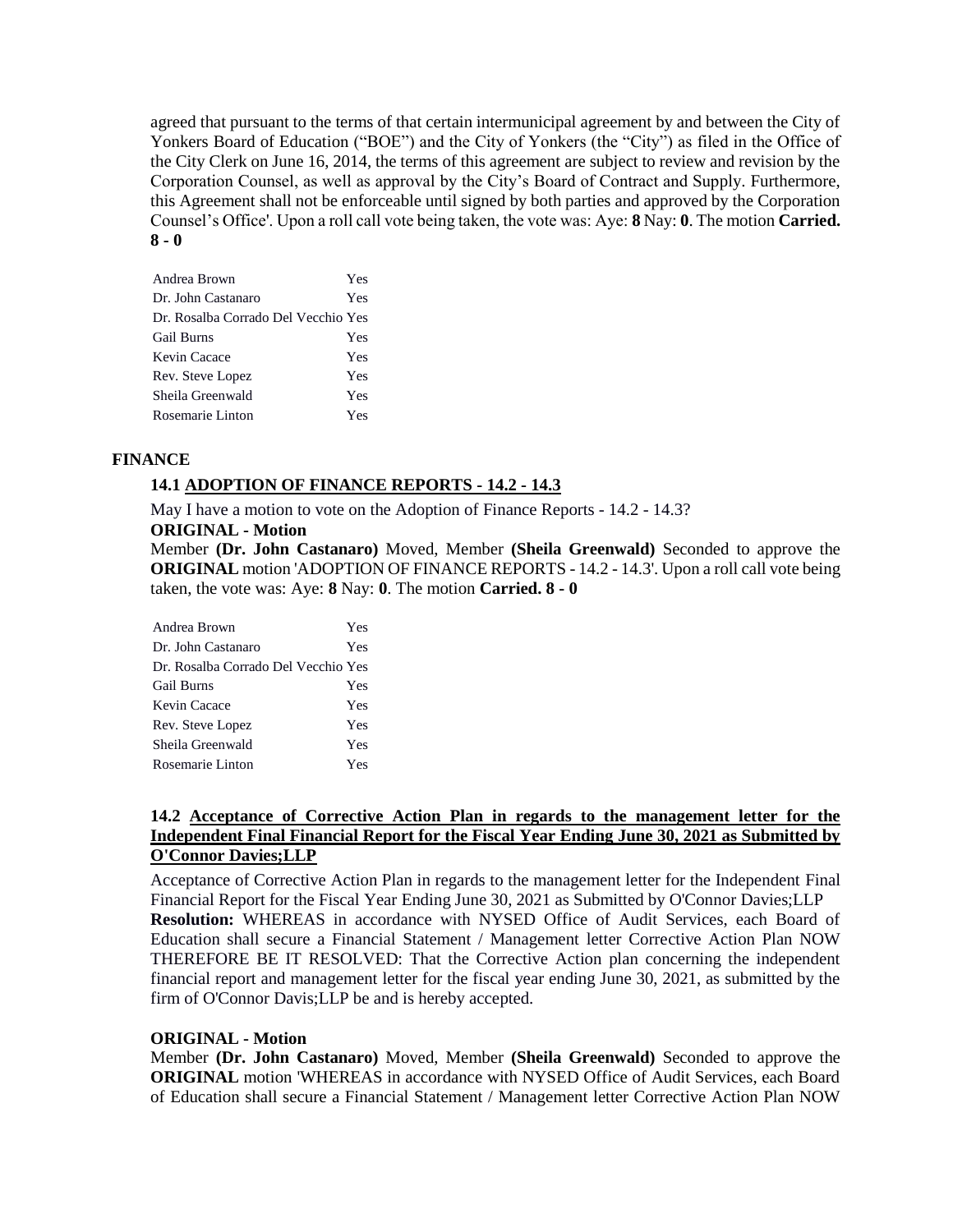THEREFORE BE IT RESOLVED: That the Corrective Action plan concerning the independent financial report and management letter for the fiscal year ending June 30, 2021, as submitted by the firm of O'Connor Davis;LLP be and is hereby accepted'. Upon a roll call vote being taken, the vote was: Aye: **8** Nay: **0**. The motion **Carried. 8 - 0** 

| Andrea Brown                        | Yes |
|-------------------------------------|-----|
| Dr. John Castanaro                  | Yes |
| Dr. Rosalba Corrado Del Vecchio Yes |     |
| <b>Gail Burns</b>                   | Yes |
| Kevin Cacace                        | Yes |
| Rev. Steve Lopez                    | Yes |
| Sheila Greenwald                    | Yes |
| Rosemarie Linton                    | Yes |

### **14.3 Budget Transfers**

Reallocation of appropriations to align with current projected expenditures.

**Resolution:** NOW THEREFORE BE IT RESOLVED That all budget transfers as listed on the attached document are hereby authorized.

### **ORIGINAL - Motion**

Member **(Dr. John Castanaro)** Moved, Member **(Sheila Greenwald)** Seconded to approve the **ORIGINAL** motion 'NOW THEREFORE BE IT RESOLVED That all budget transfers as listed on the attached document are hereby authorized'. Upon a roll call vote being taken, the vote was: Aye: **8** Nay: **0**. The motion **Carried. 8 - 0** 

| Andrea Brown                        | Yes |
|-------------------------------------|-----|
| Dr. John Castanaro                  | Yes |
| Dr. Rosalba Corrado Del Vecchio Yes |     |
| <b>Gail Burns</b>                   | Yes |
| Kevin Cacace                        | Yes |
| Rev. Steve Lopez                    | Yes |
| Sheila Greenwald                    | Yes |
| Rosemarie Linton                    | Yes |

#### **DIVISION OF NON-INSTRUCTIONAL SERVICES**

#### **15.1 ADOPTION OF DIVISION OF NON INSTRUCTIONAL SERVICES REPORTS - 15.2**

May I have a motion to vote on the Adoption of Division of Non Instructional Services Reports - 15.2 **Resolution:** ADOPTION OF DIVISION OF NON INSTRUCTIONAL SERVICES REPORTS - 15.2 **ORIGINAL - Motion**

Member **(Rosemarie Linton)** Moved, Member **(Dr. John Castanaro)** Seconded to approve the **ORIGINAL** motion 'ADOPTION OF DIVISION OF NON INSTRUCTIONAL SERVICES REPORTS - 15.2'. Upon a roll call vote being taken, the vote was: Aye: **8** Nay: **0**. The motion **Carried. 8 - 0** 

Andrea Brown Yes Dr. John Castanaro Yes Dr. Rosalba Corrado Del Vecchio Yes Gail Burns Yes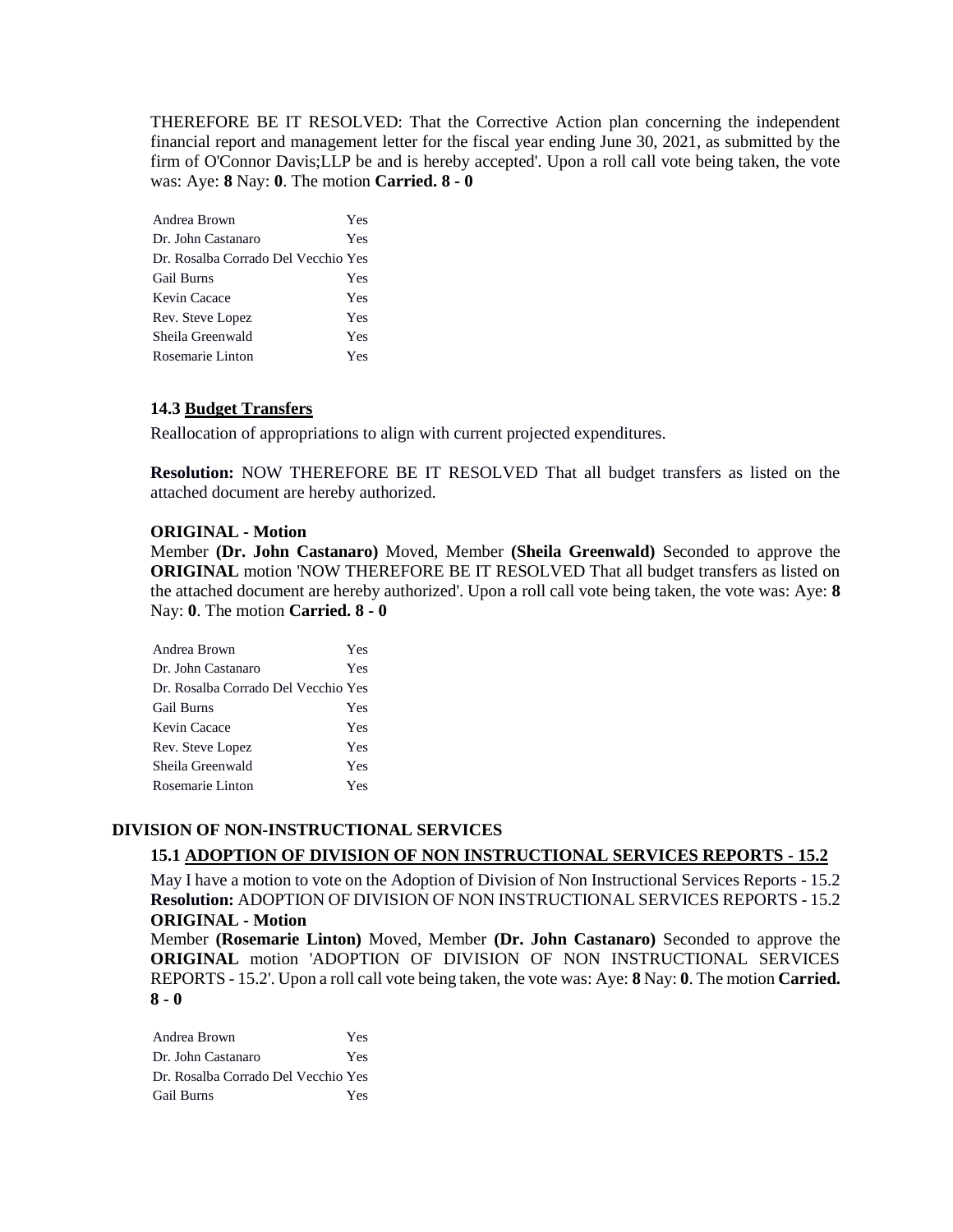| Kevin Cacace     | Yes |
|------------------|-----|
| Rev. Steve Lopez | Yes |
| Sheila Greenwald | Yes |
| Rosemarie Linton | Yes |

### **15.2 County of Westchester**

County of Westchester Term: 2021-2022 Amount: \$ 82,500 Scope: To provide single trip metro cards to students throughout all (8) high schools and to support all after school programs and Saturday programs for the 2021-2022 school year.

**Resolution:** WHEREAS the Board of Education wishes to enter into a contract with County of Westchester to support high school students with single trip metro cards for the 2021-2022 school year, WHEREAS the district administration has designed in conjunction with County of Westchester a program which meets the objectives set forth by the Board and the New York State Education Department, and, WHEREAS the Board of Education authorizes the Superintendent of Schools to enter into an agreement with County of Westchester to provide these services, and NOW THEREFORE BE IT RESOLVED: That the Board of Education hereby authorizes the Superintendent of Schools to enter into an agreement with County of Westchester at a cost not to exceed \$82,500 It is acknowledged and agreed that pursuant to the terms of that certain intermunicipal agreement by and between the City of Yonkers Board of Education ("BOE") and the City of Yonkers (the "City") as filed in the Office of the City Clerk on June 16, 2014, the terms of this agreement are subject to review and revision by the Corporation Counsel, as well as approval by the City's Board of Contract and Supply. Furthermore, this Agreement shall not be enforceable until signed by both parties and approved by the Corporation Counsel's Office.

#### **ORIGINAL - Motion**

Member **(Rosemarie Linton)** Moved, Member **(Dr. John Castanaro)** Seconded to approve the **ORIGINAL** motion 'WHEREAS the Board of Education wishes to enter into a contract with County of Westchester to support high school students with single trip metro cards for the 2021-2022 school year, WHEREAS the district administration has designed in conjunction with County of Westchester a program which meets the objectives set forth by the Board and the New York State Education Department, and, WHEREAS the Board of Education authorizes the Superintendent of Schools to enter into an agreement with County of Westchester to provide these services, and NOW THEREFORE BE IT RESOLVED: That the Board of Education hereby authorizes the Superintendent of Schools to enter into an agreement with County of Westchester at a cost not to exceed \$82,500 It is acknowledged and agreed that pursuant to the terms of that certain intermunicipal agreement by and between the City of Yonkers Board of Education ("BOE") and the City of Yonkers (the "City") as filed in the Office of the City Clerk on June 16, 2014, the terms of this agreement are subject to review and revision by the Corporation Counsel, as well as approval by the City's Board of Contract and Supply. Furthermore, this Agreement shall not be enforceable until signed by both parties and approved by the Corporation Counsel's Office'. Upon a roll call vote being taken, the vote was: Aye: **8** Nay: **0**. The motion **Carried. 8 - 0** 

| Andrea Brown                        | Yes |
|-------------------------------------|-----|
| Dr. John Castanaro                  | Yes |
| Dr. Rosalba Corrado Del Vecchio Yes |     |
| <b>Gail Burns</b>                   | Yes |
| Kevin Cacace                        | Yes |
| Rev. Steve Lopez                    | Yes |
| Sheila Greenwald                    | Yes |
| Rosemarie Linton                    | Yes |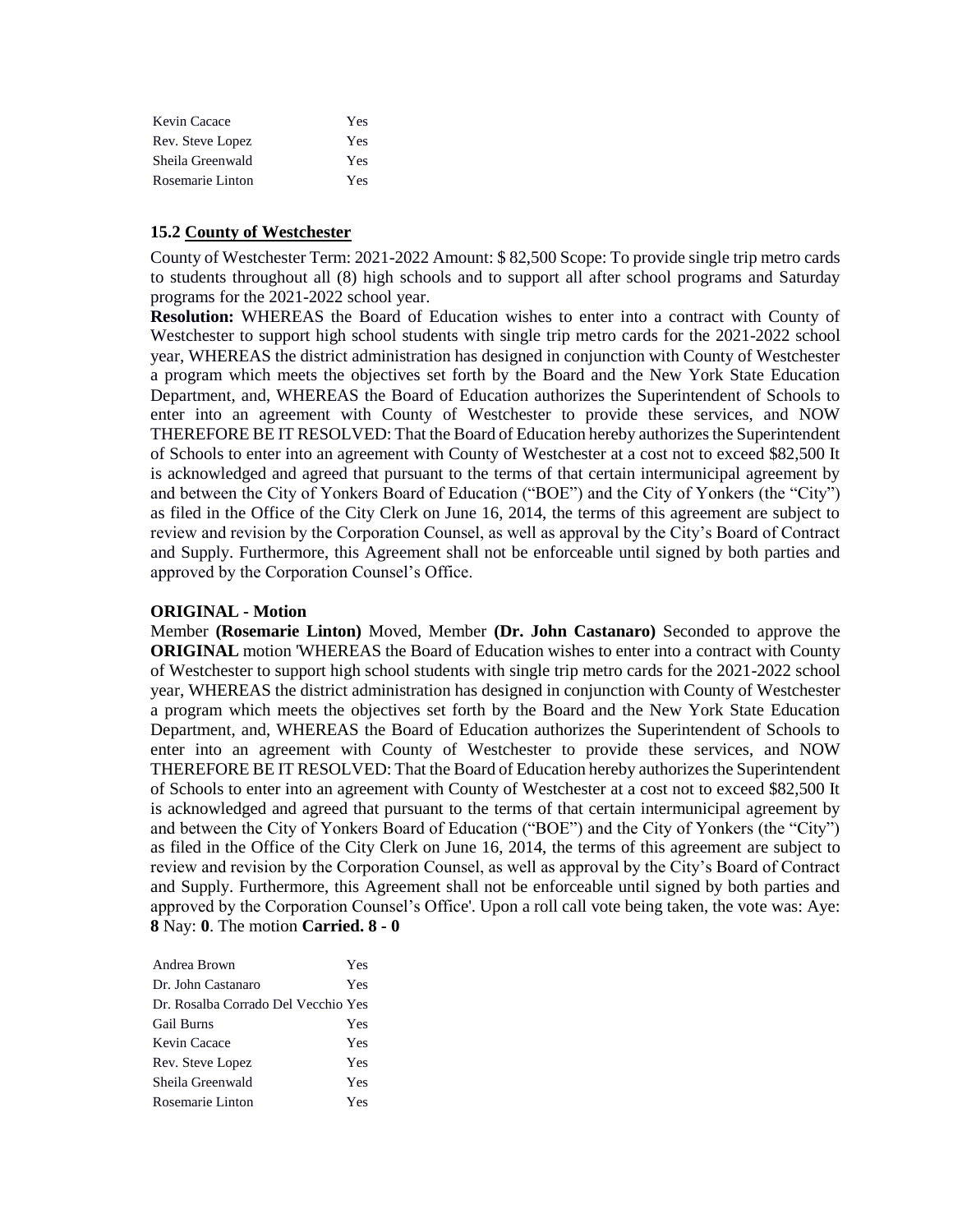#### **FOOD SERVICES**

#### **16.1 ADOPTION OF FOOD SERVICES REPORTS - 16.2**

May I have a motion to vote on the Adoption of Food Services Reports - 16.2?

#### **Resolution:** ADOPTION OF FINANCE REPORTS - 16.2

#### **ORIGINAL - Motion**

Member **(Rosemarie Linton)** Moved, Member **(Kevin Cacace)** Seconded to approve the **ORIGINAL** motion 'ADOPTION OF FINANCE REPORTS - 16.2'. Upon a roll call vote being taken, the vote was: Aye: **8** Nay: **0**. The motion **Carried. 8 - 0** 

| Andrea Brown                        | Yes |
|-------------------------------------|-----|
| Dr. John Castanaro                  | Yes |
| Dr. Rosalba Corrado Del Vecchio Yes |     |
| <b>Gail Burns</b>                   | Yes |
| Kevin Cacace                        | Yes |
| Rev. Steve Lopez                    | Yes |
| Sheila Greenwald                    | Yes |
| Rosemarie Linton                    | Yes |

### **16.2 NYS Grant for purchase of Food Service Equipment**

Awardee Letter RFB 6663-A Quote RFB 6663- Schedule A & Schedule B BOCS Emergency Declaration

To purchase food service equipment to replace outdated, obsolete equipment in YPS schools. Due to manufacture price increases and the need to secure the equipment, an Emergency Declaration was submitted and approved on 12/21/2021. CHEF'S DEPOT d/b/a CULINARY DEPOT 67 Route 59 Spring Valley, NY 10977 AMOUNT OF CONTRACT: \$34,324.72 ITEMS INCLUDE: Double Convection Oven - Boyce Thompson Double Convection Oven - Martin L. King Jr. Academy Double Convection Oven - Westchester 29 Electric Countertop Convection Steamer - Cross Hill

**Resolution:** WHEREAS the Board of Education wishes to enter into a contract with Chef's Depot d/b/a Culinary Depot, to purchase kitchen equipment for the various kitchens. Due to manufacturer price increases an Emergency Declaration was submitted and approved 12/21/2021. WHEREAS the Board of Education authorizes the Superintendent of Schools to enter into an agreement with Chef's Depot d/b/a Culinary Depot to purchase these goods, and NOW THEREFORE IT BE RESOLVED: That the Board of Education hereby authorizes the Superintendent of Schools to enter into an agreement with Chef's Depot d/b/a Culinary Depot at a cost not to exceed \$34,324.72

#### **ORIGINAL - Motion**

Member **(Rosemarie Linton)** Moved, Member **(Kevin Cacace)** Seconded to approve the **ORIGINAL** motion 'WHEREAS the Board of Education wishes to enter into a contract with Chef's Depot d/b/a Culinary Depot, to purchase kitchen equipment for the various kitchens. Due to manufacturer price increases an Emergency Declaration was submitted and approved 12/21/2021. WHEREAS the Board of Education authorizes the Superintendent of Schools to enter into an agreement with Chef's Depot d/b/a Culinary Depot to purchase these goods, and NOW THEREFORE IT BE RESOLVED: That the Board of Education hereby authorizes the Superintendent of Schools to enter into an agreement with Chef's Depot d/b/a Culinary Depot at a cost not to exceed \$34,324.72'. Upon a roll call vote being taken, the vote was: Aye: **8** Nay: **0**. The motion **Carried. 8 - 0**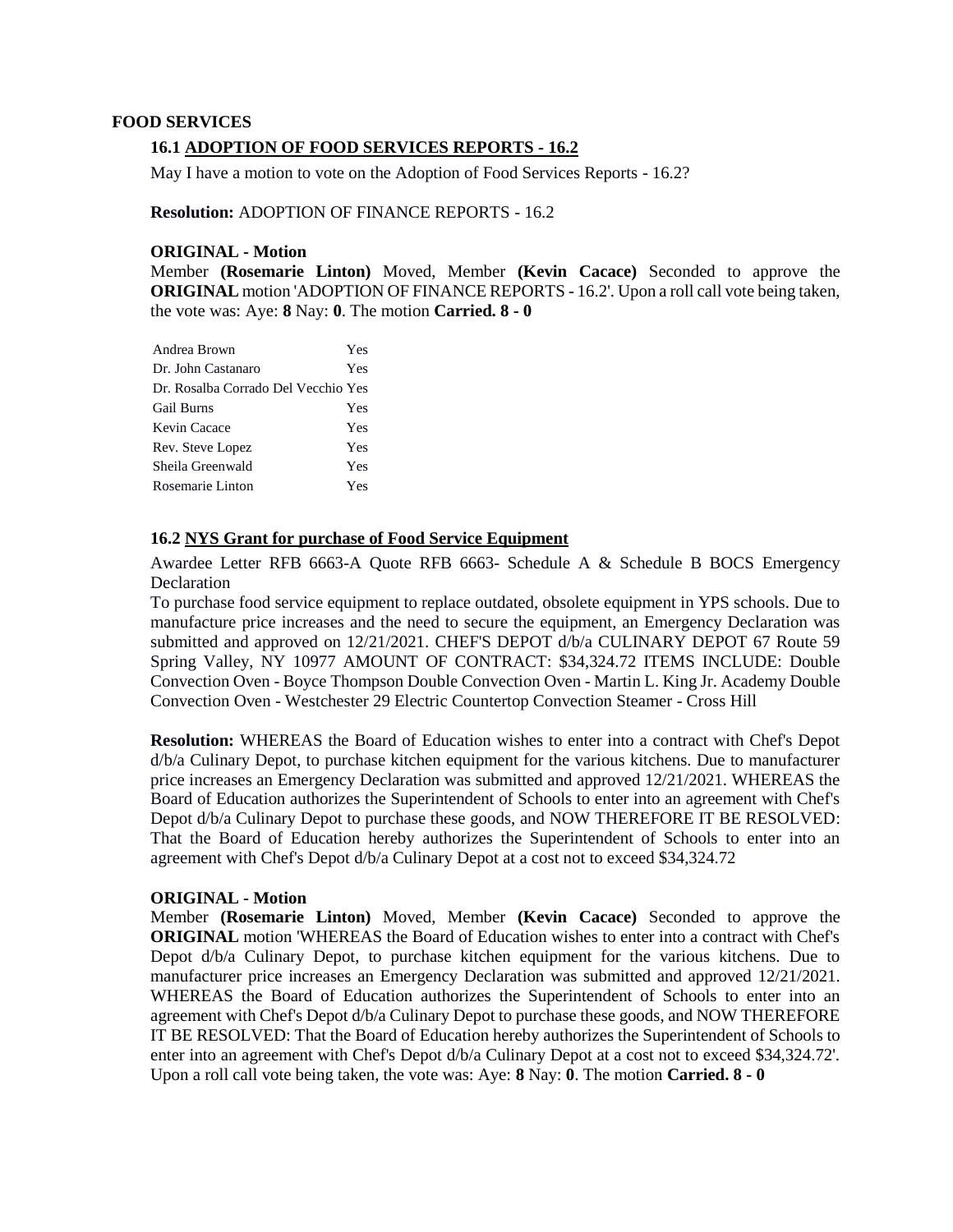| Andrea Brown                        | Yes |
|-------------------------------------|-----|
| Dr. John Castanaro                  | Yes |
| Dr. Rosalba Corrado Del Vecchio Yes |     |
| <b>Gail Burns</b>                   | Yes |
| Kevin Cacace                        | Yes |
| Rev. Steve Lopez                    | Yes |
| Sheila Greenwald                    | Yes |
| Rosemarie Linton                    | Yes |

# **HEALTH, PHYSICAL EDUCATION & INTERSCHOLASTIC ATHLETICS 17.1 ADOPTION OF HEALTH, PHYSICAL EDUCATION AND ATHLETICS REPORT - 17.2**

May I have a motion to vote on the Adoption of Health, Physical Education, and Athletics Report - 17.2?

**Resolution:** ADOPTION OF HEALTH, PHYSICAL EDUCATION AND ATHLETICS REPORT -  $17.2<sub>2</sub>$ 

### **ORIGINAL - Motion**

Member **(Gail Burns)** Moved, Member **(Rosemarie Linton)** Seconded to approve the **ORIGINAL**  motion 'ADOPTION OF HEALTH, PHYSICAL EDUCATION AND ATHLETICS REPORT - 17.2'. Upon a roll call vote being taken, the vote was: Aye: **8** Nay: **0**. The motion **Carried. 8 - 0** 

| Andrea Brown                        | Yes |
|-------------------------------------|-----|
| Dr. John Castanaro                  | Yes |
| Dr. Rosalba Corrado Del Vecchio Yes |     |
| <b>Gail Burns</b>                   | Yes |
| Kevin Cacace                        | Yes |
| Rev. Steve Lopez                    | Yes |
| Sheila Greenwald                    | Yes |
| Rosemarie Linton                    | Yes |

# **17.2 Section I Athletics - Southern Westchester BOCES contract for 2021-2022 School Year not to exceed the amount of \$369,346.57**

Southern Westchester BOCES contract for 2021-2022 school year, BOCS To cover the cost of services rendered by Section I - Southern Westchester BOCES for their support of Interscholastic Athletics for the 2021-2022 school year

**Resolution:** Whereas: Interscholastic Athletics is an integral part of the education process. Whereas: Section I Southern Westchester BOCES supports Athletics. Whereas: the cost for Southern Westchester BOCES services in regards to Athletics is not to exceed \$369,346.57. Now Therefore Be It Resolved: that the Board of Education and the Superintendent of Schools approve the payment of the Southern Westchester BOCES fees for Athletics and monthly administrative costs for the school year 2021-2022

### **ORIGINAL - Motion**

Member **(Gail Burns)** Moved, Member **(Rosemarie Linton)** Seconded to approve the **ORIGINAL**  motion 'Whereas: Interscholastic Athletics is an integral part of the education process. Whereas: Section I Southern Westchester BOCES supports Athletics. Whereas: the cost for Southern Westchester BOCES services in regards to Athletics is not to exceed \$369,346.57. Now Therefore Be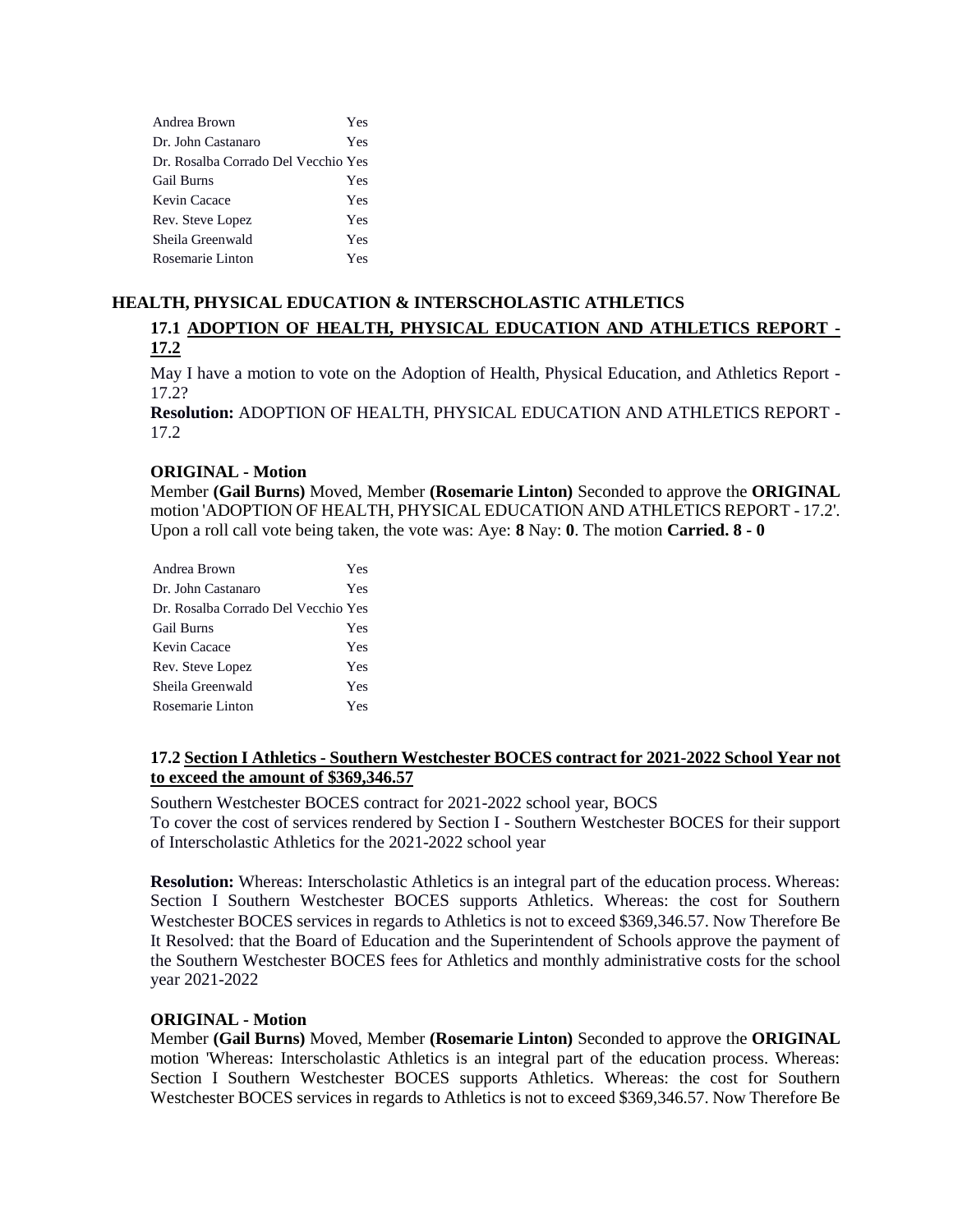It Resolved: that the Board of Education and the Superintendent of Schools approve the payment of the Southern Westchester BOCES fees for Athletics and monthly administrative costs for the school year 2021-2022'. Upon a roll call vote being taken, the vote was: Aye: **8** Nay: **0**. The motion **Carried. 8 - 0** 

| Andrea Brown                        | Yes |
|-------------------------------------|-----|
| Dr. John Castanaro                  | Yes |
| Dr. Rosalba Corrado Del Vecchio Yes |     |
| Gail Burns                          | Yes |
| Kevin Cacace                        | Yes |
| Rev. Steve Lopez                    | Yes |
| Sheila Greenwald                    | Yes |
| Rosemarie Linton                    | Yes |
|                                     |     |

#### **PATHWAYS TO SUCCESS/VIVE**

### **18.1 ADOPTION OF PATHWAYS TO SUCCESS/VIVE REPORTS - 18.2**

May I have a motion to vote on the Adoption of Pathways to Success/Vive Reports - 18.2?

**Resolution:** ADOPTION OF PATHWAYS TO SUCCESS/VIVE REPORTS - 18.2

#### **ORIGINAL - Motion**

Member **(Dr. Rosalba Corrado Del Vecchio)** Moved, Member **(Sheila Greenwald)** Seconded to approve the **ORIGINAL** motion 'ADOPTION OF PATHWAYS TO SUCCESS/VIVE REPORTS - 18.2'. Upon a roll call vote being taken, the vote was: Aye: **8** Nay: **0**. The motion **Carried. 8 - 0** 

| Andrea Brown                        | Yes |
|-------------------------------------|-----|
| Dr. John Castanaro                  | Yes |
| Dr. Rosalba Corrado Del Vecchio Yes |     |
| <b>Gail Burns</b>                   | Yes |
| Kevin Cacace                        | Yes |
| Rev. Steve Lopez                    | Yes |
| Sheila Greenwald                    | Yes |
| Rosemarie Linton                    | Yes |

#### **18.2 Dave Thomas Studios and Yonkers Pathways to Success**

GML104B Dave Thomas Studios Term: 2021-2022 school year Amount: \$10,000.00 Scope: The Yonkers Pathways to Success Program (PTS) Adult Education is seeking to execute a contract with Dave Thomas Studios (DTS) for the creation of a marketing video, or videos, to be used to promote Pathways to Success Vocational Programs, via various media. As businesses reopens and adults begin to return to work, we want to encourage employers to recruit and hire our students and provide internship opportunities. Video(s) will also be shown during orientation, school open house and various community events. DTS shall provide Pre-Production, Production, Post-Production and Final Delivery of video(s), with final approval to be given by the Director of Adult Education.

**Resolution:** WHEREAS the Board of Education wishes to enter into a contract with Dave Thomas Studios to support the Adult Education Program for the 2021-2022 school year, WHEREAS the district administration has designed in conjunction with Dave Thomas Studios a program which meets the objectives set forth by the Board and the New York State Education Department, and, WHEREAS the Board of Education authorizes the Superintendent of Schools to enter into an agreement with Dave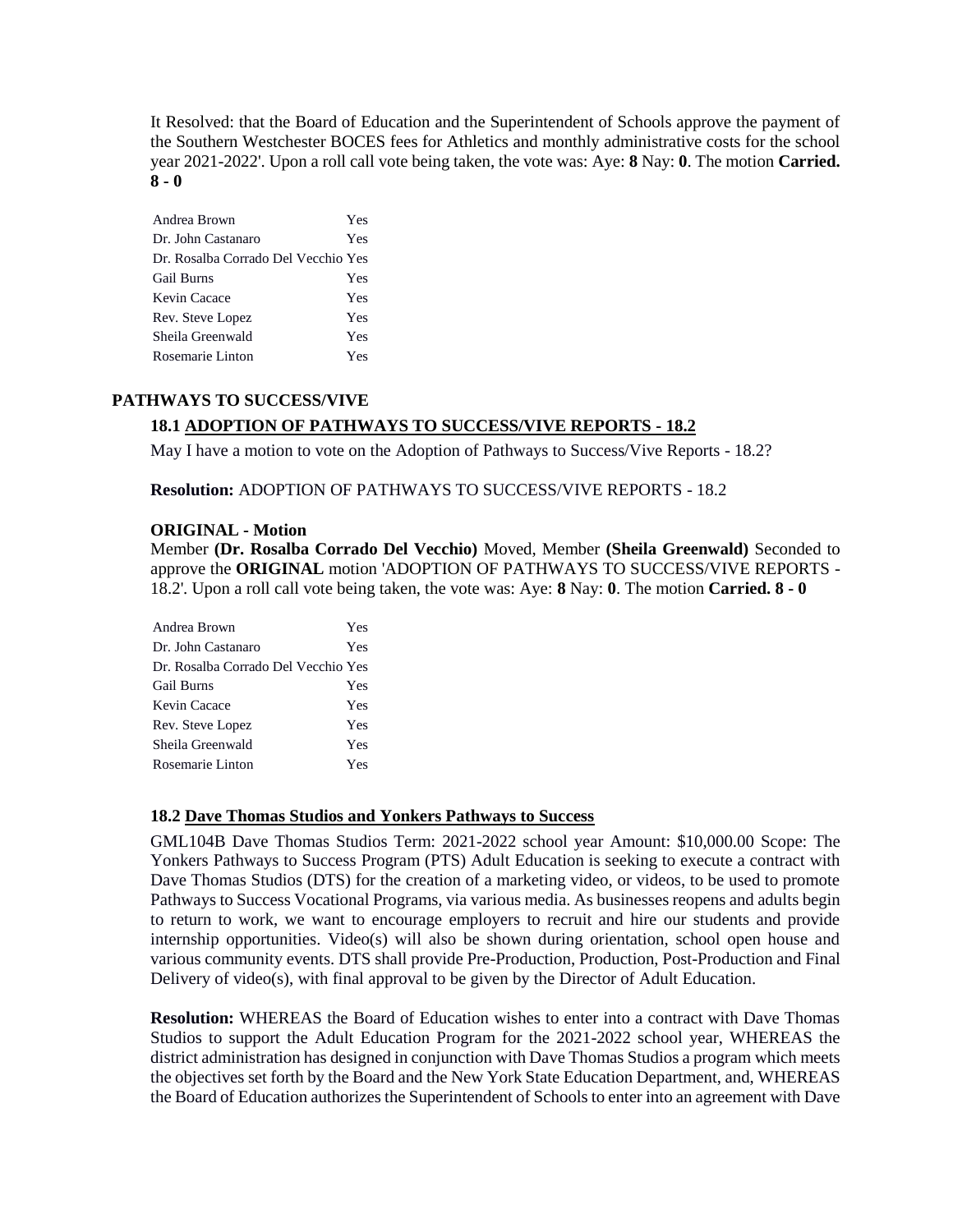Thomas Studios to provide the services, and, NOW THEREFORE BE IT RESOLVED; That the Board of Education hereby authorizes the Superintendent of Schools to enter into an agreement with Dave Thomas Studios at a cost not to exceed \$10,000.00. It is acknowledged and agreed that pursuant to the terms of that certain intermunicipal agreement by and between the City of Yonkers Board of Education ("BOE") and the City of Yonkers (the "City") as filed in the Office of the City Clerk on June 16, 2014, the terms of this agreement are subject to review and revision by the Corporation Counsel, as well as approval by the City's Board of Contract and Supply. Furthermore, this Agreement shall not be enforceable until signed by both parties and approved by the Corporation Counsel's Office.

### **ORIGINAL - Motion**

Member **(Dr. Rosalba Corrado Del Vecchio)** Moved, Member **(Sheila Greenwald)** Seconded to approve the **ORIGINAL** motion 'WHEREAS the Board of Education wishes to enter into a contract with Dave Thomas Studios to support the Adult Education Program for the 2021-2022 school year, WHEREAS the district administration has designed in conjunction with Dave Thomas Studios a program which meets the objectives set forth by the Board and the New York State Education Department, and, WHEREAS the Board of Education authorizes the Superintendent of Schools to enter into an agreement with Dave Thomas Studios to provide the services, and, NOW THEREFORE BE IT RESOLVED; That the Board of Education hereby authorizes the Superintendent of Schools to enter into an agreement with Dave Thomas Studios at a cost not to exceed \$10,000.00. It is acknowledged and agreed that pursuant to the terms of that certain intermunicipal agreement by and between the City of Yonkers Board of Education ("BOE") and the City of Yonkers (the "City") as filed in the Office of the City Clerk on June 16, 2014, the terms of this agreement are subject to review and revision by the Corporation Counsel, as well as approval by the City's Board of Contract and Supply. Furthermore, this Agreement shall not be enforceable until signed by both parties and approved by the Corporation Counsel's Office'. Upon a roll call vote being taken, the vote was: Aye: **8** Nay: **0**. The motion **Carried. 8 - 0** 

| Andrea Brown                        | Yes |
|-------------------------------------|-----|
| Dr. John Castanaro                  | Yes |
| Dr. Rosalba Corrado Del Vecchio Yes |     |
| <b>Gail Burns</b>                   | Yes |
| Kevin Cacace                        | Yes |
| Rev. Steve Lopez                    | Yes |
| Sheila Greenwald                    | Yes |
| Rosemarie Linton                    | Yes |

### **SCHOOL FACILITIES MANAGEMENT**

### **19.1 ADOPTION OF SCHOOL FACILITIES MANAGEMENT REPORTS - 19.2 - 19.12**

May I have a motion to vote on the Adoption of School Facilities Management Services' Reports - 19.2 - 19.12?

**Resolution:** ADOPTION OF SCHOOL FACILITIES MANAGEMENT REPORTS - 19.2 – 19.12.

#### **ORIGINAL - Motion**

Member **(Kevin Cacace)** Moved, Member **(Rosemarie Linton)** Seconded to approve the **ORIGINAL** motion 'ADOPTION OF SCHOOL FACILITIES MANAGEMENT REPORTS - 19.2 - 19.12'. Upon a roll call vote being taken, the vote was: Aye: **8** Nay: **0**. The motion **Carried. 8 - 0**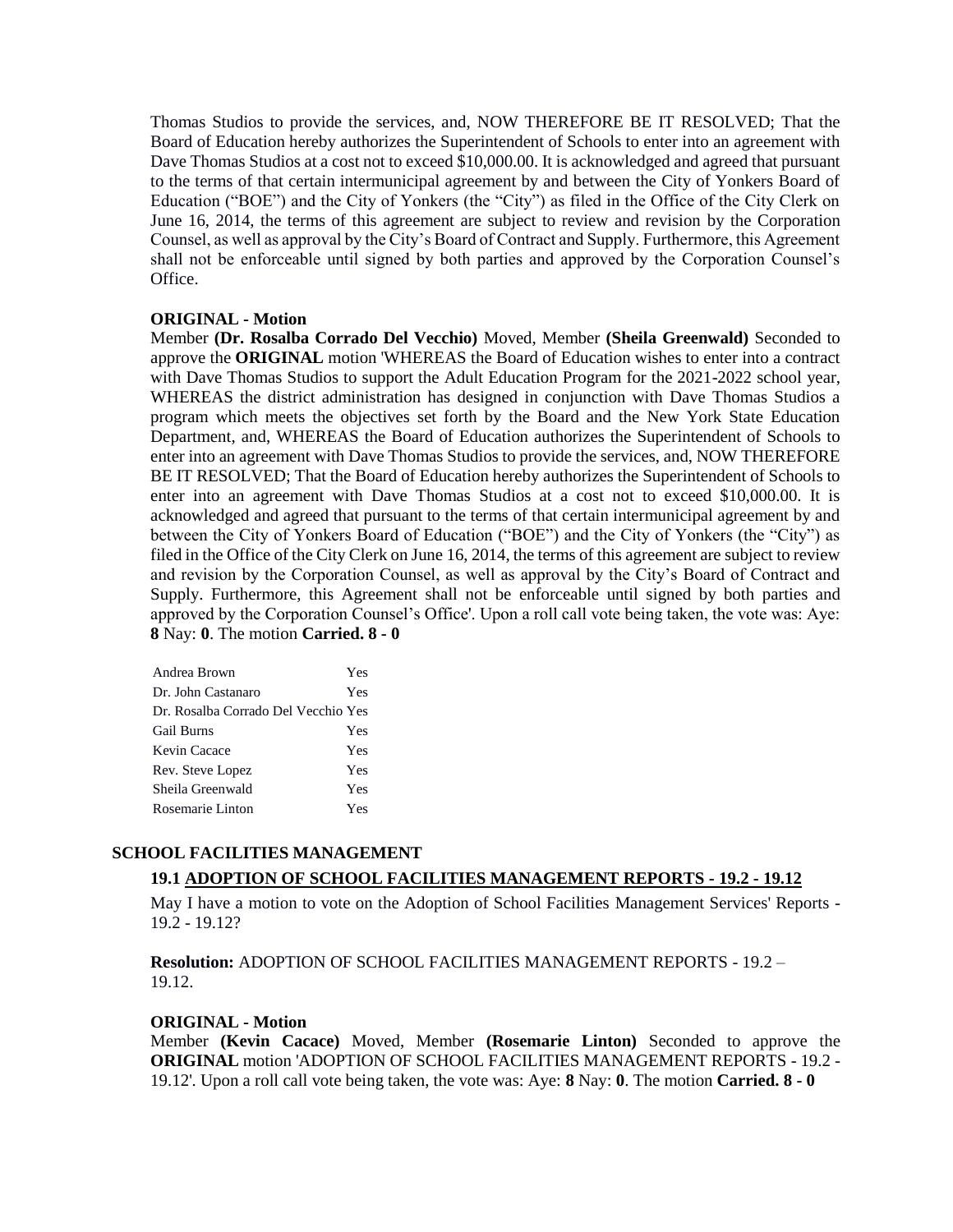| Andrea Brown                        | Yes |
|-------------------------------------|-----|
| Dr. John Castanaro                  | Yes |
| Dr. Rosalba Corrado Del Vecchio Yes |     |
| <b>Gail Burns</b>                   | Yes |
| Kevin Cacace                        | Yes |
| Rev. Steve Lopez                    | Yes |
| Sheila Greenwald                    | Yes |
| Rosemarie Linton                    | Yes |

# **19.2 AWARD CAPITAL PO for EMDEC YMA GYM FLOOD GC WORK for LANDI, INC \$24,569.38**

This resolution is to grant the administration the authority to enter into the subject contract as per the attached emergency declaration issued by the Superintendent on September 17, 2021. The estimated cost was \$25,000. This it to award a capital equipment funded PO to Peter J. Landi, Inc., for General Construction work done under the Emergency Declaration for Yonkers Montessori School GYM FLOOR FLOOD for \$24,569.38 for term of 180 calendar days on a time and materials cost basis. Due to the heavy rains from Hurricane Ida the gym floor became flooded with water due in part to a blocked underground storm line. Landi's work entailed the excavation of the storm line, clearing the obstruction, replacing damaged pipe, installation of a new access manhole and site restoration.

**Resolution:** Ladies and Gentlemen: WHEREAS: on September 2, 2021 Hurricane IDA caused flooding in the gym at Yonkers Montessori Academy, and WHEREAS: the flooding was due in part to an obstructed underground storm line which forced water under the northwest gym doors, and WHEREAS: an emergency declaration was issued by the Superintendent of Schools on September 17, 2021 to have the gym restored to a safe and usable condition in the most timely manner, and WHEREAS: Peter J. Landi, Inc., was engaged to correct the storm drain obstruction for negotiated time and materials in the amount of \$24,569.38 and for term of 180 calendar days. NOW THEREFORE BE IT RESOLVED: that a purchase order be issued to Peter J. Landi, Inc., 13 Bradhurst Avenue, Hawthorne, NY 10532 for General Construction for the "GYM FLOOD GC WORK" at the Yonkers Montessori School, for \$24,569.38 for term of 180 calendar days.

#### **ORIGINAL - Motion**

Member **(Kevin Cacace)** Moved, Member **(Rosemarie Linton)** Seconded to approve the **ORIGINAL** motion 'Ladies and Gentlemen: WHEREAS: on September 2, 2021 Hurricane IDA caused flooding in the gym at Yonkers Montessori Academy, and WHEREAS: the flooding was due in part to an obstructed underground storm line which forced water under the northwest gym doors, and WHEREAS: an emergency declaration was issued by the Superintendent of Schools on September 17, 2021 to have the gym restored to a safe and usable condition in the most timely manner, and WHEREAS: Peter J. Landi, Inc., was engaged to correct the storm drain obstruction for negotiated time and materials in the amount of \$24,569.38 and for term of 180 calendar days. NOW THEREFORE BE IT RESOLVED: that a purchase order be issued to Peter J. Landi, Inc., 13 Bradhurst Avenue, Hawthorne, NY 10532 for General Construction for the "GYM FLOOD GC WORK" at the Yonkers Montessori School, for \$24,569.38 for term of 180 calendar days'. Upon a roll call vote being taken, the vote was: Aye: **8** Nay: **0**. The motion **Carried. 8 - 0** 

| Andrea Brown                        | Yes |
|-------------------------------------|-----|
| Dr. John Castanaro                  | Yes |
| Dr. Rosalba Corrado Del Vecchio Yes |     |
| <b>Gail Burns</b>                   | Yes |
| Kevin Cacace                        | Yes |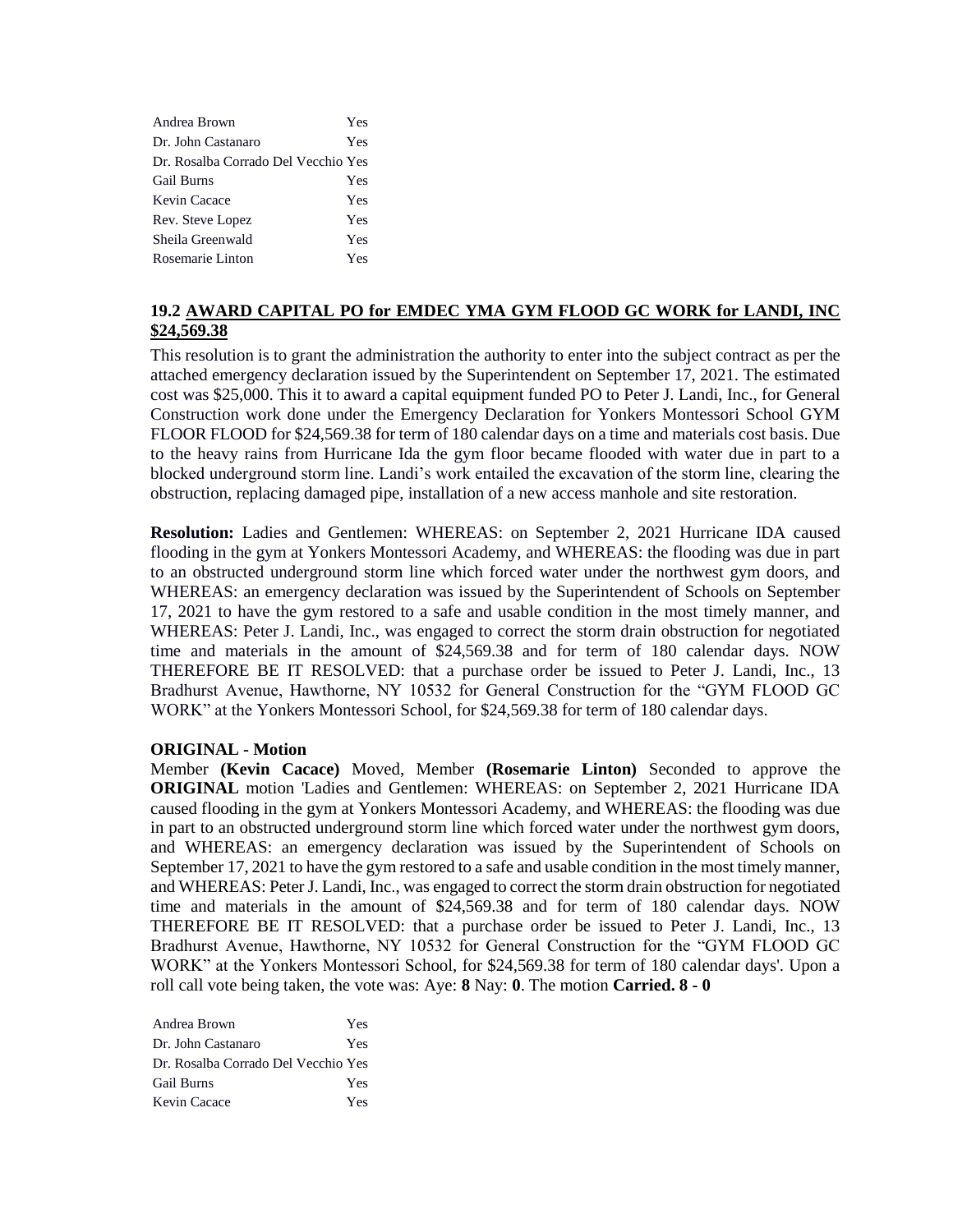| Rev. Steve Lopez | Yes |
|------------------|-----|
| Sheila Greenwald | Yes |
| Rosemarie Linton | Yes |

#### **19.3 Authorization/Re-Authorization of Capital Projects**

**Resolution:** Re-authorization(s): #10563 DiChiaro School 8 #10572 YMHS #10732 School 30 #10801 School 5 #10817 William Boyce Thompson #10825 School 17 #10845 School 16 #10874 Riverside HS #10901 District Wide #10932 School 16

### **ORIGINAL - Motion**

Member **(Kevin Cacace)** Moved, Member **(Rosemarie Linton)** Seconded to approve the **ORIGINAL** motion 'Re-authorization(s): #10563 DiChiaro School 8 #10572 YMHS #10732 School 30 #10801 School 5 #10817 William Boyce Thompson #10825 School 17 #10845 School 16 #10874 Riverside HS #10901 District Wide #10932 School 16'. Upon a roll call vote being taken, the vote was: Aye: **8** Nay: **0**. The motion **Carried. 8 - 0** 

| Andrea Brown                        | Yes |
|-------------------------------------|-----|
| Dr. John Castanaro                  | Yes |
| Dr. Rosalba Corrado Del Vecchio Yes |     |
| <b>Gail Burns</b>                   | Yes |
| Kevin Cacace                        | Yes |
| Rev. Steve Lopez                    | Yes |
| Sheila Greenwald                    | Yes |
| Rosemarie Linton                    | Yes |

#### **19.4 CO1 10874 RIVERSIDE SITE WORK VERNON HILLS \$61,385.28**

This is to authorize a change order on Contract 5/5 Site Construction, CIP10874 "Interior Renovations, Doors, Security and Site Work" at Riverside High School, to Vernon Hills Contracting Corp., contract 2021-0729 for \$61,385.28; increasing the contract from \$384,747.00 to \$446,132.28. This change order is result of unforeseen and field conditions, owner directed extra work and design omissions. Change Orders COP – 02, 03, 07, 11, 15 are considered due to unforeseen field conditions, they include: • Replacement of gym entry concrete slab in lieu of resurfacing. • Restoration of collapsed retaining wall. • Rebuild catch basin not in plan and raise cover • Modify front plaza with additional slab replacement, additional depth of concrete at proposed replacements, eliminating awkward steps with planter and railing, adding bollards to prevent vehicle parking • Trenching for new electrical conduit to replace conduit found IN concrete slab during excavation (conduit should be below slabs, not in them) The total value of unforeseen & field conditions work is \$44,904.81 Change Orders  $COP - 04$ , 05, 06, 10, 12, 13, 14, 16 are owner directed and include: • Extend 2 proposed handrails, fabricate one gate, credit for one new rail (walkway A) • Furnish gate in east railing for fuel oil tank access (walkway B) • Raise walkway to eliminate trip hazard, add handrail, replace concrete curb at damaged catch basin, install ADA paver marker • Furnish/install 5 bollards, realign ADA ramp (walkway C, by gym entrance) • Take credit to delete new precast catch basin (rear roadway) • Move proposed handrail along walkway D to better protect from the sloped drop in elevation. • Take credit for providing painted exterior stair nosings in lieu of steel nosings. The total value of owner directed work is \$33,438.60 Change Order COP-01 is considered to be design omission and includes: • Increase concrete footing size of all/five new exterior light pole bases The total value of design omission work is \$3,041.87. The amount of extra work is \$81,385.28; less the contingency of \$20,000.00 a balance change order of \$61,385.28 is required with no change in term.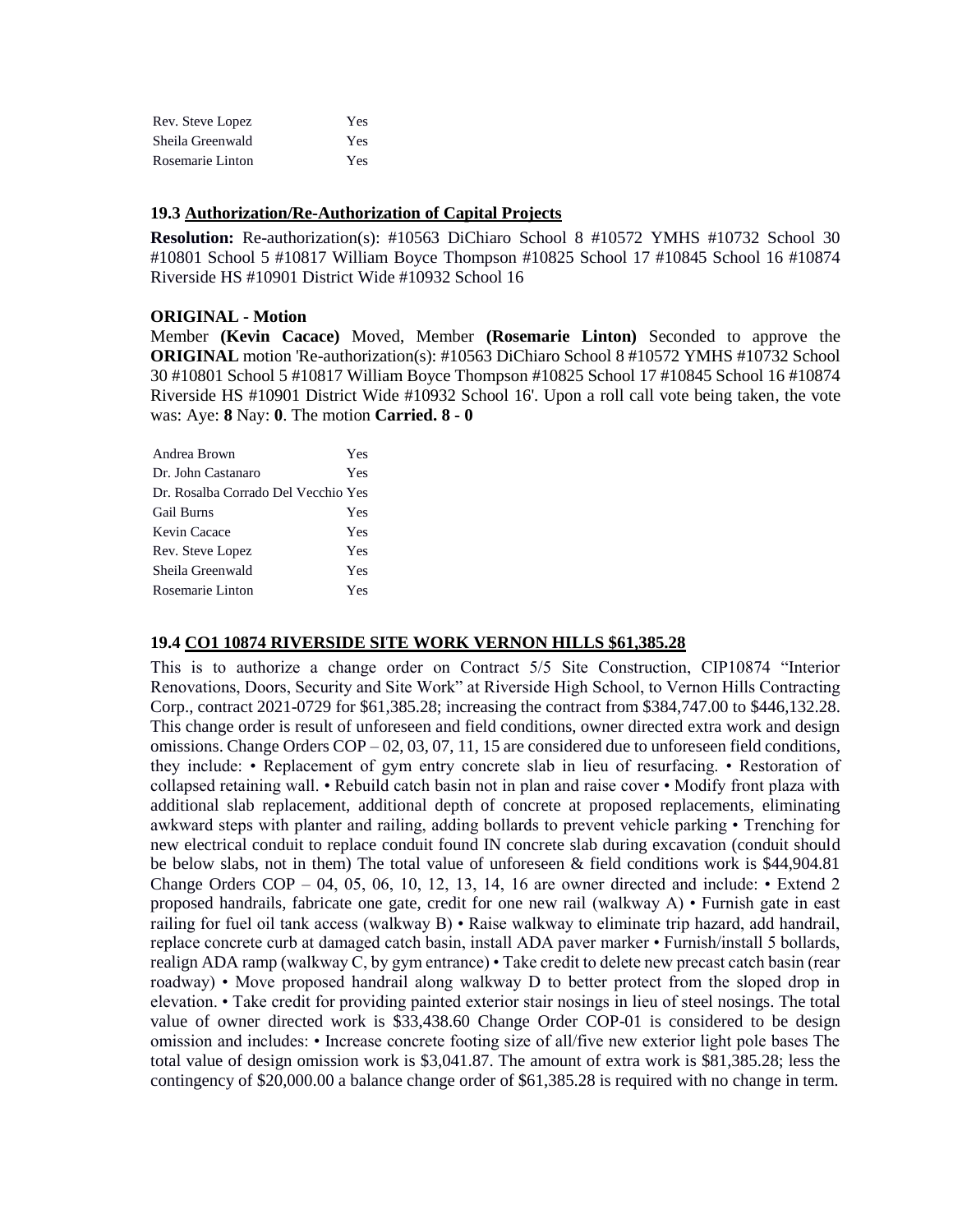**Resolution:** Ladies and Gentlemen: WHEREAS: by Resolution Item No. 23.8 dated

April 21, 2021, Contract 2021-0729 was awarded to Vernon Hills Contracting Corp., in the amount of \$384,747.00 and for a term of 365 calendar days, and WHEREAS: in the course of executing the contracted work it was determined that additional work was required to be performed, and WHEREAS: the fee for this added work is for the negotiated lumps sum price of \$61,385.28. NOW THEREFORE BE IT RESOLVED: That the Superintendent of Schools is hereby authorized to issue Change Order 1 to Contract No. 2021-0729 Contract 5, Site Construction, CIP10874 "Interior Renovations, Doors, Security and Site Work" at Riverside High School, to Vernon Hills Contracting Corp., 315 N. Mac Questen Parkway, Mt. Vernon, NY 10550, for the amount of \$61,385.28; increasing the contract amount from \$384,747.00 to \$446,132.28.

### **ORIGINAL - Motion**

Member **(Kevin Cacace)** Moved, Member **(Rosemarie Linton)** Seconded to approve the **ORIGINAL** motion 'Ladies and Gentlemen: WHEREAS: by Resolution Item No. 23.8 dated April 21, 2021, Contract 2021-0729 was awarded to Vernon Hills Contracting Corp., in the amount of \$384,747.00 and for a term of 365 calendar days, and WHEREAS: in the course of executing the contracted work it was determined that additional work was required to be performed, and WHEREAS: the fee for this added work is for the negotiated lumps sum price of \$61,385.28. NOW THEREFORE BE IT RESOLVED: That the Superintendent of Schools is hereby authorized to issue Change Order 1 to Contract No. 2021-0729 Contract 5, Site Construction, CIP10874 "Interior Renovations, Doors, Security and Site Work" at Riverside High School, to Vernon Hills Contracting Corp., 315 N. Mac Questen Parkway, Mt. Vernon, NY 10550, for the amount of \$61,385.28; increasing the contract amount from \$384,747.00 to \$446,132.28'. Upon a roll call vote being taken, the vote was: Aye: **8** Nay: **0**. The motion **Carried. 8 - 0** 

| Andrea Brown                        | Yes |
|-------------------------------------|-----|
| Dr. John Castanaro                  | Yes |
| Dr. Rosalba Corrado Del Vecchio Yes |     |
| <b>Gail Burns</b>                   | Yes |
| Kevin Cacace                        | Yes |
| Rev. Steve Lopez                    | Yes |
| Sheila Greenwald                    | Yes |
| Rosemarie Linton                    | Yes |
|                                     |     |

### **19.5 CO1 10845 SCH16 GYM & SITE LOMBARDO PLUMBING \$58,008.73, EXTEND TERM**

Change Order 1 for Capital Contract 2021-0682 CIP 10845 "Restoration of Building Envelope, Interiors, Security and Site Drainage" at School 16, to Joe Lombardo Plumbing & Heating for \$58,008.73 increasing the amount from \$43,400.00 to \$101,408.73 and an extension of the term for 90 calendar days. This change order is for field conditions and owner directed additional work performed at negotiated lump sum prices. The majority of extra work involved replacement of discovered deteriorated piping (sanitary, steam, water), sump pumps, steam valves, insulation and a custodial sink. The work as awarded was limited to removal and replacement of bathroom & classroom sink fixtures and associated waste and domestic water supply piping in two classrooms and toilet room and was estimated to be \$40,000.00. The total net cost of all extra work is \$65,508.73 less \$7,500.00 in allowance for owner directed work for a total change order of \$58,008.73.

**Resolution:** Ladies and Gentlemen; WHEREAS: via Resolution 20.13 dated March 17, 2021 the Board authorized the award of Contract 2021-0682 CIP 10845 "Restoration of Building Envelope, Interiors, Security and Site Drainage" at School 16, to Joe Lombardo Plumbing & Heating for the amount of \$43,400.00, and WHEREAS: in the course of construction it was deemed in the best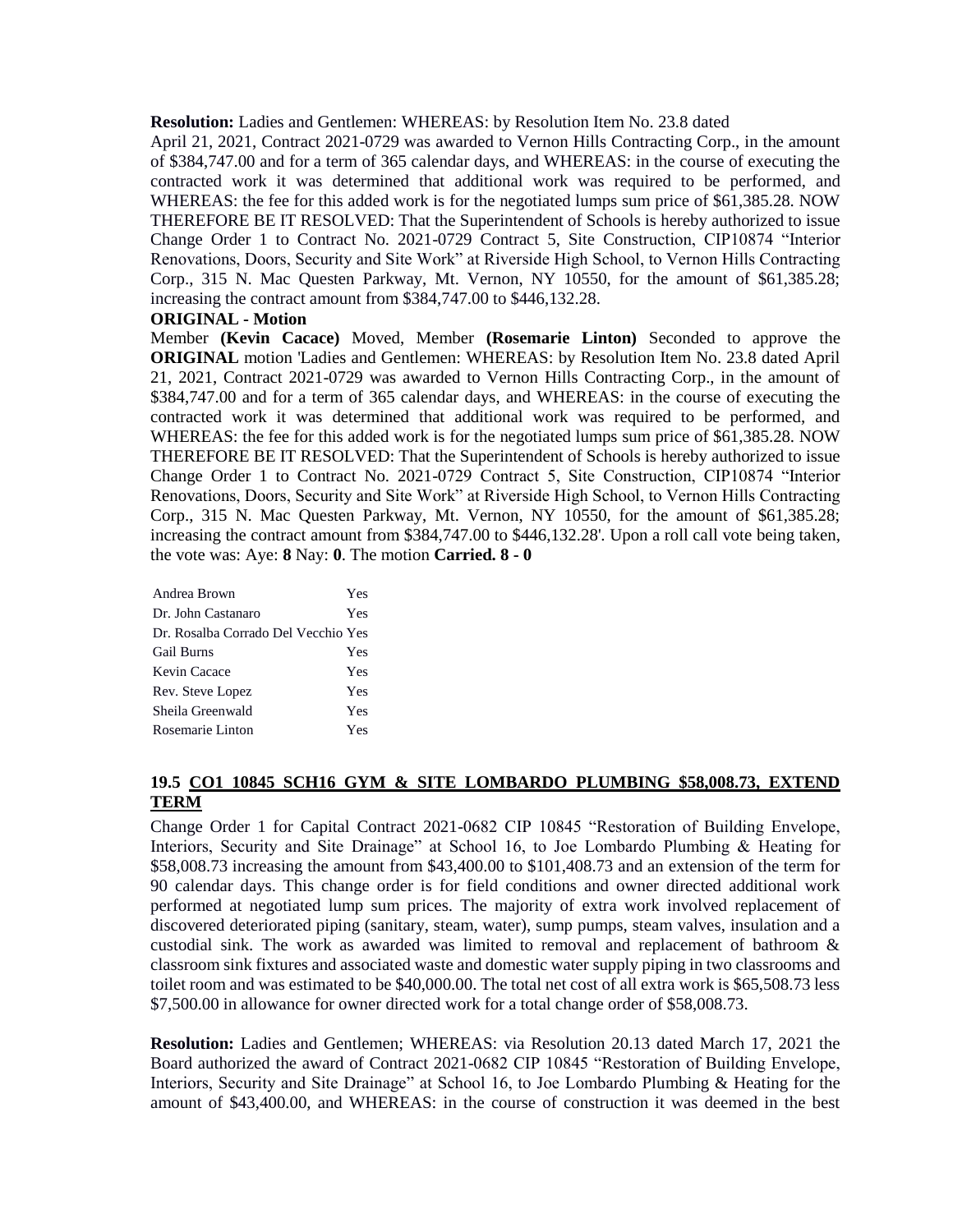interest of the District to replace of discovered deteriorated piping (sanitary, steam, water), sump pumps, steam valves, insulation and a custodial sink for the a negotiated amount of \$58,008.73, increasing the contract from \$43,400.00 to \$101,408.73 and an extending the term from 365 to 455 calendar days. NOW THEREFORE BE IT RESOLVED: That the Superintendent of Schools is hereby authorized to issue Change Order 1 to Contract 2021-0682 CIP 10845 "Restoration of Building Envelope, Interiors, Security and Site Drainage" at School 16, to Joe Lombardo Plumbing & Heating, 321 Spook Rock Road Suite 109 A, Suffern NY 10901 for the amount of \$58,008.73 increasing the total contract amount to \$101,408.73 and an extension of the term for 90 calendar days.

#### **ORIGINAL - Motion**

Member **(Kevin Cacace)** Moved, Member **(Rosemarie Linton)** Seconded to approve the **ORIGINAL** motion 'Ladies and Gentlemen; WHEREAS: via Resolution 20.13 dated March 17, 2021 the Board authorized the award of Contract 2021-0682 CIP 10845 "Restoration of Building Envelope, Interiors, Security and Site Drainage" at School 16, to Joe Lombardo Plumbing & Heating for the amount of \$43,400.00, and WHEREAS: in the course of construction it was deemed in the best interest of the District to replace of discovered deteriorated piping (sanitary, steam, water), sump pumps, steam valves, insulation and a custodial sink for the a negotiated amount of \$58,008.73, increasing the contract from \$43,400.00 to \$101,408.73 and an extending the term from 365 to 455 calendar days. NOW THEREFORE BE IT RESOLVED: That the Superintendent of Schools is hereby authorized to issue Change Order 1 to Contract 2021-0682 CIP 10845 "Restoration of Building Envelope, Interiors, Security and Site Drainage" at School 16, to Joe Lombardo Plumbing & Heating, 321 Spook Rock Road Suite 109 A, Suffern NY 10901 for the amount of \$58,008.73 increasing the total contract amount to \$101,408.73 and an extension of the term for 90 calendar days'. Upon a roll call vote being taken, the vote was: Aye: **8** Nay: **0**. The motion **Carried. 8 - 0** 

| Yes                                 |
|-------------------------------------|
| Yes                                 |
| Dr. Rosalba Corrado Del Vecchio Yes |
| Yes                                 |
| Yes                                 |
| Yes                                 |
| Yes                                 |
| Yes                                 |
|                                     |

### **19.6 ASSIGN 10932 EMDEC SCHOOL 16 FIRE ALARM CM SAVIN \$29,700.00**

This is to assign construction management services for the "Fire Alarm Replacement" at School 16 for \$29,700.00 for term of 180 calendar days. This is a standalone contract with Savin Engineers. Savin will honor the same terms and conditions of Contract No. 618507 The scope of work includes but not limited to: All work related to interior alterations including removals and new devices. Provision to replace the Fire Alarm head end, notification devices, indicating devices, magnetic door holders and exhaust fan shut down devices. Provision to provide new devices where coverage is lacking, provision for interior painting related to cutting and patching and firestopping for penetrations through rated assemblies.

**Resolution:** Ladies and Gentlemen: WHEREAS: On November 1, 2021 the Fire Alarm Panel at PS 16 failed and the school district's base building fire alarm vendor JCI concluded that the panel was not repairable and replacement components were no longer available., and WHEREAS: an emergency declaration was issued by the Superintendent of Schools on November 24, 2021, and amended on January 7,2022 on 'Fire Alarm Replacement' to have this work completed in the most timely manner,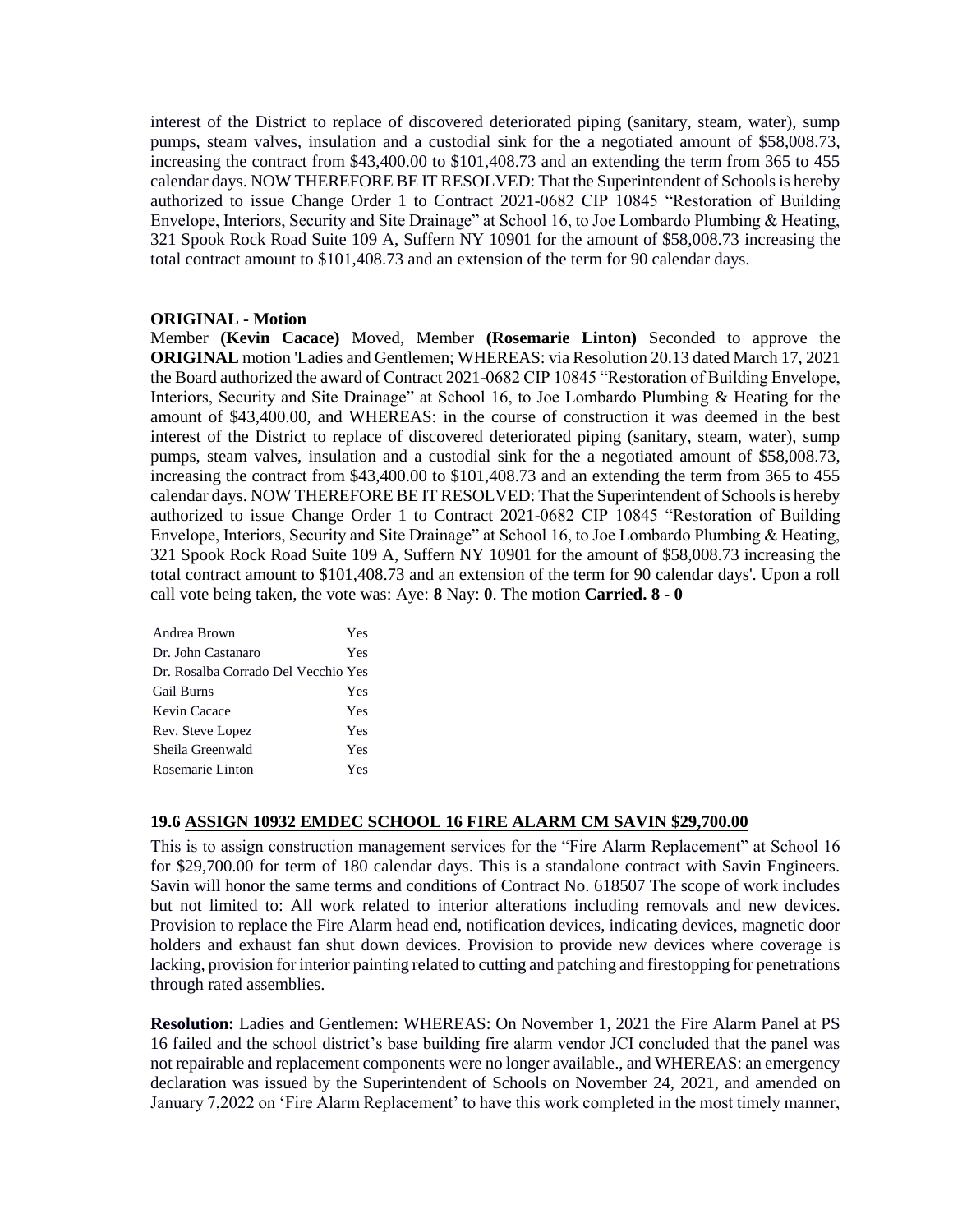and WHEREAS: bids were issued to select vendors and opened in compliance with General Municipal law 104b, and such bids were duly examined and as a result of this examination of the bid submitted the administration has determined that Talt Electric is the lowest responsive and responsible bidder with at bid of \$342,900, and WHEREAS: Savin has been engaged to provide construction management services for CIP 10932, "Fire Alarm Replacement'' under Emergency Declaration, and NOW THEREFORE BE IT RESOLVED: That the Superintendent of Schools is hereby authorized to assign Savin Engineers, P.C., 3 Campus Drive, Pleasantville, NY 10570, to the task of providing Construction Management services for capital project CIP 10932, "Fire Alarm Replacement'' under Emergency Declaration at a cost not to exceed \$29,700.00 and for a term of 180 days.

### **ORIGINAL - Motion**

Member **(Kevin Cacace)** Moved, Member **(Rosemarie Linton)** Seconded to approve the **ORIGINAL** motion 'Ladies and Gentlemen: WHEREAS: On November 1, 2021 the Fire Alarm Panel at PS 16 failed and the school district's base building fire alarm vendor JCI concluded that the panel was not repairable and replacement components were no longer available., and WHEREAS: an emergency declaration was issued by the Superintendent of Schools on November 24, 2021, and amended on January 7,2022 on 'Fire Alarm Replacement' to have this work completed in the most timely manner, and WHEREAS: bids were issued to select vendors and opened in compliance with General Municipal law 104b, and such bids were duly examined and as a result of this examination of the bid submitted the administration has determined that Talt Electric is the lowest responsive and responsible bidder with at bid of \$342,900, and WHEREAS: Savin has been engaged to provide construction management services for CIP 10932, "Fire Alarm Replacement'' under Emergency Declaration, and NOW THEREFORE BE IT RESOLVED: That the Superintendent of Schools is hereby authorized to assign Savin Engineers, P.C., 3 Campus Drive, Pleasantville, NY 10570, to the task of providing Construction Management services for capital project CIP 10932, "Fire Alarm Replacement'' under Emergency Declaration at a cost not to exceed \$29,700.00 and for a term of 180 days'. Upon a roll call vote being taken, the vote was: Aye: **8** Nay: **0**. The motion **Carried. 8 - 0** 

| Andrea Brown                        | Yes |
|-------------------------------------|-----|
| Dr. John Castanaro                  | Yes |
| Dr. Rosalba Corrado Del Vecchio Yes |     |
| <b>Gail Burns</b>                   | Yes |
| Kevin Cacace                        | Yes |
| Rev. Steve Lopez                    | Yes |
| Sheila Greenwald                    | Yes |
| Rosemarie Linton                    | Yes |

#### **19.7 AWARD 10932 EMDEC SCHOOL 16 FIRE ALARM TALT ELECTRIC \$342,900.00**

This it to award a Capital fund PO to Talt Inc, d/ba Talt Electric, Electrical work done under the emergency declaration for "Fire Alarm Replacement" at School 16 for \$342,900.00 for term of 365 calendar days. Bid, IFB-6736 was issued on January 21, 2022 to four vendors who have done satisfactory work for the district. The lowest bid was at \$342,900.00 and highest at \$658,218.00. The average of the bids at \$478,685.25. The scope of work includes but not limited to: All work related to interior alterations including removals and new devices. Provision to replace the Fire Alarm head end, notification devices, indicating devices, magnetic door holders and exhaust fan shut down devices. Provision to provide new devices where coverage is lacking, provision for interior painting related to cutting and patching and firestopping for penetrations through rated assemblies.

**Resolution:** RESOLUTION: Ladies and Gentlemen: WHEREAS: On November 1, 2021 the Fire Alarm Panel at PS 16 failed and the school district's base building fire alarm vendor JCI concluded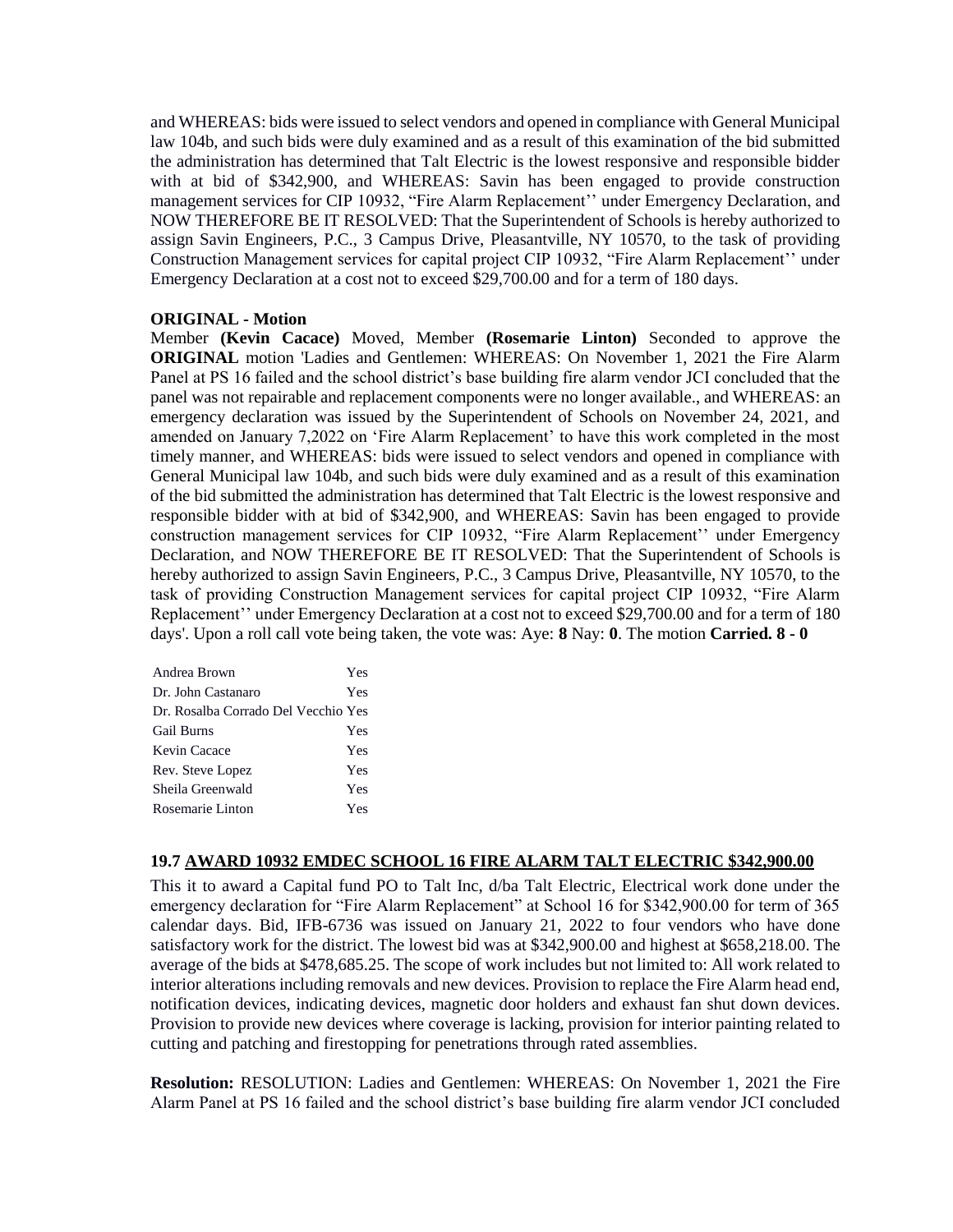that the panel was not repairable and replacement components were no longer available., and WHEREAS: an emergency declaration was issued by the Superintendent of Schools on November 24, 2021, and amended on January 7,2022 on 'Fire Alarm Replacement' to have this work completed in the most timely manner, and WHEREAS: bids were issued to select vendors and opened in compliance with General Municipal law 104b, and such bids were duly examined and as a result of this examination of the bid submitted the administration has determined that Talt Electric is the lowest responsive and responsible bidder with at bid of \$342,900, and NOW THEREFORE BE IT RESOLVED: that a purchase order be issued to Talt Inc, d/ba Talt Electric, 410 Fifth Avenue, New Rochelle, NY 10801 for Electrical Contract work for the "Fire Alarm Replacement'' at School 16 for \$342,900.00 and for term of 180 calendar days.

### **ORIGINAL - Motion**

Member **(Kevin Cacace)** Moved, Member **(Rosemarie Linton)** Seconded to approve the **ORIGINAL** motion 'RESOLUTION: Ladies and Gentlemen: WHEREAS: On November 1, 2021 the Fire Alarm Panel at PS 16 failed and the school district's base building fire alarm vendor JCI concluded that the panel was not repairable and replacement components were no longer available., and WHEREAS: an emergency declaration was issued by the Superintendent of Schools on November 24, 2021, and amended on January 7,2022 on 'Fire Alarm Replacement' to have this work completed in the most timely manner, and WHEREAS: bids were issued to select vendors and opened in compliance with General Municipal law 104b, and such bids were duly examined and as a result of this examination of the bid submitted the administration has determined that Talt Electric is the lowest responsive and responsible bidder with at bid of \$342,900, and NOW THEREFORE BE IT RESOLVED: that a purchase order be issued to Talt Inc, d/ba Talt Electric, 410 Fifth Avenue, New Rochelle, NY 10801 for Electrical Contract work for the "Fire Alarm Replacement'' at School 16 for \$342,900.00 and for term of 180 calendar days'. Upon a roll call vote being taken, the vote was: Aye: **8** Nay: **0**. The motion **Carried. 8 - 0** 

| Yes                                 |
|-------------------------------------|
| Yes                                 |
| Dr. Rosalba Corrado Del Vecchio Yes |
| Yes                                 |
| Yes                                 |
| Yes                                 |
| Yes                                 |
| Yes                                 |
|                                     |

### **19.8 AWARD CAPITAL EQIPMENT PURCHASE ORDER EMDEC YMA GYM FLOOD FLOORING WORK for PARSON'S FLOORS \$38,074.50**

This resolution is to grant the administration the authority to enter into the subject PO as per the attached emergency declaration issued by the Superintendent on September 17, 2021. It was estimated that the overall cost of this work would be approximately \$50,000. Capital Equipment funds funding this PO in the amount of \$38,074.50 for 180 days.. Due to the heavy rains from Hurricane Ida the gym floor became flooded with water due in part to a blocked underground storm line. Parson's work included the replacement of 11,000 square feet of maple flooring as well as sanding, striping and refinishing the entire gym floor.

**Resolution:** Ladies and Gentlemen: WHEREAS: on September 2, 2021 Hurricane IDA caused flooding in the gym at Yonkers Montessori Academy, and WHEREAS: the flooding was due in part to an obstructed underground storm line which forced water under the northwest gym doors, and WHEREAS: an emergency declaration was issued by the Superintendent of Schools on September 17, 2021 to have the gym restored to a safe and usable condition in the most timely manner, and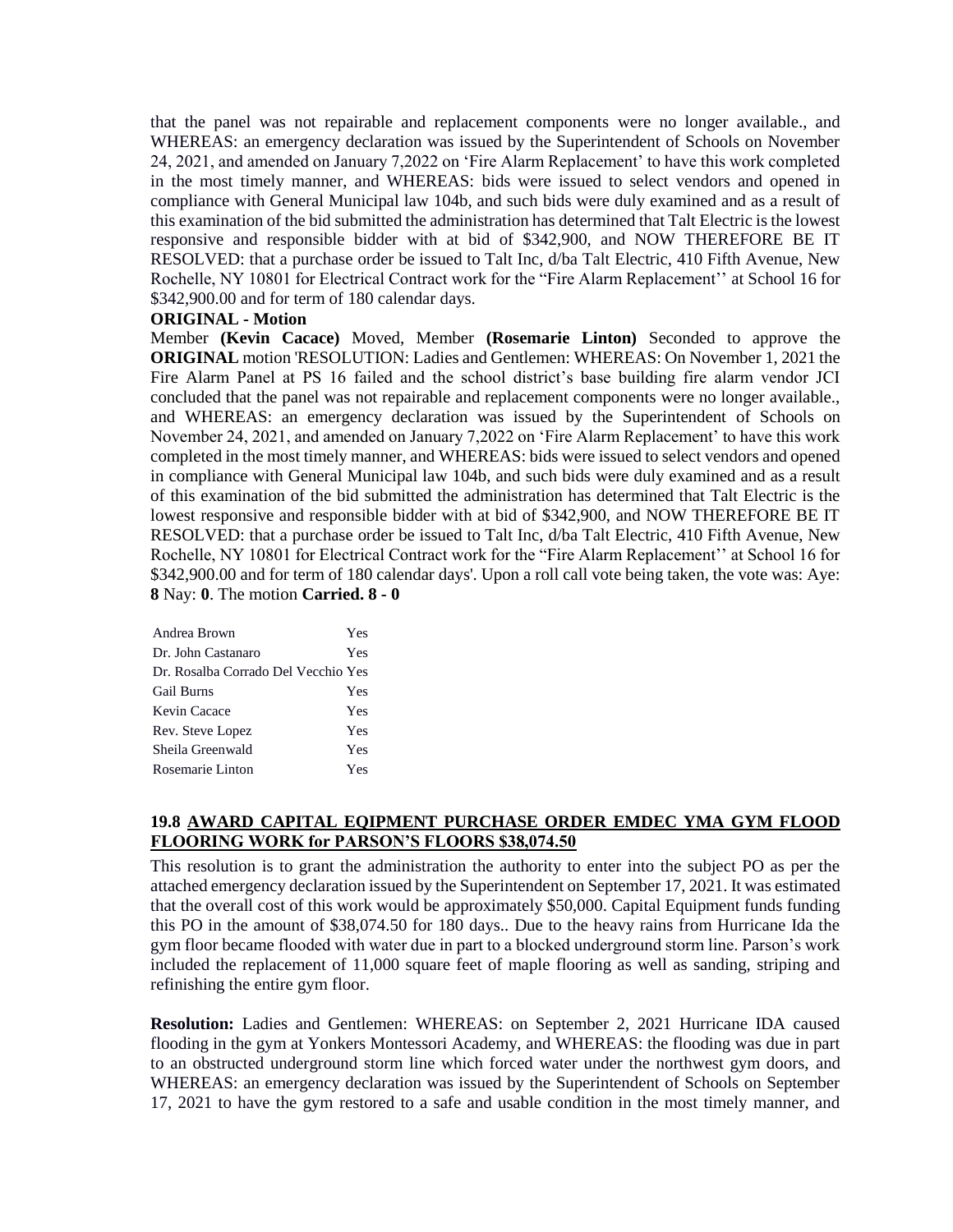WHEREAS: Parsons Commercial, LLC. Having an established and acceptable history with the District has been engaged to correct the damage done to the gym floor under negotiated unit prices for \$38,074.50 and a term of 180 days. NOW THEREFORE BE IT RESOLVED: that a purchase order be issued to Parsons Commercial, LLC. 665 Commercial Avenue, Garden City, NY 11530 for General Construction Flooring work for the "Gym Floor Repairs" at the Yonkers Montessori School, for \$38,074.50 for term of 180 calendar days.

### **ORIGINAL - Motion**

Member **(Kevin Cacace)** Moved, Member **(Rosemarie Linton)** Seconded to approve the **ORIGINAL** motion 'Ladies and Gentlemen: WHEREAS: on September 2, 2021 Hurricane IDA caused flooding in the gym at Yonkers Montessori Academy, and WHEREAS: the flooding was due in part to an obstructed underground storm line which forced water under the northwest gym doors, and WHEREAS: an emergency declaration was issued by the Superintendent of Schools on September 17, 2021 to have the gym restored to a safe and usable condition in the most timely manner, and WHEREAS: Parsons Commercial, LLC. Having an established and acceptable history with the District has been engaged to correct the damage done to the gym floor under negotiated unit prices for \$38,074.50 and a term of 180 days. NOW THEREFORE BE IT RESOLVED: that a purchase order be issued to Parsons Commercial, LLC. 665 Commercial Avenue, Garden City, NY 11530 for General Construction Flooring work for the "Gym Floor Repairs" at the Yonkers Montessori School, for \$38,074.50 for term of 180 calendar days'. Upon a roll call vote being taken, the vote was: Aye: **8** Nay: **0**. The motion **Carried. 8 - 0** 

| Andrea Brown                        | Yes |
|-------------------------------------|-----|
| Dr. John Castanaro                  | Yes |
| Dr. Rosalba Corrado Del Vecchio Yes |     |
| <b>Gail Burns</b>                   | Yes |
| Kevin Cacace                        | Yes |
| Rev. Steve Lopez                    | Yes |
| Sheila Greenwald                    | Yes |
| Rosemarie Linton                    | Yes |

### **19.9 CHANGE ORDER 1 10825 SCHOOL 17 WINDOWS & SITE BERTUSSI HVAC \$14,657.29, EXTEND TERM**

Change Order 1 for Capital Contract 2020-0469 CIP 10825 "Site work, Window Replacement, Interior Renovation and Related Work" at School 17 to Bertussi Contracting Inc. for the amount of \$14,657.29 increasing the total contract amount to \$157,986.29 and an extension of the term for 180 calendar days. This change order is for field conditions and owner directed additional work performed at negotiated lump sum prices. Principally for: relocating two exhaust fans \$15,922.68, new ductwork for Covid related upgrades \$4,108.50, and replacement of deteriorated exhaust ductwork above bathroom ceiling \$4,626.11.

**Resolution:** Ladies and Gentlemen; WHEREAS: via Resolution 15.9 dated January 22, 2020 the Board authorized the award of Contract 2020-0469 CIP 10825 "Site work, Window Replacement, Interior Renovation and Related Work" at School 17 to Bertussi Contracting Inc. for the amount of \$143,329.00, and WHEREAS: in the course of construction it was deemed in the best interest of the District to run new ductwork for Covid related upgrades, and replace deteriorated ductwork for a negotiated amount of \$14,657.29 increasing the contract amount from \$143,329.00 to \$157,986.29 and an extension of the term from 546 to 726 calendar days. NOW THEREFORE BE IT RESOLVED: That the Superintendent of Schools is hereby authorized to issue Change Order 1 to Contract 2020- 0469 "Site work, Window Replacement, Interior Renovation and Related Work" at School 17 to to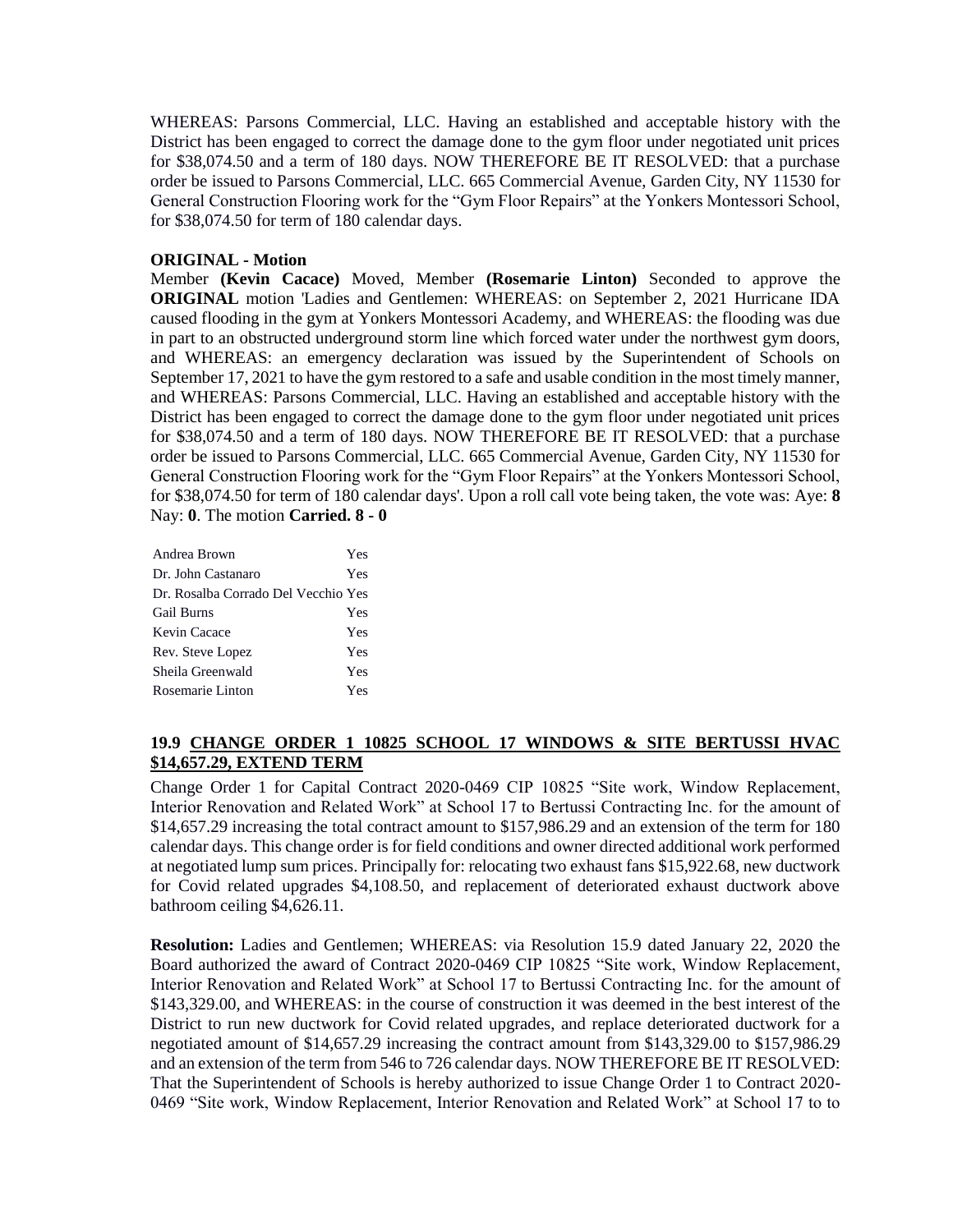Bertussi Contracting Inc., 60-70 Dexter Plaza, Pearl River ,NY 10965 for the amount of \$14,657.29, increasing the total contract amount to \$157,986.29 and an extension of the term for 180 calendar days

### **ORIGINAL - Motion**

Member **(Kevin Cacace)** Moved, Member **(Rosemarie Linton)** Seconded to approve the **ORIGINAL** motion 'Ladies and Gentlemen; WHEREAS: via Resolution 15.9 dated January 22, 2020 the Board authorized the award of Contract 2020-0469 CIP 10825 "Site work, Window Replacement, Interior Renovation and Related Work" at School 17 to Bertussi Contracting Inc. for the amount of \$143,329.00, and WHEREAS: in the course of construction it was deemed in the best interest of the District to run new ductwork for Covid related upgrades, and replace deteriorated ductwork for a negotiated amount of \$14,657.29 increasing the contract amount from \$143,329.00 to \$157,986.29 and an extension of the term from 546 to 726 calendar days. NOW THEREFORE BE IT RESOLVED: That the Superintendent of Schools is hereby authorized to issue Change Order 1 to Contract 2020- 0469 "Site work, Window Replacement, Interior Renovation and Related Work" at School 17 to to Bertussi Contracting Inc., 60-70 Dexter Plaza, Pearl River,NY 10965 for the amount of \$14,657.29, increasing the total contract amount to \$157,986.29 and an extension of the term for 180 calendar days'. Upon a roll call vote being taken, the vote was: Aye: **8** Nay: **0**. The motion **Carried. 8 - 0** 

| Andrea Brown                        | Yes |
|-------------------------------------|-----|
| Dr. John Castanaro                  | Yes |
| Dr. Rosalba Corrado Del Vecchio Yes |     |
| <b>Gail Burns</b>                   | Yes |
| Kevin Cacace                        | Yes |
| Rev. Steve Lopez                    | Yes |
| Sheila Greenwald                    | Yes |
| Rosemarie Linton                    | Yes |

### **19.10 CHANGE ORDER 1 10825 SCHOOL 17 PLUMBING BERTUSSI \$14,823.57 EXTEND TERM**

Change Order 1 for Capital Contract 2020-0470 PLUMBING CIP 10825 "Site Work, Window Replacement, Interior Renovation and Related Work" at School 17 to Bertussi Contracting Inc. for the amount of \$14,823.57, increasing the total contract amount from \$297,633.00 to \$312,456.57 and an extension of the term for 270. This change order is for COVID related owner directed work and unanticipated poor condition of the existing water and sanitary lines in the building. COVID work entailed the installation of bottle fillers and the replacement of the exhaust fan system in one classroom \$14,432.52. Reroute and replace sanitary waste lines and relocation of main drain: \$19,306.85, relocation of the water meter assembly to facilitate new piping layouts: \$10,568.06. Replacement of leaking galvanized: \$4,501.44. Replacement of deteriorated piping uncovered during demolition of the ceilings: \$5,045.38. Miscellaneous work for: \$969.32. The total net cost of all extra work is \$54,823.57, less \$40,000.00 in allowance for owner directed work for a total change order of \$14,823.57

**Resolution:** Ladies and Gentlemen; WHEREAS: via Resolution 15.10 dated January 22, 2020 the Board authorized the award of Contract 2020-0470 CIP 10825 "Site work, Window Replacement, Interior Renovation and Related Work" at School 17 to Bertussi Contracting Inc. for the amount of \$297,633.00, and WHEREAS: in the course of construction it was deemed in the best interest of the District to replace leaking underground and above ceiling pipes and perform miscellaneous work at the negotiated lump sum prices in the amount of \$14,823.57 increasing the contract amount from \$297,633.00 to \$312,456.57 and an extension of the term from 546 to 816 calendar days. NOW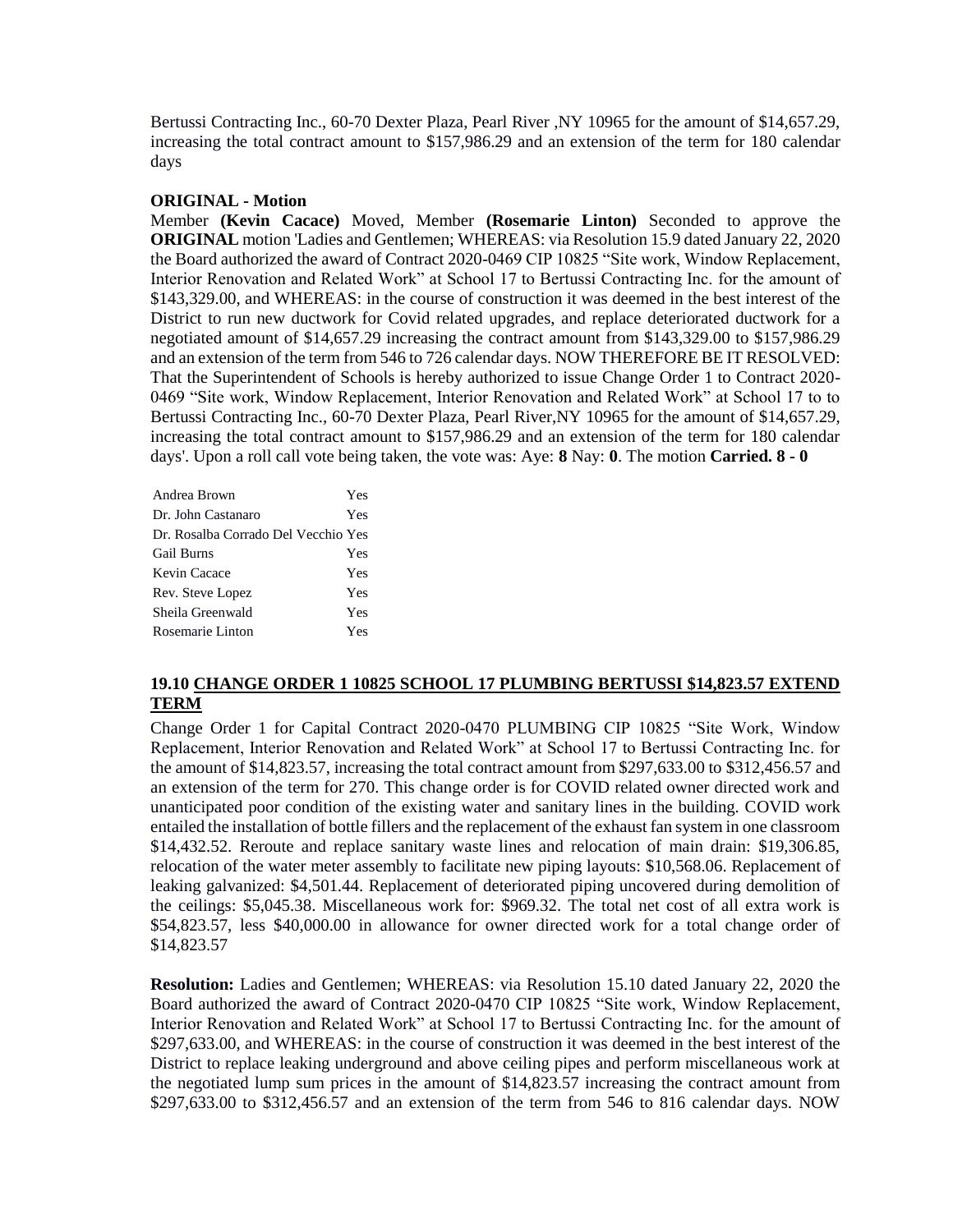THEREFORE BE IT RESOLVED: That the Superintendent of Schools is hereby authorized to issue Change Order 1 to Contract 2020-0470 "Site work, Window Replacement, Interior Renovation and Related Work" at School 17 to to Bertussi Contracting Inc., 60-70 Dexter Plaza, Pearl River ,NY 10965 for the amount of \$14,823.57, increasing the total contract amount to \$312,456.57 and an extension of the term for 270 calendar days

### **ORIGINAL - Motion**

Member **(Kevin Cacace)** Moved, Member **(Rosemarie Linton)** Seconded to approve the **ORIGINAL** motion 'Ladies and Gentlemen; WHEREAS: via Resolution 15.10 dated January 22, 2020 the Board authorized the award of Contract 2020-0470 CIP 10825 "Site work, Window Replacement, Interior Renovation and Related Work" at School 17 to Bertussi Contracting Inc. for the amount of \$297,633.00, and WHEREAS: in the course of construction it was deemed in the best interest of the District to replace leaking underground and above ceiling pipes and perform miscellaneous work at the negotiated lump sum prices in the amount of \$14,823.57 increasing the contract amount from \$297,633.00 to \$312,456.57 and an extension of the term from 546 to 816 calendar days. NOW THEREFORE BE IT RESOLVED: That the Superintendent of Schools is hereby authorized to issue Change Order 1 to Contract 2020-0470 "Site work, Window Replacement, Interior Renovation and Related Work" at School 17 to to Bertussi Contracting Inc., 60-70 Dexter Plaza, Pearl River ,NY 10965 for the amount of \$14,823.57, increasing the total contract amount to \$312,456.57 and an extension of the term for 270 calendar days'. Upon a roll call vote being taken, the vote was: Aye: **8** Nay: **0**. The motion **Carried. 8 - 0** 

| Andrea Brown                        | Yes |
|-------------------------------------|-----|
| Dr. John Castanaro                  | Yes |
| Dr. Rosalba Corrado Del Vecchio Yes |     |
| <b>Gail Burns</b>                   | Yes |
| Kevin Cacace                        | Yes |
| Rev. Steve Lopez                    | Yes |
| Sheila Greenwald                    | Yes |
| Rosemarie Linton                    | Yes |

### **19.11 CO1 10825 SCH 17 WINDOWS SITE LANDI GC \$11,300.00, EXTEND TERM**

This change order is for field conditions and owner directed additional work performed at negotiated lump sum prices. Principally replacing underground damaged roof leaders & restoring deteriorated stone wall \$18,900.00, connecting existing manhole to street catch basin \$5,500.00, and Owner directed robust security decorative fence and additional chain link fence \$15,600.00. Miscellaneous work for \$1,300.00 The total net cost of all extra work is \$41,300.00, less \$30,000.00 in allowance for owner directed work for a total change order of \$11,300.00

**Resolution:** Ladies and Gentlemen; WHEREAS: via Resolution 16.9 dated March 18, 2020 the Board authorized the award of Contract 2020-0467 CIP 10825 "Site work, Window Replacement, Interior Renovation and Related Work" at School 17 to Peter J.Landi, Inc. for the amount of \$868,000.00, and WHEREAS: in the course of construction it was deemed in the best interest of the District to upgrade the security fence, replace deteriorated elements and perform miscellaneous work at the negotiated lump sum prices in the amount of \$11,300.00 increasing the contract amount to \$879,300.00 and an extension of the term from 546 to 726 calendar days. NOW THEREFORE BE IT RESOLVED: That the Superintendent of Schools is hereby authorized to issue Change Order 1 to Contract 2020-0467 "Site work, Window Replacement, Interior Renovation and Related Work" at School 17 to Peter J.Landi, Inc., 13 Bradhurst Ave, Hawthorne, NY 10532 for the amount of \$11,300.00, increasing the total contract amount to \$879,300.00 and an extension of the term for 180 calendar days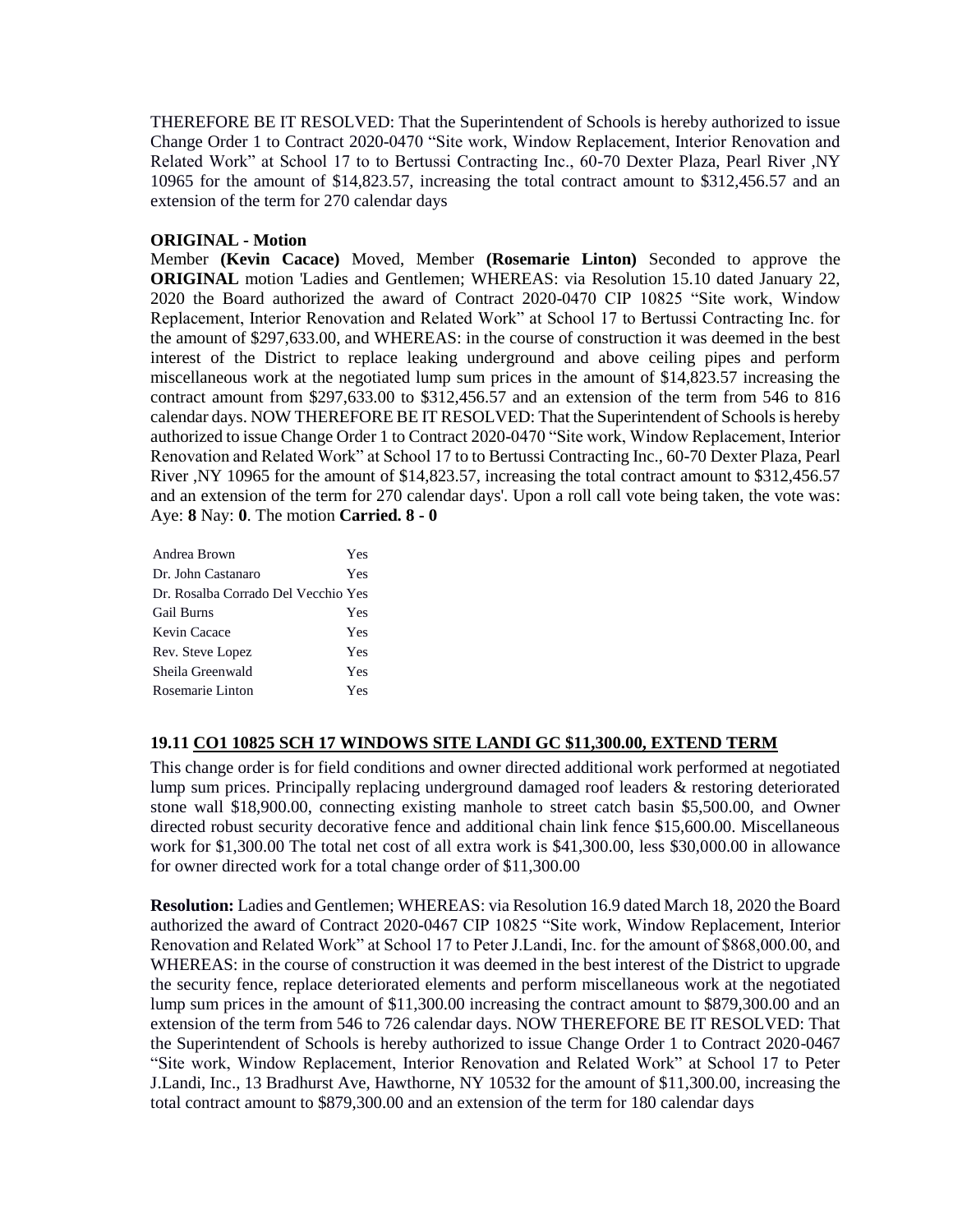#### **ORIGINAL - Motion**

Member **(Kevin Cacace)** Moved, Member **(Rosemarie Linton)** Seconded to approve the **ORIGINAL** motion 'Ladies and Gentlemen; WHEREAS: via Resolution 16.9 dated March 18, 2020 the Board authorized the award of Contract 2020-0467 CIP 10825 "Site work, Window Replacement, Interior Renovation and Related Work" at School 17 to Peter J.Landi, Inc. for the amount of \$868,000.00, and WHEREAS: in the course of construction it was deemed in the best interest of the District to upgrade the security fence, replace deteriorated elements and perform miscellaneous work at the negotiated lump sum prices in the amount of \$11,300.00 increasing the contract amount to \$879,300.00 and an extension of the term from 546 to 726 calendar days. NOW THEREFORE BE IT RESOLVED: That the Superintendent of Schools is hereby authorized to issue Change Order 1 to Contract 2020-0467 "Site work, Window Replacement, Interior Renovation and Related Work" at School 17 to Peter J.Landi, Inc., 13 Bradhurst Ave, Hawthorne, NY 10532 for the amount of \$11,300.00, increasing the total contract amount to \$879,300.00 and an extension of the term for 180 calendar days'. Upon a roll call vote being taken, the vote was: Aye: **8** Nay: **0**. The motion **Carried. 8 - 0** 

| Andrea Brown                        | Yes |
|-------------------------------------|-----|
| Dr. John Castanaro                  | Yes |
| Dr. Rosalba Corrado Del Vecchio Yes |     |
| Gail Burns                          | Yes |
| Kevin Cacace                        | Yes |
| Rev. Steve Lopez                    | Yes |
| Sheila Greenwald                    | Yes |
| Rosemarie Linton                    | Yes |

### **19.12 CHANGE ORDER 2 10901 CAPITAL EMDEC COVID HVAC BCC \$8,328.47**

CHANGE ORDER 2 for CAPITAL TASK under Contract 2019-0125 for CIP10901 "COVID19 Related HVAC Improvements" under Emergency Declaration issued by the Superintendent on July 27, 2020 and last amended on December 10, 2020 to Best Climate Control Corp. for \$8,328.47; increasing the AMOUNT from \$499,600.00 to \$507,928.47 no change in term. By Resolution 14.10 dated September 16, 2020 the Board of Education awarded Contract 2019-0125 for CIP10901 Emergency Declaration "COVID19 Related HVAC Improvements" in the amount of \$149,600.00 for a term of 365 calendar days. By Resolution 23.13 dated April 21, 2021 the Board authorized the Change Order 1 for \$350,000.00 increasing the contract from \$149,600.00 to \$499,600.00 with no change in term. This Resolution is to authorize Change Order2 for \$\$8,328.47 increasing the contract from \$499,600.00 to \$507,928.47 and adding 270 calendar days to the term for paperwork, only. All construction was completed prior to June 30, 2021.

#### **Resolution:** Ladies and Gentlemen: WHEREAS: by Resolution 14.10 dated September

16, 2020 the Board of Education awarded Contract 2019-0125 for CIP10901 Emergency Declaration "COVID19 Related HVAC Improvements" in the amount of \$149,600.00 for a term of 365 calendar days, and WHEREAS: by Resolution 23.13 dated April 21, 2021 the Board authorized the Change Order 1 for \$350,000.00 increasing the contract from \$149,600.00 to \$499,600.00 with no change in term. WHEREAS: this capital work was performed at the bid rates for labor and parts markups in the GENERAL FUND ANNUAL SERVICE CONTRACT 2019-0125 for "Repair and Maintenance of Air-Conditioning Systems" with Best Climate Control Corp., and WHEREAS: in the course of executing the contracted work it was determined that additional work was required to be performed in the amount of \$8,328.47. NOW THEREFORE BE IT RESOLVED: that Change Order 2 for Contract 2019-0125, CIP10901 "COVID19 Related HVAC Improvements" under Emergency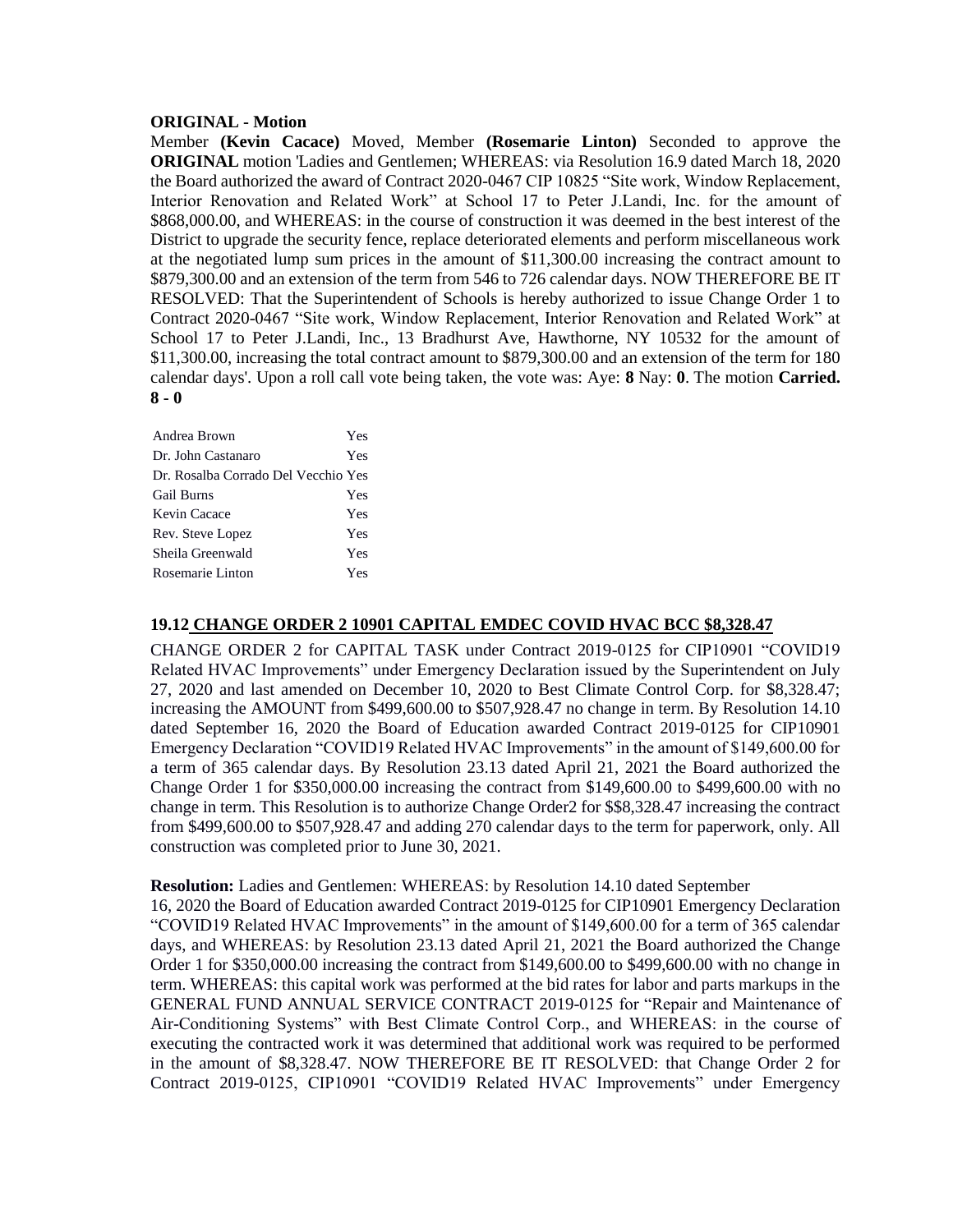Declaration be issued to Best Climate Control Corp. for \$8,328.47; increasing the contract from \$499,600.00 to \$507,928.47 and extending the term by 270 calendar days for paperwork purposes.

#### **ORIGINAL - Motion**

Member **(Kevin Cacace)** Moved, Member **(Rosemarie Linton)** Seconded to approve the **ORIGINAL** motion 'Ladies and Gentlemen: WHEREAS: by Resolution 14.10 dated September 16, 2020 the Board of Education awarded Contract 2019-0125 for CIP10901 Emergency Declaration "COVID19 Related HVAC Improvements" in the amount of \$149,600.00 for a term of 365 calendar days, and WHEREAS: by Resolution 23.13 dated April 21, 2021 the Board authorized the Change Order 1 for \$350,000.00 increasing the contract from \$149,600.00 to \$499,600.00 with no change in term. WHEREAS: this capital work was performed at the bid rates for labor and parts markups in the GENERAL FUND ANNUAL SERVICE CONTRACT 2019-0125 for "Repair and Maintenance of Air-Conditioning Systems" with Best Climate Control Corp., and WHEREAS: in the course of executing the contracted work it was determined that additional work was required to be performed in the amount of \$8,328.47. NOW THEREFORE BE IT RESOLVED: that Change Order 2 for Contract 2019-0125, CIP10901 "COVID19 Related HVAC Improvements" under Emergency Declaration be issued to Best Climate Control Corp. for \$8,328.47; increasing the contract from \$499,600.00 to \$507,928.47 and extending the term by 270 calendar days for paperwork purposes'. Upon a roll call vote being taken, the vote was: Aye: **8** Nay: **0**. The motion **Carried. 8 - 0** 

| Andrea Brown                        | Yes |
|-------------------------------------|-----|
| Dr. John Castanaro                  | Yes |
| Dr. Rosalba Corrado Del Vecchio Yes |     |
| <b>Gail Burns</b>                   | Yes |
| Kevin Cacace                        | Yes |
| Rev. Steve Lopez                    | Yes |
| Sheila Greenwald                    | Yes |
| Rosemarie Linton                    | Yes |

### **DIVISION OF EQUITY AND ACCESS - CURRICULUM, INSTRUCTION, SCHOOL SUPERVISION**

### **20.1 ADOPTION OF DIVISION OF EQUITY AND ACCESS CURRICULUM, INSTRUCTION, SCHOOL SUPERVISION REPORTS - 20.2 - 20.5**

ADOPTION OF DIVISION OF EQUITY AND ACCESS CURRICULUM, INSTRUCTION, SCHOOL SUPERVISION REPORTS 20.2 - 20.5.

May I have a motion to vote on the Adoption of Division of Equity and Access Curriculum, Instruction, School Supervision Reports 20.2 - 20.5?

**Resolution:** ADOPTION OF DIVISION OF EQUITY AND ACCESS CURRICULUM, INSTRUCTION, SCHOOL SUPERVISION REPORTS 20.2 - 20.5

#### **ORIGINAL - Motion**

Member **(Dr. Rosalba Corrado Del Vecchio)** Moved, Member **(Sheila Greenwald)** Seconded to approve the **ORIGINAL** motion 'ADOPTION OF DIVISION OF EQUITY AND ACCESS CURRICULUM, INSTRUCTION, SCHOOL SUPERVISION REPORTS 20.2 - 20.5'. Upon a roll call vote being taken, the vote was: Aye: **8** Nay: **0**. The motion **Carried. 8 - 0** 

Andrea Brown Yes Dr. John Castanaro Yes Dr. Rosalba Corrado Del Vecchio Yes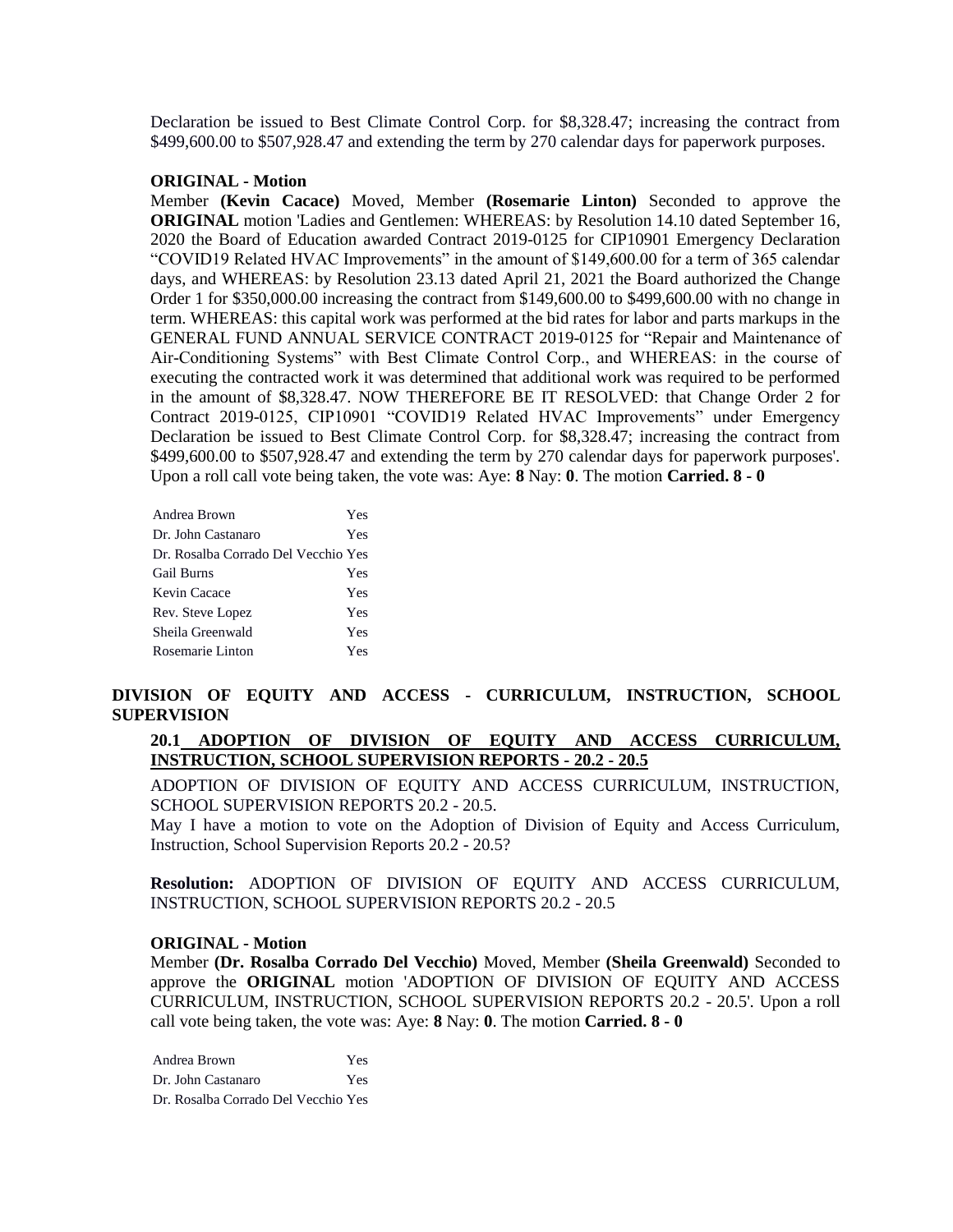| <b>Gail Burns</b> | Yes |
|-------------------|-----|
| Kevin Cacace      | Yes |
| Rev. Steve Lopez  | Yes |
| Sheila Greenwald  | Yes |
| Rosemarie Linton  | Yes |

### **20.2 Ebony Office Products**

Ebony Office Products, Inc. Term: One-Time Amount: \$51,812.00 Scope: To purchase computers and monitors for the Architecture program at Saunders High School. The computers and monitors to be purchased are required for the optimal use of the AutoCad program which is an integral part of the Architecture curriculum. The awarded vendor must be a NYS Certified MWBE.

**Resolution:** WHEREAS the Board of Education wishes to enter into a contract with Ebony Office Products, Inc. to purchase computers and monitors to support the Gorton High School Pathways Technology Program for the 2021-2022 school year, WHEREAS the district administration has designed in conjunction with Ebony Products, Inc. a program which meets the objectives set forth by the Board and the New York State Education Department, and, WHEREAS the Board of Education authorizes the Superintendent of Schools to enter into an agreement with Ebony Office Products, Inc. provide these services, and NOW THEREFORE BE IT RESOLVED: That the Board of Education hereby authorizes the Superintendent of Schools to enter into an agreement with Ebony Office Products, Inc. at a cost not to exceed \$51,812.00 It is acknowledged and agreed that pursuant to the terms of that certain intermunicipal agreement by and between the City of Yonkers Board of Education ("BOE") and the City of Yonkers (the "City") as filed in the Office of the City Clerk on June 16, 2014, the terms of this agreement are subject to review and revision by the Corporation Counsel, as well as approval by the City's Board of Contract and Supply. Furthermore, this Agreement shall not be enforceable until signed by both parties and approved by the Corporation Counsel's Office.

### **ORIGINAL - Motion**

Member **(Dr. Rosalba Corrado Del Vecchio)** Moved, Member **(Sheila Greenwald)** Seconded to approve the **ORIGINAL** motion 'WHEREAS the Board of Education wishes to enter into a contract with Ebony Office Products, Inc. to purchase computers and monitors to support the Gorton High School Pathways Technology Program for the 2021-2022 school year, WHEREAS the district administration has designed in conjunction with Ebony Products, Inc. a program which meets the objectives set forth by the Board and the New York State Education Department, and, WHEREAS the Board of Education authorizes the Superintendent of Schools to enter into an agreement with Ebony Office Products, Inc. provide these services, and NOW THEREFORE BE IT RESOLVED: That the Board of Education hereby authorizes the Superintendent of Schools to enter into an agreement with Ebony Office Products, Inc. at a cost not to exceed \$51,812.00 It is acknowledged and agreed that pursuant to the terms of that certain intermunicipal agreement by and between the City of Yonkers Board of Education ("BOE") and the City of Yonkers (the "City") as filed in the Office of the City Clerk on June 16, 2014, the terms of this agreement are subject to review and revision by the Corporation Counsel, as well as approval by the City's Board of Contract and Supply. Furthermore, this Agreement shall not be enforceable until signed by both parties and approved by the Corporation Counsel's Office'. Upon a roll call vote being taken, the vote was: Aye: **8** Nay: **0**. The motion **Carried. 8 - 0** 

Andrea Brown Yes Dr. John Castanaro Yes Dr. Rosalba Corrado Del Vecchio Yes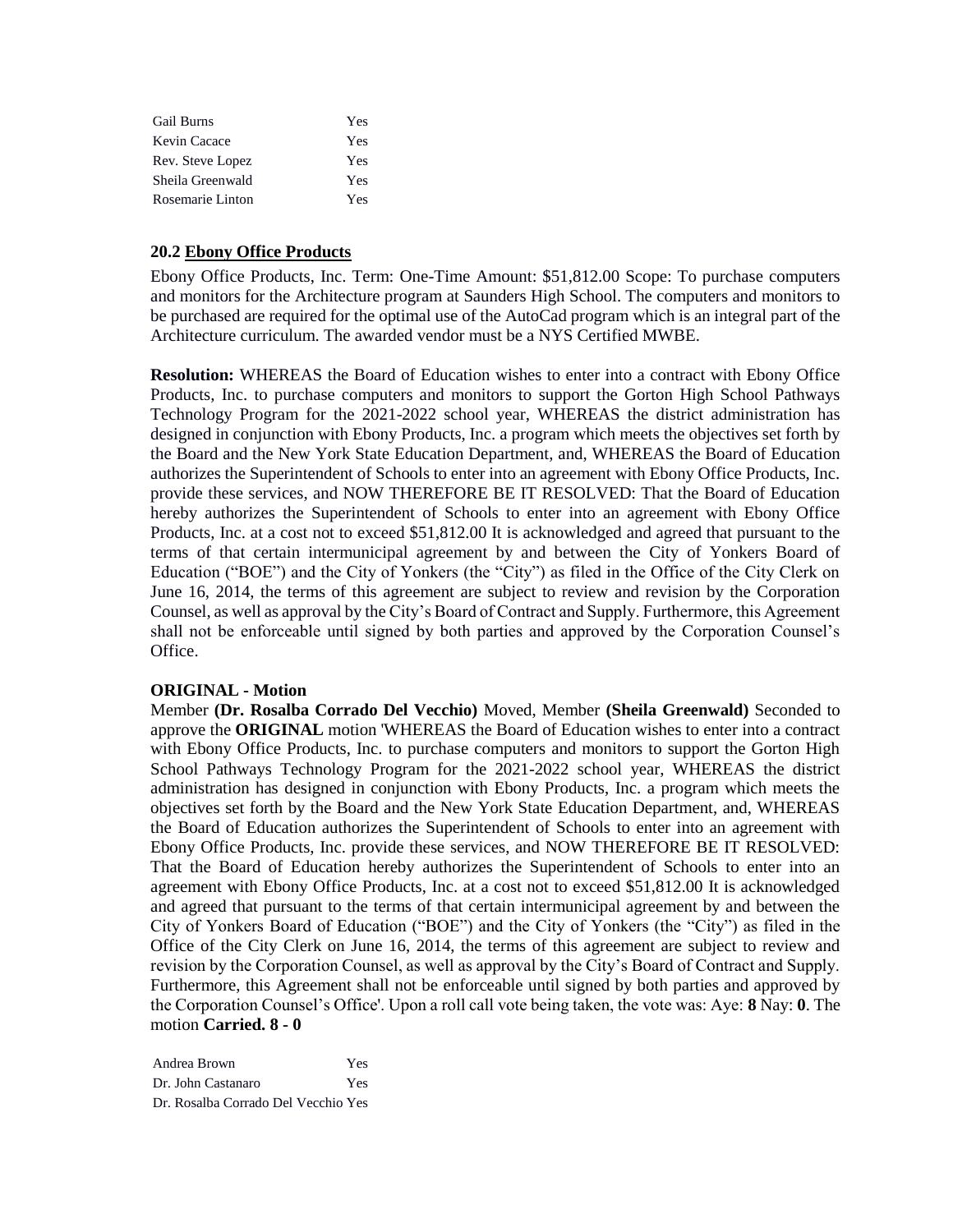| <b>Gail Burns</b> | Yes |
|-------------------|-----|
| Kevin Cacace      | Yes |
| Rev. Steve Lopez  | Yes |
| Sheila Greenwald  | Yes |
| Rosemarie Linton  | Yes |

### **20.3 UChicago Impact, LLC**

#### BOCS Worksheet 10 Questions Schedule B

Vendor: UChicago Impact LLC Term: February 2022 -June 2022 Amount: \$50,700 Scope: UChicago Impact, LLC will administer the 5Essentials student and teacher surveys to all specified YPS schools. A supplemental parent survey will also be available. Web based reports will be provided to each participating school.

**Resolution:** WHEREAS the Board of Education wishes to enter into a contract with UChicago Impact, LLC to administer, provide, support and report of the 5Essentials and supplemental parent surveys for participating YPS schools for the 2021-2022 school year, WHEREAS the district administration has designed in conjunction with UChicago Impact, LLC a program which meets the objectives set forth by the Board and the New York State Education Department, and, WHEREAS the Board of Education authorizes the Superintendent of Schools to enter into an agreement with UChicago Impact, LLC to provide these services, and NOW THEREFORE BE IT RESOLVED: That the Board of Education hereby authorizes the Superintendent of Schools to enter into an agreement with UChicago Impact, LLC at a cost not to exceed \$50,700. It is acknowledged and agreed that pursuant to the terms of that certain intermunicipal agreement by and between the City of Yonkers Board of Education ("BOE") and the City of Yonkers (the "City") as filed in the Office of the City Clerk on June 16, 2014, the terms of this agreement are subject to review and revision by the Corporation Counsel, as well as approval by the City's Board of Contract and Supply. Furthermore, this Agreement shall not be enforceable until signed by both parties and approved by the Corporation Counsel's Office.

### **ORIGINAL - Motion**

Member **(Dr. Rosalba Corrado Del Vecchio)** Moved, Member **(Sheila Greenwald)** Seconded to approve the **ORIGINAL** motion 'WHEREAS the Board of Education wishes to enter into a contract with UChicago Impact, LLC to administer, provide, support and report of the 5Essentials and supplemental parent surveys for participating YPS schools for the 2021-2022 school year, WHEREAS the district administration has designed in conjunction with UChicago Impact, LLC a program which meets the objectives set forth by the Board and the New York State Education Department, and, WHEREAS the Board of Education authorizes the Superintendent of Schools to enter into an agreement with UChicago Impact, LLC to provide these services, and NOW THEREFORE BE IT RESOLVED: That the Board of Education hereby authorizes the Superintendent of Schools to enter into an agreement with UChicago Impact, LLC at a cost not to exceed \$50,700. It is acknowledged and agreed that pursuant to the terms of that certain intermunicipal agreement by and between the City of Yonkers Board of Education ("BOE") and the City of Yonkers (the "City") as filed in the Office of the City Clerk on June 16, 2014, the terms of this agreement are subject to review and revision by the Corporation Counsel, as well as approval by the City's Board of Contract and Supply. Furthermore, this Agreement shall not be enforceable until signed by both parties and approved by the Corporation Counsel's Office'. Upon a roll call vote being taken, the vote was: Aye: **8** Nay: **0**. The motion **Carried. 8 - 0** 

Andrea Brown Yes Dr. John Castanaro Yes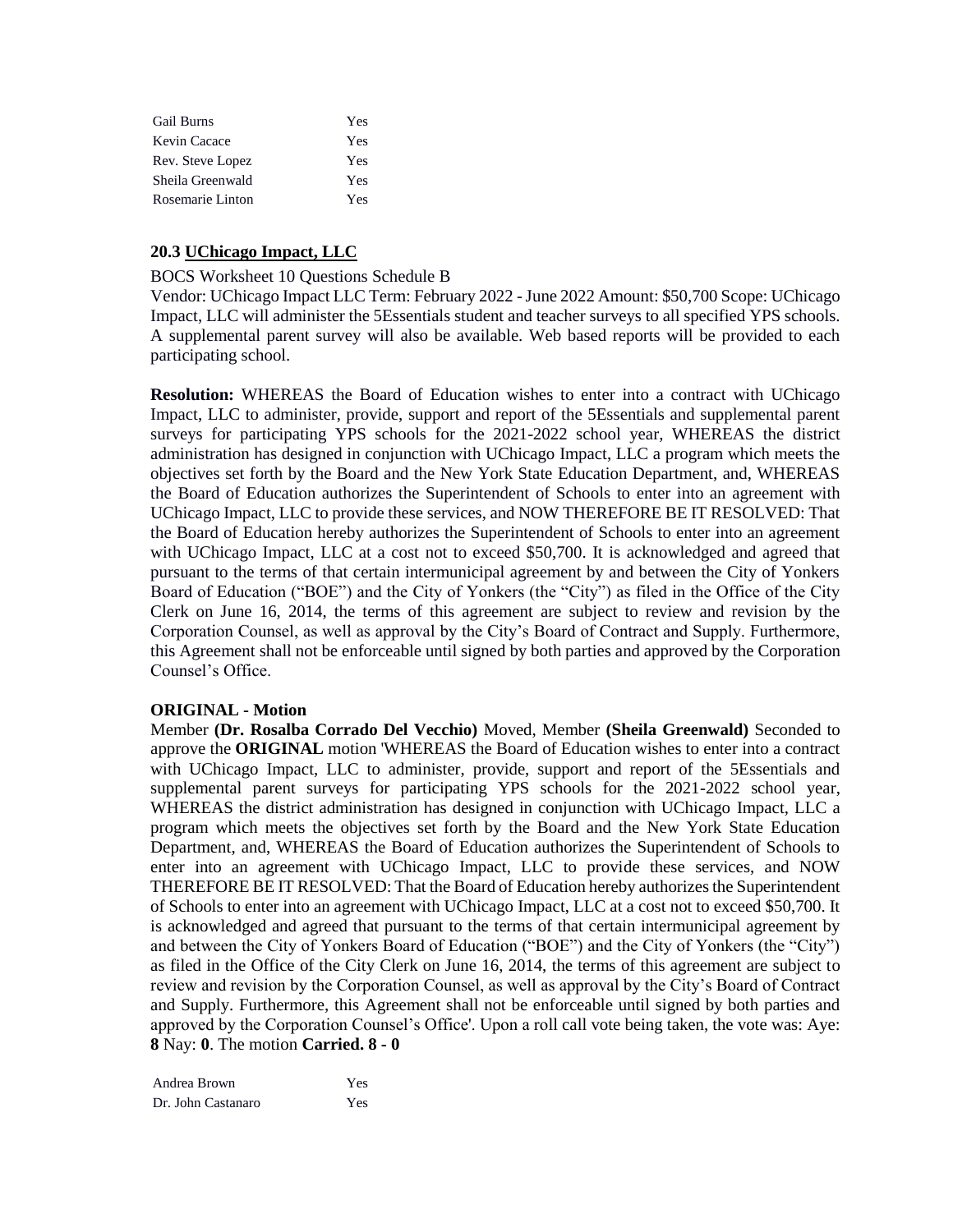| Dr. Rosalba Corrado Del Vecchio Yes |     |
|-------------------------------------|-----|
| <b>Gail Burns</b>                   | Yes |
| Kevin Cacace                        | Yes |
| Rev. Steve Lopez                    | Yes |
| Sheila Greenwald                    | Yes |
| Rosemarie Linton                    | Yes |

### **20.4 IXL Learning - Amendment to September Res. #16.2, Contract 2022-00000380**

IXL Learning Quote IXL Performance-Based Contract Guidelines IXL Schedule B 2022-2023 IXL BOCS IXL Learning Contract

Vendor: IXL Learning Term: 2022-2023 Amendment Amount not to exceed \$24,580 Scope: IXL Learning to provide 6 professional development sessions for teachers and administrators. This is an amendment to the existing contract of \$21,990 (BOE approved 9/22/2021; contract 2022-00000380) and represents an increase of \$2,590 due to an increase of professional development services provided. The total contract will be \$24,580.

**Resolution:** WHEREAS the Board of Education wishes to amend the existing contract with IXL Learning to include additional professional development sessions for teachers and administrators for 2022-2023. WHEREAS the district administration has designed in conjunction with IXL Learning a program which meets the objectives set forth by the Board and the New York State Education Department, and WHEREAS the Board of Education authorizes the Superintendent of Schools to approve this amendment to the Board Resolution with IXL Learning to provide these services, and NOW THEREFORE BE IT RESOLVED: That the Board of Education hereby authorizes the Superintendent of Schools to enter into an agreement with IXL Learning to provide these services at a cost not to exceed \$2,590. It is acknowledged and agreed that pursuant to the terms of that certain intermunicipal agreement by and between the City of Yonkers Board of Education ("BOE") and the City of Yonkers (the "City") as filed in the office of the City Clerk on June 16, 2014, the terms of this agreement are subject to review and revision by the Corporation Counsel, as well as approval by the City's Board of Contract and Supply. Furthermore, this agreement shall not be enforceable until signed by both parties and approved by the Corporation Counsel's Office.

### **ORIGINAL - Motion**

Member **(Dr. Rosalba Corrado Del Vecchio)** Moved, Member **(Sheila Greenwald)** Seconded to approve the **ORIGINAL** motion 'WHEREAS the Board of Education wishes to amend the existing contract with IXL Learning to include additional professional development sessions for teachers and administrators for 2022-2023. WHEREAS the district administration has designed in conjunction with IXL Learning a program which meets the objectives set forth by the Board and the New York State Education Department, and WHEREAS the Board of Education authorizes the Superintendent of Schools to approve this amendment to the Board Resolution with IXL Learning to provide these services, and NOW THEREFORE BE IT RESOLVED: That the Board of Education hereby authorizes the Superintendent of Schools to enter into an agreement with IXL Learning to provide these services at a cost not to exceed \$2,590. It is acknowledged and agreed that pursuant to the terms of that certain intermunicipal agreement by and between the City of Yonkers Board of Education ("BOE") and the City of Yonkers (the "City") as filed in the office of the City Clerk on June 16, 2014, the terms of this agreement are subject to review and revision by the Corporation Counsel, as well as approval by the City's Board of Contract and Supply. Furthermore, this agreement shall not be enforceable until signed by both parties and approved by the Corporation Counsel's Office'. Upon a roll call vote being taken, the vote was: Aye: **8** Nay: **0**. The motion **Carried. 8 - 0** 

Andrea Brown Yes Dr. John Castanaro Yes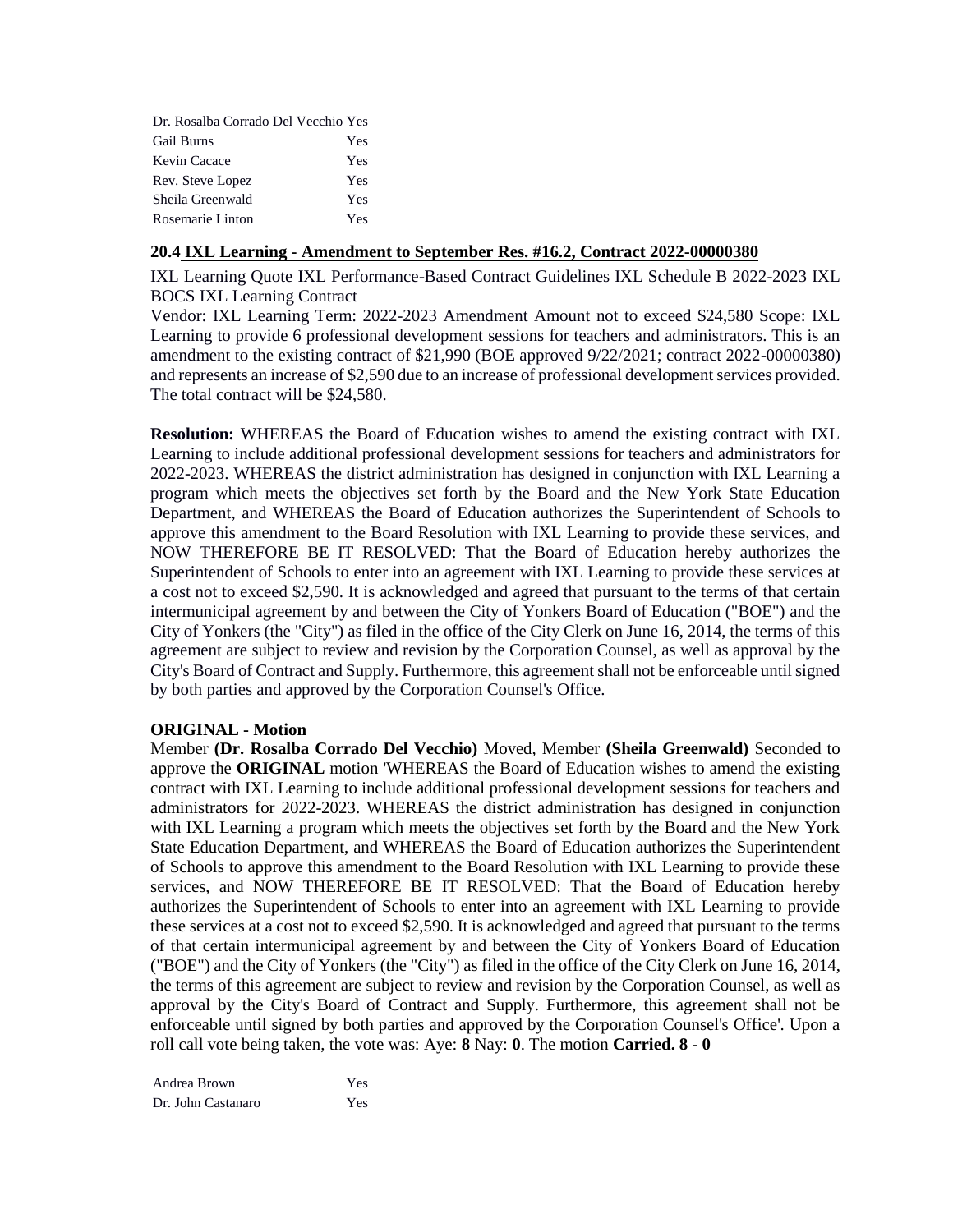| Dr. Rosalba Corrado Del Vecchio Yes |     |
|-------------------------------------|-----|
| <b>Gail Burns</b>                   | Yes |
| Kevin Cacace                        | Yes |
| Rev. Steve Lopez                    | Yes |
| Sheila Greenwald                    | Yes |
| Rosemarie Linton                    | Yes |

### **20.5 College Board Advanced Placements Assessments 2021-2022**

District providing equity to students with Advanced Placement assessments and follow-up support for the following schools: (Lincoln HS, Yonkers M/HS, Saunders HS, Riverside HS, Roosevelt HS, Palisade Preparatory, Gorton HS, and Yonkers Montessori Academy). \$40,771.00

**Resolution:** WHEREAS the Board of Education wishes to enter into a contract with College Board to purchase consulting services to support the in-school testing for the Advanced Placement assessments for the 2021-2022 school year, WHEREAS the district administration has designed in conjunction with College Board a program which meets the objectives set forth by the Board and the New York State Education Department, and WHEREAS the Board of Education authorizes the Superintendent of Schools to enter into an agreement with College Board to provide these services, and NOW THEREFORE BE IT RESOLVED: That the Board of Education hereby authorizes the Superintendent of Schools to enter into an agreement with College Board at a cost not to exceed ESTIMATED AMOUNT \$40,771.00 It is acknowledged and agreed that pursuant to the terms of that certain intermunicipal agreement by and between the City of Yonkers Board of Education ("BOE") and the City of Yonkers (the "City") as filed in the Office of the City Clerk on June 16, 2014, the terms of this agreement are subject to review and revision by the Corporation Counsel, as well as approval by the City's Board of Contract and Supply. Furthermore, this Agreement shall not be enforceable until signed by both parties and approved by the Corporation Counsel's Office.

#### **ORIGINAL - Motion**

Member **(Dr. Rosalba Corrado Del Vecchio)** Moved, Member **(Sheila Greenwald)** Seconded to approve the **ORIGINAL** motion 'WHEREAS the Board of Education wishes to enter into a contract with College Board to purchase consulting services to support the in-school testing for the Advanced Placement assessments for the 2021-2022 school year, WHEREAS the district administration has designed in conjunction with College Board a program which meets the objectives set forth by the Board and the New York State Education Department, and WHEREAS the Board of Education authorizes the Superintendent of Schools to enter into an agreement with College Board to provide these services, and NOW THEREFORE BE IT RESOLVED: That the Board of Education hereby authorizes the Superintendent of Schools to enter into an agreement with College Board at a cost not to exceed ESTIMATED AMOUNT \$40,771.00 It is acknowledged and agreed that pursuant to the terms of that certain intermunicipal agreement by and between the City of Yonkers Board of Education ("BOE") and the City of Yonkers (the "City") as filed in the Office of the City Clerk on June 16, 2014, the terms of this agreement are subject to review and revision by the Corporation Counsel, as well as approval by the City's Board of Contract and Supply. Furthermore, this Agreement shall not be enforceable until signed by both parties and approved by the Corporation Counsel's Office'. Upon a roll call vote being taken, the vote was: Aye: **8** Nay: **0**. The motion **Carried. 8 - 0** 

| Andrea Brown                        | Yes |
|-------------------------------------|-----|
| Dr. John Castanaro                  | Yes |
| Dr. Rosalba Corrado Del Vecchio Yes |     |
| <b>Gail Burns</b>                   | Yes |
| Kevin Cacace                        | Yes |
| Rev. Steve Lopez                    | Yes |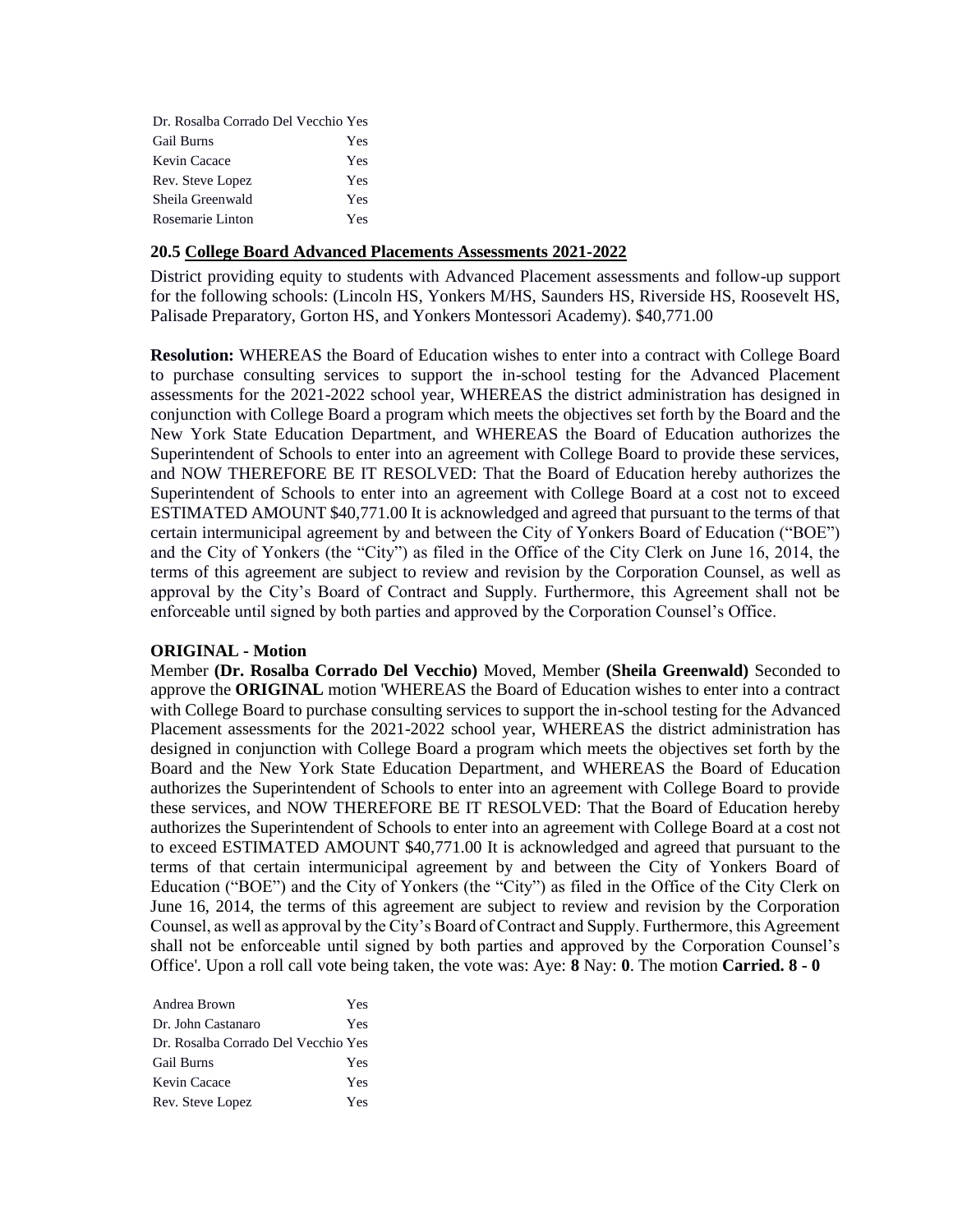| Sheila Greenwald | Yes |
|------------------|-----|
| Rosemarie Linton | Yes |

### **DIVISION OF LANGUAGE ACQUISITION, FUNDED PROGRAMS, SCHOOL COUNSELING & THE ARTS**

### **21.1 ADOPTION OF DIVISION OF LANGUAGE ACQUISITION, FUNDED PROGRAMS, SCHOOL COUNSELING & THE ARTS REPORTS - 21.2 - 21.7**

ADOPTION OF DIVISION OF LANGUAGE ACQUISITION, FUNDED PROGRAMS, SCHOOL COUNSELING & THE ARTS REPORTS - 21.2 - 21.7

May I have a motion to vote on the Adoption of Division of Language Acquisition, Funded Programs, School Counseling & The Arts Reports - 21.2 - 21.7?

**Resolution:** ADOPTION OF DIVISION OF LANGUAGE ACQUISITION, FUNDED PROGRAMS, SCHOOL COUNSELING & THE ARTS REPORTS - 21.2 - 21.7 **ORIGINAL - Motion**

Member **(Rosemarie Linton)** Moved, Member **(Dr. Rosalba Corrado Del Vecchio)** Seconded to approve the **ORIGINAL** motion 'ADOPTION OF DIVISION OF LANGUAGE ACQUISITION, FUNDED PROGRAMS, SCHOOL COUNSELING & THE ARTS REPORTS - 21.2 - 21.7'. Upon a roll call vote being taken, the vote was: Aye: **8** Nay: **0**. The motion **Carried. 8 - 0** 

| Andrea Brown                        | Yes |
|-------------------------------------|-----|
| Dr. John Castanaro                  | Yes |
| Dr. Rosalba Corrado Del Vecchio Yes |     |
| <b>Gail Burns</b>                   | Yes |
| Kevin Cacace                        | Yes |
| Rev. Steve Lopez                    | Yes |
| Sheila Greenwald                    | Yes |
| Rosemarie Linton                    | Yes |

### **21.2 Hudson River Museum**

BOCS Schedule B Performance Based Contract Guidelines

Hudson River Museum Term: January 2022-June 2022 Amount: \$30,000 Scope: The Hudson River Museum will provide direct services to students in this program at the Museum, during the week. The Hudson River Museum is known for imaginative, thought-provoking exhibitions of contemporary and historical art, its evolving permanent collection and ongoing restoration and interpretation of Glenview Mansion, groundbreaking exhibits about regional history, and hands-on science and art programs for all ages.

**Resolution:** WHEREAS the Board of Education wishes to enter into a contract with Hudson River Museum will provide direct services to students in this program at the Museum, during the week. The Hudson River Museum is known for imaginative, thought-provoking exhibitions of contemporary and historical art, its evolving permanent collection and ongoing restoration and interpretation of Glenview Mansion, groundbreaking exhibits about regional history, and hands-on science and art programs for all ages. for the 2021-22 school year, WHEREAS the district administration has designed in conjunction with Hudson River Museum a program which meets the objectives set forth by the Board and the New York State Education Department, and, WHEREAS the Board of Education authorizes the Superintendent of Schools to enter into an agreement with Hudson River Museum to provide these services, and NOW THEREFORE BE IT RESOLVED: That the Board of Education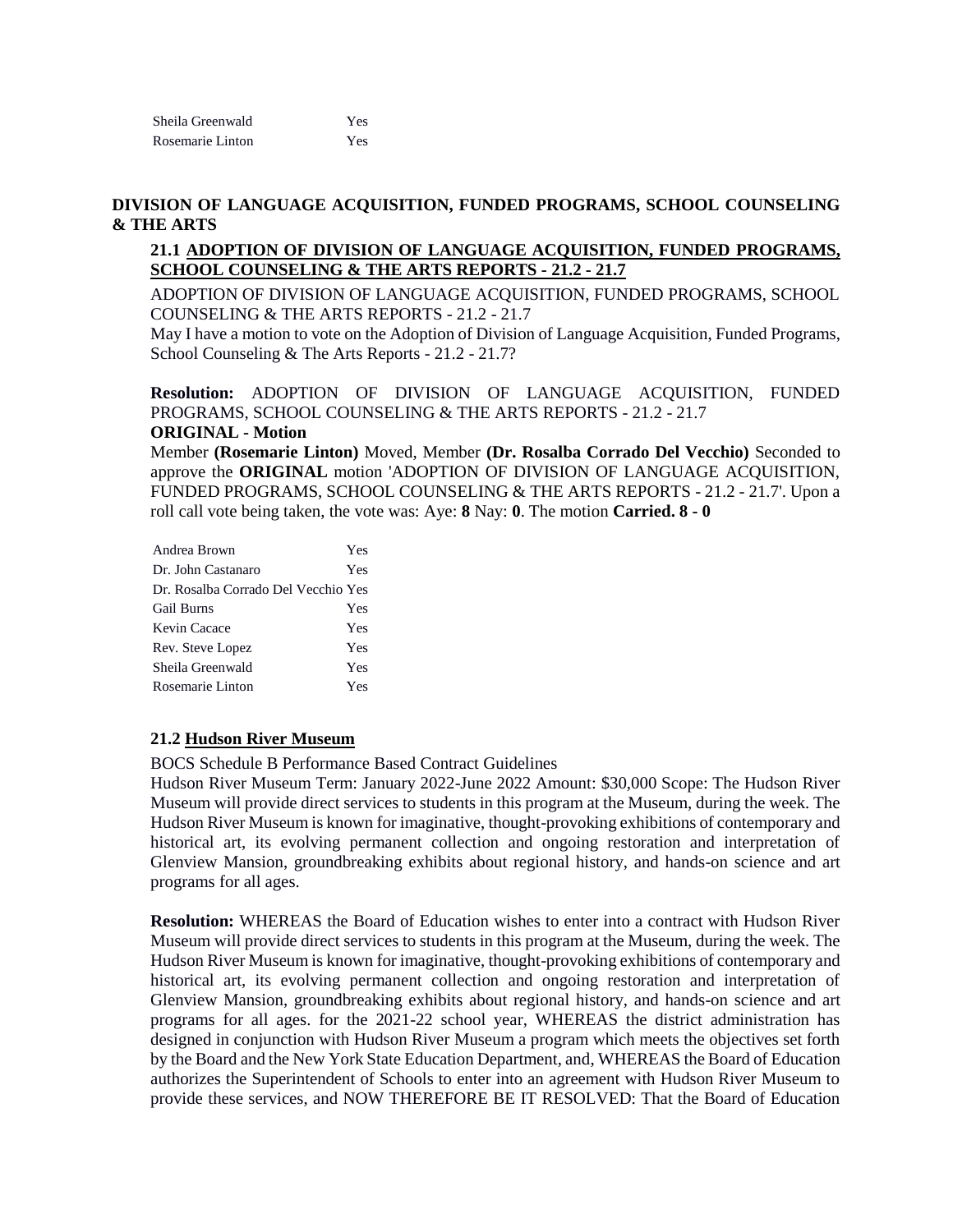hereby authorizes the Superintendent of Schools to enter into an agreement with Hudson River Museum at a cost not to exceed \$30,000. It is acknowledged and agreed that pursuant to the terms of that certain intermunicipal agreement by and between the City of Yonkers Board of Education ("BOE") and the City of Yonkers (the "City") as filed in the Office of the City Clerk on June 16, 2014, the terms of this agreement are subject to review and revision by the Corporation Counsel, as well as approval by the City's Board of Contract and Supply. Furthermore, this Agreement shall not be enforceable until signed by both parties and approved by the Corporation Counsel's Office.

### **ORIGINAL - Motion**

Member **(Rosemarie Linton)** Moved, Member **(Dr. Rosalba Corrado Del Vecchio)** Seconded to approve the **ORIGINAL** motion 'WHEREAS the Board of Education wishes to enter into a contract with Hudson River Museum will provide direct services to students in this program at the Museum, during the week. The Hudson River Museum is known for imaginative, thought-provoking exhibitions of contemporary and historical art, its evolving permanent collection and ongoing restoration and interpretation of Glenview Mansion, groundbreaking exhibits about regional history, and hands-on science and art programs for all ages. for the 2021-22 school year, WHEREAS the district administration has designed in conjunction with Hudson River Museum a program which meets the objectives set forth by the Board and the New York State Education Department, and, WHEREAS the Board of Education authorizes the Superintendent of Schools to enter into an agreement with Hudson River Museum to provide these services, and NOW THEREFORE BE IT RESOLVED: That the Board of Education hereby authorizes the Superintendent of Schools to enter into an agreement with Hudson River Museum at a cost not to exceed \$30,000. It is acknowledged and agreed that pursuant to the terms of that certain intermunicipal agreement by and between the City of Yonkers Board of Education ("BOE") and the City of Yonkers (the "City") as filed in the Office of the City Clerk on June 16, 2014, the terms of this agreement are subject to review and revision by the Corporation Counsel, as well as approval by the City's Board of Contract and Supply. Furthermore, this Agreement shall not be enforceable until signed by both parties and approved by the Corporation Counsel's Office'. Upon a roll call vote being taken, the vote was: Aye: **8** Nay: **0**. The motion **Carried. 8 - 0** 

| Andrea Brown                        | Yes |
|-------------------------------------|-----|
| Dr. John Castanaro                  | Yes |
| Dr. Rosalba Corrado Del Vecchio Yes |     |
| <b>Gail Burns</b>                   | Yes |
| Kevin Cacace                        | Yes |
| Rev. Steve Lopez                    | Yes |
| Sheila Greenwald                    | Yes |
| Rosemarie Linton                    | Yes |

# **21.3 CLUSTER Community Services**

CLUSTER Community Services Term: January 1,2022-August 31, 2022 Amount: \$24,500 Scope: The TEENS program is designed to create a sustainable, inclusive method that will allow at-risk teens to learn conflict resolution techniques and life skills from qualified professionals and pass these skills onto other teens. Our teens will become positive role models, leaders, activists or advocates, which is historically not how young people from southwest Yonkers have ever viewed themselves. Studies have demonstrated that peer to peer interaction and mentorship among teens leads to 93% agreement when resolving conflicts, which empowers youth to continue using peer mediation later in life. (Burrell, Zirbel, and Allen (2003).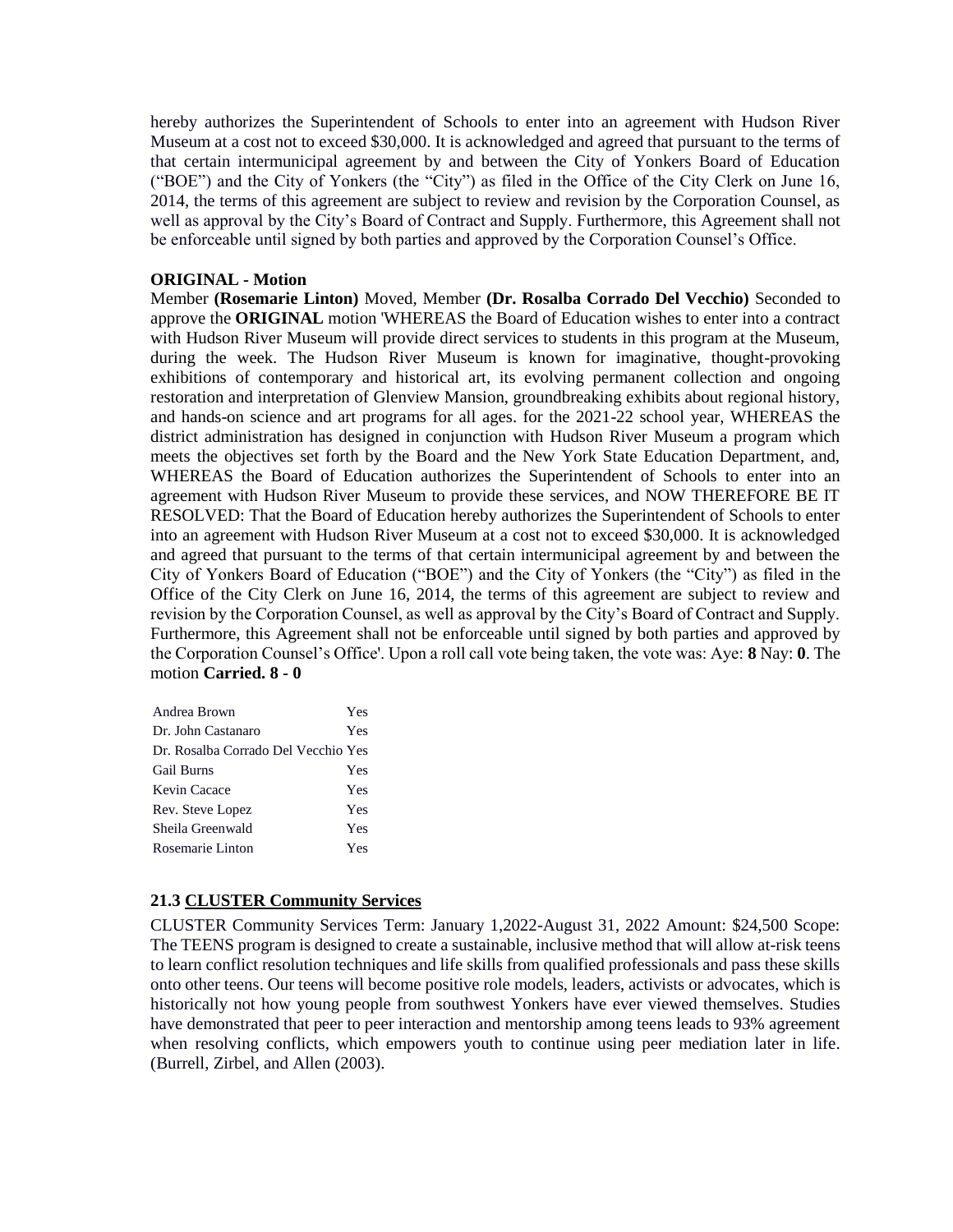**Resolution:** WHEREAS the Board of Education wishes to enter into a contract with CLUSTER Community Services to purchase consulting services to support the TEENS program, which is designed to create a sustainable, inclusive method that will allow at-risk teens to learn conflict resolution techniques and life skills from qualified professionals and pass these skills onto other teens. for the 2021-20222 school year, WHEREAS the district administration has designed in conjunction with CLUSTER Community Services a program which meets the objectives set forth by the Board and the New York State Education Department, and, WHEREAS the Board of Education authorizes the Superintendent of Schools to enter into an agreement with CLUSTER Community Services to provide these services, and NOW THEREFORE BE IT RESOLVED: That the Board of Education hereby authorizes the Superintendent of Schools to enter into an agreement with CLUSTER Community Services at a cost not to exceed \$24,500. It is acknowledged and agreed that pursuant to the terms of that certain intermunicipal agreement by and between the City of Yonkers Board of Education ("BOE") and the City of Yonkers (the "City") as filed in the Office of the City Clerk on June 16, 2014, the terms of this agreement are subject to review and revision by the Corporation Counsel, as well as approval by the City's Board of Contract and Supply. Furthermore, this Agreement shall not be enforceable until signed by both parties and approved by the Corporation Counsel's Office.

#### **ORIGINAL - Motion**

Member **(Rosemarie Linton)** Moved, Member **(Dr. Rosalba Corrado Del Vecchio)** Seconded to approve the **ORIGINAL** motion 'WHEREAS the Board of Education wishes to enter into a contract with CLUSTER Community Services to purchase consulting services to support the TEENS program, which is designed to create a sustainable, inclusive method that will allow at-risk teens to learn conflict resolution techniques and life skills from qualified professionals and pass these skills onto other teens. for the 2021-20222 school year, WHEREAS the district administration has designed in conjunction with CLUSTER Community Services a program which meets the objectives set forth by the Board and the New York State Education Department, and, WHEREAS the Board of Education authorizes the Superintendent of Schools to enter into an agreement with CLUSTER Community Services to provide these services, and NOW THEREFORE BE IT RESOLVED: That the Board of Education hereby authorizes the Superintendent of Schools to enter into an agreement with CLUSTER Community Services at a cost not to exceed \$24,500. It is acknowledged and agreed that pursuant to the terms of that certain intermunicipal agreement by and between the City of Yonkers Board of Education ("BOE") and the City of Yonkers (the "City") as filed in the Office of the City Clerk on June 16, 2014, the terms of this agreement are subject to review and revision by the Corporation Counsel, as well as approval by the City's Board of Contract and Supply. Furthermore, this Agreement shall not be enforceable until signed by both parties and approved by the Corporation Counsel's Office'. Upon a roll call vote being taken, the vote was: Aye: **8** Nay: **0**. The motion **Carried. 8 - 0** 

| Andrea Brown                        | Yes |
|-------------------------------------|-----|
| Dr. John Castanaro                  | Yes |
| Dr. Rosalba Corrado Del Vecchio Yes |     |
| <b>Gail Burns</b>                   | Yes |
| Kevin Cacace                        | Yes |
| Rev. Steve Lopez                    | Yes |
| Sheila Greenwald                    | Yes |
| Rosemarie Linton                    | Yes |

### **21.4 Cognitive LLC**

Cognitive LLC Term: February 1, 2022-August 31, 2022 Amount: \$15,000 Scope: COGNITIVE, LLC will provide professional development in Introduction to Restorative Practices and Restorative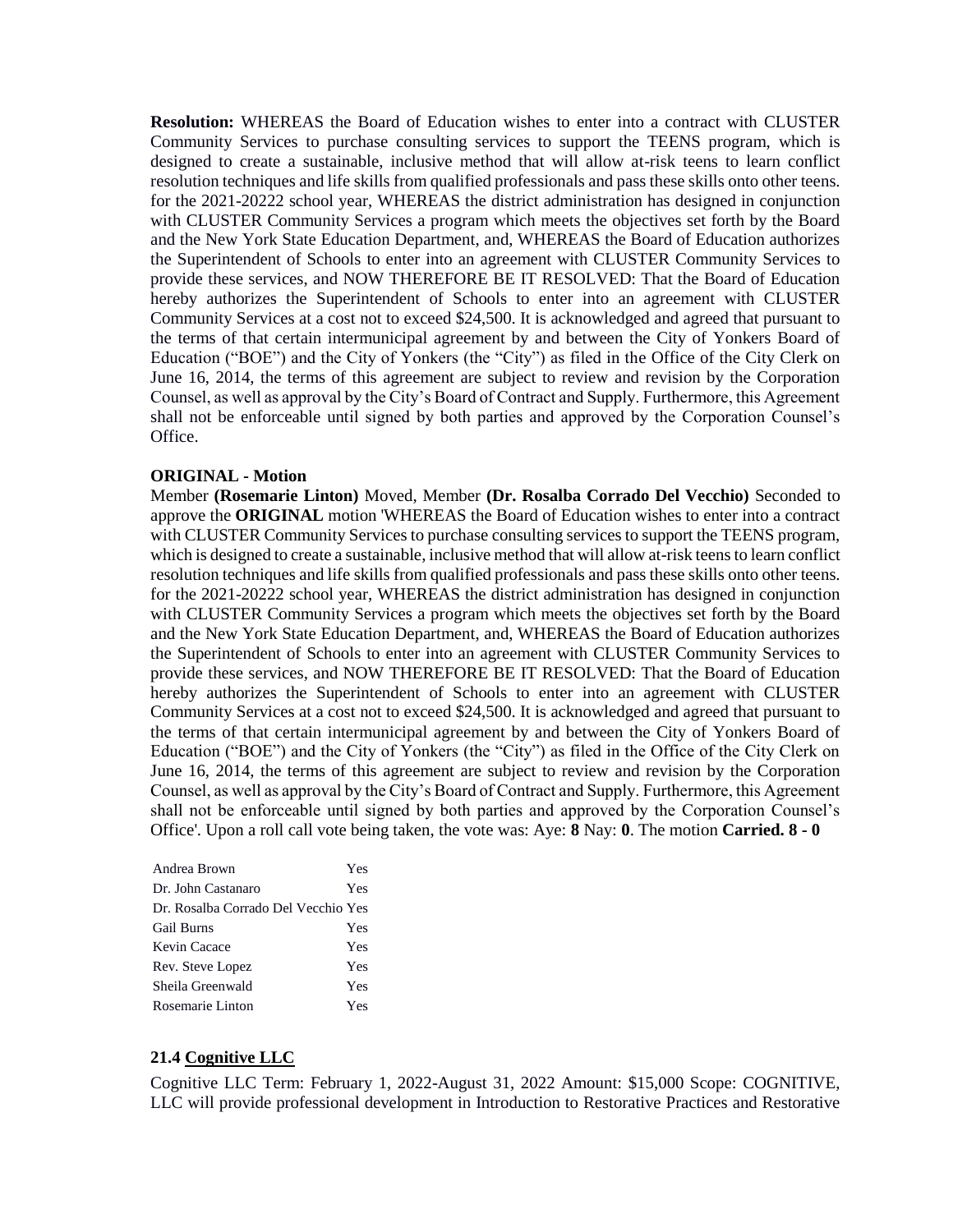Circles to certificated staff members of the Yonkers Public Schools' two Comprehensive Support and Improvement Schools and six TSI schools. A second training series will be offered to staff in Good Standing Schools. This training is a prerequisite to developing a Certified Restorative Practices Trainer for each school. Attending Training of Trainers scheduled event in the school district with the International Institute of Restorative Practices will complete the professional development and qualify the 10 staff as Restorative Practices facilitators. All classroom teachers will be invited to attend these professional development sessions to improve student learning conditions and social-emotional wellness.

**Resolution:** WHEREAS the Board of Education wishes to enter into a contract with Cognitive LLC to purchase consulting services to provide professional development in Introduction to Restorative Practices and Restorative Circles to certificated staff members of the Yonkers Public Schools' two Comprehensive Support and Improvement Schools (CSI) and six TSI schools. A second training series will be offered to staff in Good Standing Schools for the 2021-2022 school year, WHEREAS the district administration has designed in conjunction with Cognitive LLC a program which meets the objectives set forth by the Board and the New York State Education Department, and, WHEREAS the Board of Education authorizes the Superintendent of Schools to enter into an agreement with Cognitive LLC to provide these services, and NOW THEREFORE BE IT RESOLVED: That the Board of Education hereby authorizes the Superintendent of Schools to enter into an agreement with Cognitive LLC at a cost not to exceed \$15,000. It is acknowledged and agreed that pursuant to the terms of that certain intermunicipal agreement by and between the City of Yonkers Board of Education ("BOE") and the City of Yonkers (the "City") as filed in the Office of the City Clerk on June 16, 2014, the terms of this agreement are subject to review and revision by the Corporation Counsel, as well as approval by the City's Board of Contract and Supply. Furthermore, this Agreement shall not be enforceable until signed by both parties and approved by the Corporation

#### **ORIGINAL - Motion**

Member **(Rosemarie Linton)** Moved, Member **(Dr. Rosalba Corrado Del Vecchio)** Seconded to approve the **ORIGINAL** motion 'WHEREAS the Board of Education wishes to enter into a contract with Cognitive LLC to purchase consulting services to provide professional development in Introduction to Restorative Practices and Restorative Circles to certificated staff members of the Yonkers Public Schools' two Comprehensive Support and Improvement Schools (CSI) and six TSI schools. A second training series will be offered to staff in Good Standing Schools for the 2021-2022 school year, WHEREAS the district administration has designed in conjunction with Cognitive LLC a program which meets the objectives set forth by the Board and the New York State Education Department, and, WHEREAS the Board of Education authorizes the Superintendent of Schools to enter into an agreement with Cognitive LLC to provide these services, and NOW THEREFORE BE IT RESOLVED: That the Board of Education hereby authorizes the Superintendent of Schools to enter into an agreement with Cognitive LLC at a cost not to exceed \$15,000. It is acknowledged and agreed that pursuant to the terms of that certain intermunicipal agreement by and between the City of Yonkers Board of Education ("BOE") and the City of Yonkers (the "City") as filed in the Office of the City Clerk on June 16, 2014, the terms of this agreement are subject to review and revision by the Corporation Counsel, as well as approval by the City's Board of Contract and Supply. Furthermore, this Agreement shall not be enforceable until signed by both parties and approved by the Corporation'. Upon a roll call vote being taken, the vote was: Aye: **8** Nay: **0**. The motion **Carried. 8 - 0** 

| Andrea Brown                        | Yes |
|-------------------------------------|-----|
| Dr. John Castanaro                  | Yes |
| Dr. Rosalba Corrado Del Vecchio Yes |     |
| <b>Gail Burns</b>                   | Yes |
| Kevin Cacace                        | Yes |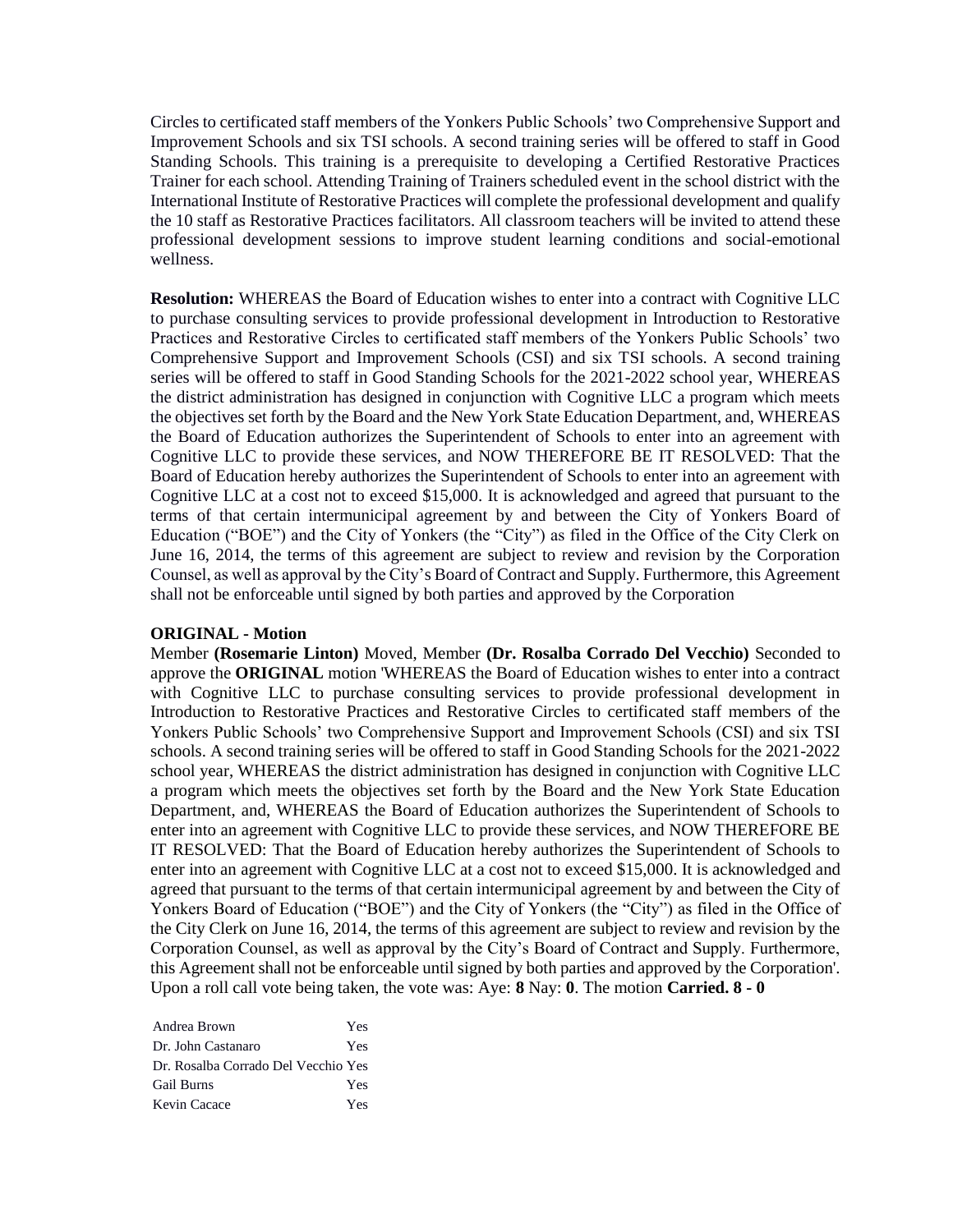| Rev. Steve Lopez | Yes |
|------------------|-----|
| Sheila Greenwald | Yes |
| Rosemarie Linton | Yes |

### **21.5 Empowering Creative Minds, LLC**

Empowering Creative Minds LLC Term: March 1, 2022-June 30, 2022 Amount: \$12,000 Scope: Empowering Creative Minds LLC will provide services to support Yonkers Public Schools (YPS) in achieving its goals to establish guidelines and provide coaching to administrators and teachers related to the administration of the grant at Palisade Preparatory School.

**Resolution:** WHEREAS the Board of Education wishes to enter into a contract with Empowering Creative Minds, LLC to purchase consulting services to support Yonkers Public Schools (YPS) in achieving its goals to establish guidelines and provide coaching to administrators and teachers related to the administration of the grant at Palisade Preparatory School for the 2021-2022 school year, WHEREAS the district administration has designed in conjunction with Empowering Creative Minds, LLC a program which meets the objectives set forth by the Board and the New York State Education Department, and, WHEREAS the Board of Education authorizes the Superintendent of Schools to enter into an agreement with Empowering Creative Minds, LLC to provide these services, and NOW THEREFORE BE IT RESOLVED: That the Board of Education hereby authorizes the Superintendent of Schools to enter into an agreement with Empowering Creative Minds, LLC at a cost not to exceed \$12,000. It is acknowledged and agreed that pursuant to the terms of that certain intermunicipal agreement by and between the City of Yonkers Board of Education ("BOE") and the City of Yonkers (the "City") as filed in the Office of the City Clerk on June 16, 2014, the terms of this agreement are subject to review and revision by the Corporation Counsel, as well as approval by the City's Board of Contract and Supply. Furthermore, this Agreement shall not be enforceable until signed by both parties and approved by the Corporation Counsel's Office.

### **ORIGINAL - Motion**

Member **(Rosemarie Linton)** Moved, Member **(Dr. Rosalba Corrado Del Vecchio)** Seconded to approve the **ORIGINAL** motion 'WHEREAS the Board of Education wishes to enter into a contract with Empowering Creative Minds, LLC to purchase consulting services to support Yonkers Public Schools (YPS) in achieving its goals to establish guidelines and provide coaching to administrators and teachers related to the administration of the grant at Palisade Preparatory School for the 2021- 2022 school year, WHEREAS the district administration has designed in conjunction with Empowering Creative Minds, LLC a program which meets the objectives set forth by the Board and the New York State Education Department, and, WHEREAS the Board of Education authorizes the Superintendent of Schools to enter into an agreement with Empowering Creative Minds, LLC to provide these services, and NOW THEREFORE BE IT RESOLVED: That the Board of Education hereby authorizes the Superintendent of Schools to enter into an agreement with Empowering Creative Minds, LLC at a cost not to exceed \$12,000. It is acknowledged and agreed that pursuant to the terms of that certain intermunicipal agreement by and between the City of Yonkers Board of Education ("BOE") and the City of Yonkers (the "City") as filed in the Office of the City Clerk on June 16, 2014, the terms of this agreement are subject to review and revision by the Corporation Counsel, as well as approval by the City's Board of Contract and Supply. Furthermore, this Agreement shall not be enforceable until signed by both parties and approved by the Corporation Counsel's Office'. Upon a roll call vote being taken, the vote was: Aye: **8** Nay: **0**. The motion **Carried. 8 - 0** 

Andrea Brown Yes Dr. John Castanaro Yes Dr. Rosalba Corrado Del Vecchio Yes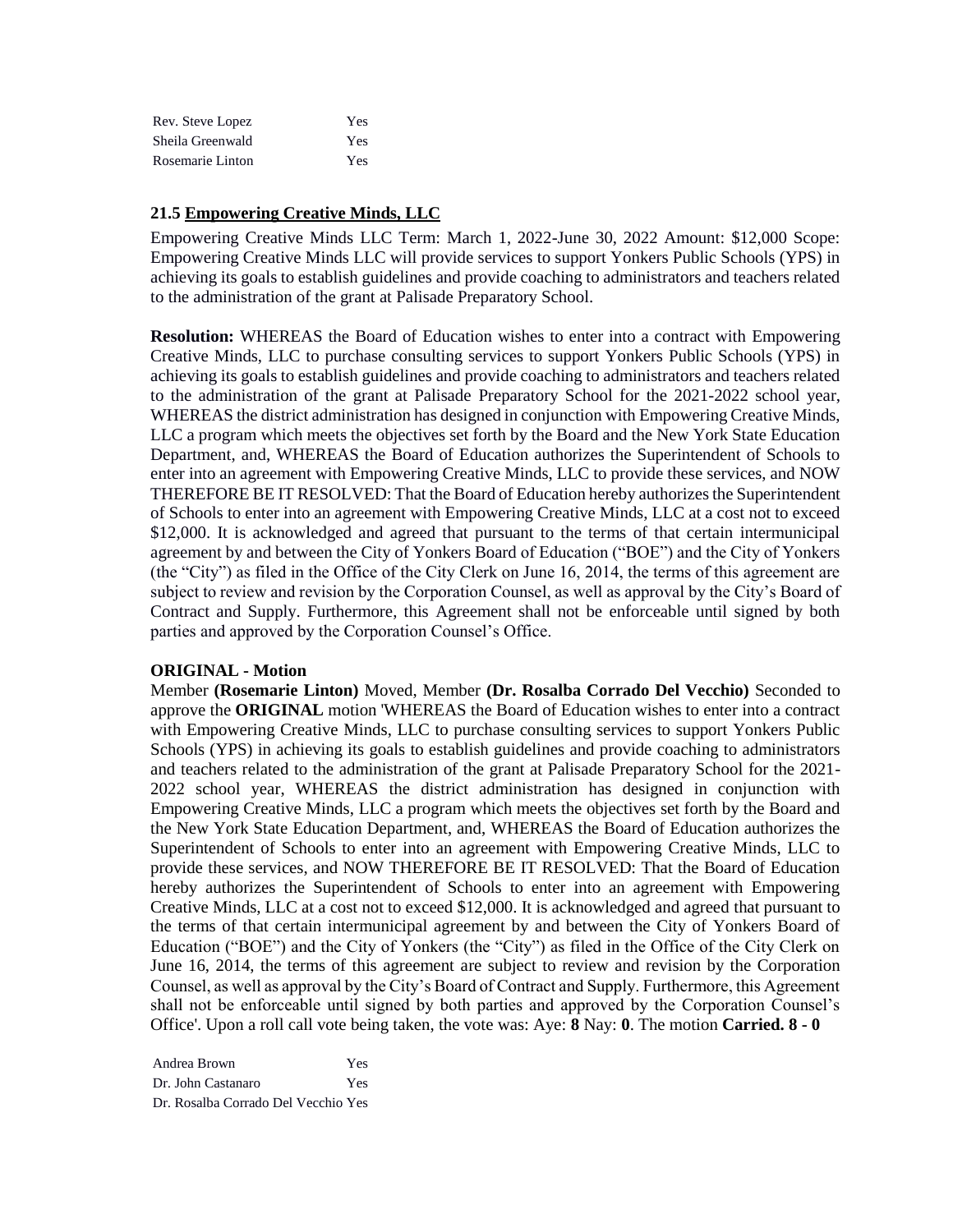| <b>Gail Burns</b> | Yes |
|-------------------|-----|
| Kevin Cacace      | Yes |
| Rev. Steve Lopez  | Yes |
| Sheila Greenwald  | Yes |
| Rosemarie Linton  | Yes |

### **21.6 The Leadership Program**

The Leadership Program Term: February 2022-June 2022 Amount: \$33,075 Scope: The Leadership Program (TLP) offers comprehensive support to students in social emotional learning, a process for learning life skills including self-management, understanding and responding to others' feelings, relationship building, and how to work with others in an effective manner.

**Resolution:** Resolution: WHEREAS the Board of Education wishes to enter into a contract with The Leadership Program to purchase consulting services to support to students in social emotional learning, a process for learning life skills including self-management, understanding and responding to others' feelings, relationship building, and how to work with others in an effective manner for the 2021-2022 school year, WHEREAS the district administration has designed in conjunction with The Leadership Program a program which meets the objectives set forth by the Board and the New York State Education Department, and, WHEREAS the Board of Education authorizes the Superintendent of Schools to enter into an agreement with The Leadership Program to provide these services, and NOW THEREFORE BE IT RESOLVED: That the Board of Education hereby authorizes the Superintendent of Schools to enter into an agreement with The Leadership Program at a cost not to exceed \$33,075. It is acknowledged and agreed that pursuant to the terms of that certain intermunicipal agreement by and between the City of Yonkers Board of Education ("BOE") and the City of Yonkers (the "City") as filed in the Office of the City Clerk on June 16, 2014, the terms of this agreement are subject to review and revision by the Corporation Counsel, as well as approval by the City's Board of Contract and Supply. Furthermore, this Agreement shall not be enforceable until signed by both parties and approved by the Corporation Counsel's Office.

### **ORIGINAL - Motion**

Member **(Rosemarie Linton)** Moved, Member **(Dr. Rosalba Corrado Del Vecchio)** Seconded to approve the **ORIGINAL** motion 'Resolution: WHEREAS the Board of Education wishes to enter into a contract with The Leadership Program to purchase consulting services to support to students in social emotional learning, a process for learning life skills including self-management, understanding and responding to others' feelings, relationship building, and how to work with others in an effective manner for the 2021-2022 school year, WHEREAS the district administration has designed in conjunction with The Leadership Program a program which meets the objectives set forth by the Board and the New York State Education Department, and, WHEREAS the Board of Education authorizes the Superintendent of Schools to enter into an agreement with The Leadership Program to provide these services, and NOW THEREFORE BE IT RESOLVED: That the Board of Education hereby authorizes the Superintendent of Schools to enter into an agreement with The Leadership Program at a cost not to exceed \$33,075. It is acknowledged and agreed that pursuant to the terms of that certain intermunicipal agreement by and between the City of Yonkers Board of Education ("BOE") and the City of Yonkers (the "City") as filed in the Office of the City Clerk on June 16, 2014, the terms of this agreement are subject to review and revision by the Corporation Counsel, as well as approval by the City's Board of Contract and Supply. Furthermore, this Agreement shall not be enforceable until signed by both parties and approved by the Corporation Counsel's Office'. Upon a roll call vote being taken, the vote was: Aye: **8** Nay: **0**. The motion **Carried. 8 - 0** 

Andrea Brown Yes Dr. John Castanaro Yes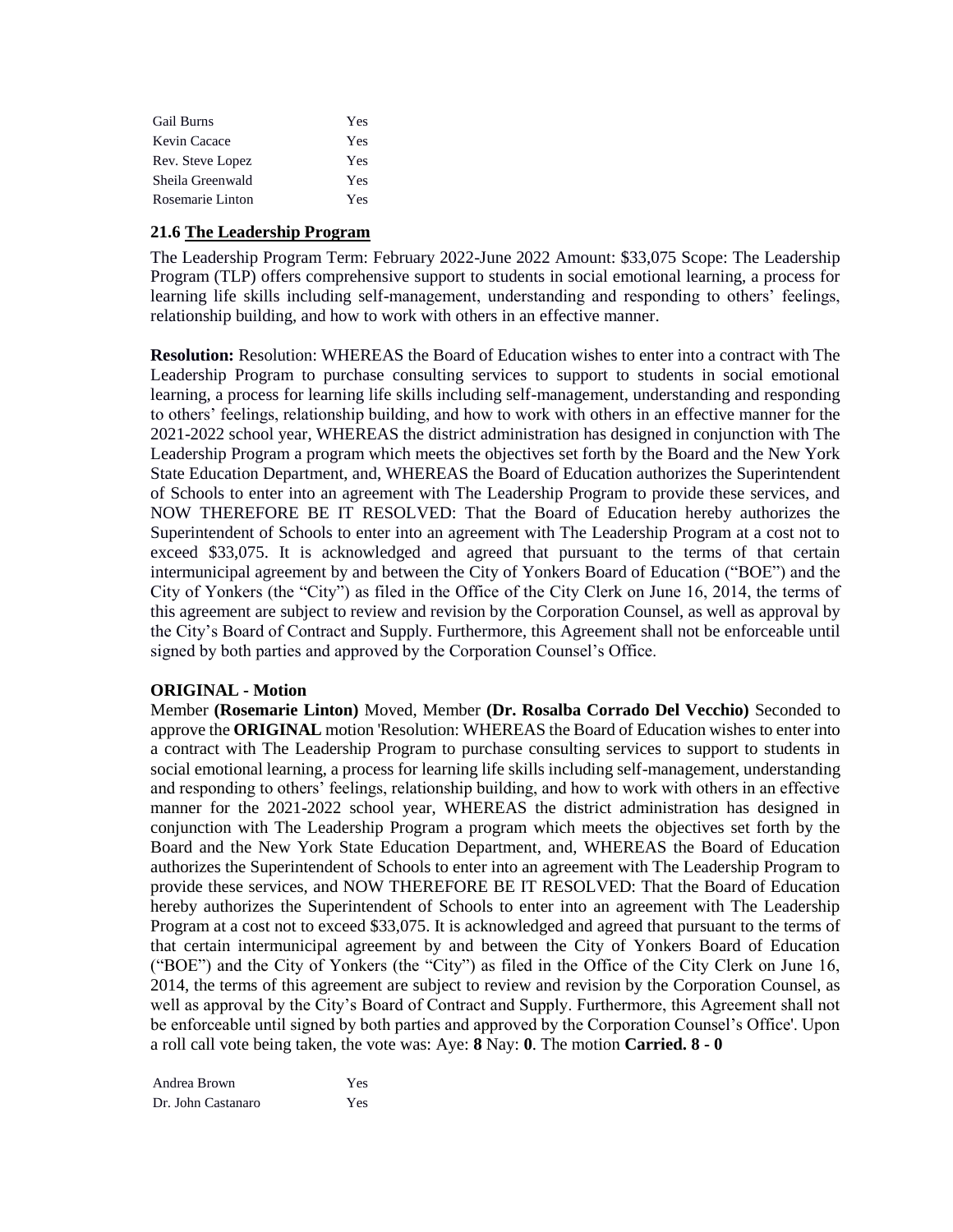| Dr. Rosalba Corrado Del Vecchio Yes |     |
|-------------------------------------|-----|
| <b>Gail Burns</b>                   | Yes |
| Kevin Cacace                        | Yes |
| Rev. Steve Lopez                    | Yes |
| Sheila Greenwald                    | Yes |
| Rosemarie Linton                    | Yes |

# **21.7 Interactive Health, LLC**

BOCS Schedule B Performance Based Contract Guidelines

Interactive Health, LLC Term: January 2022-June 2022 Amount: \$18,000 Scope: Agreement with Dr. Katherine Roberts of Interactive Health, LLC to provide program evaluation services. Several grant projects will be reviewed with evaluation materials being collected and analyzed. Services will be provided to the Yonkers Public Schools to meet the requirements of the ESD/SVP Grants.

**Resolution:** WHEREAS the Board of Education wishes to enter into a contract with Interactive Health, LLC to purchase consulting services to support Agreement with Dr. Katherine Roberts of Interactive Health, LLC to provide program evaluation services. Several grant projects will be reviewed with evaluation materials being collected and analyzed. Services will be provided to the Yonkers Public Schools to meet the requirements of the ESD/SVP Grants for the 2021-2022 school year, WHEREAS the district administration has designed in conjunction with Interactive Health, LLC a program which meets the objectives set forth by the Board and the New York State Education Department, and, WHEREAS the Board of Education authorizes the Superintendent of Schools to enter into an agreement with Interactive Health, LLC to provide these services, and NOW THEREFORE BE IT RESOLVED: That the Board of Education hereby authorizes the Superintendent of Schools to enter into an agreement with Interactive Health, LLC at a cost not to exceed \$18,000.00

#### **ORIGINAL - Motion**

Member **(Rosemarie Linton)** Moved, Member **(Dr. Rosalba Corrado Del Vecchio)** Seconded to approve the **ORIGINAL** motion 'WHEREAS the Board of Education wishes to enter into a contract with Interactive Health, LLC to purchase consulting services to support Agreement with Dr. Katherine Roberts of Interactive Health, LLC to provide program evaluation services. Several grant projects will be reviewed with evaluation materials being collected and analyzed. Services will be provided to the Yonkers Public Schools to meet the requirements of the ESD/SVP Grants for the 2021-2022 school year, WHEREAS the district administration has designed in conjunction with Interactive Health, LLC a program which meets the objectives set forth by the Board and the New York State Education Department, and, WHEREAS the Board of Education authorizes the Superintendent of Schools to enter into an agreement with Interactive Health, LLC to provide these services, and NOW THEREFORE BE IT RESOLVED: That the Board of Education hereby authorizes the Superintendent of Schools to enter into an agreement with Interactive Health, LLC at a cost not to exceed \$18,000.00'. Upon a roll call vote being taken, the vote was: Aye: **8** Nay: **0**. The motion **Carried. 8 - 0** 

| Andrea Brown                        | Yes |
|-------------------------------------|-----|
| Dr. John Castanaro                  | Yes |
| Dr. Rosalba Corrado Del Vecchio Yes |     |
| <b>Gail Burns</b>                   | Yes |
| Kevin Cacace                        | Yes |
| Rev. Steve Lopez                    | Yes |
| Sheila Greenwald                    | Yes |
| Rosemarie Linton                    | Yes |